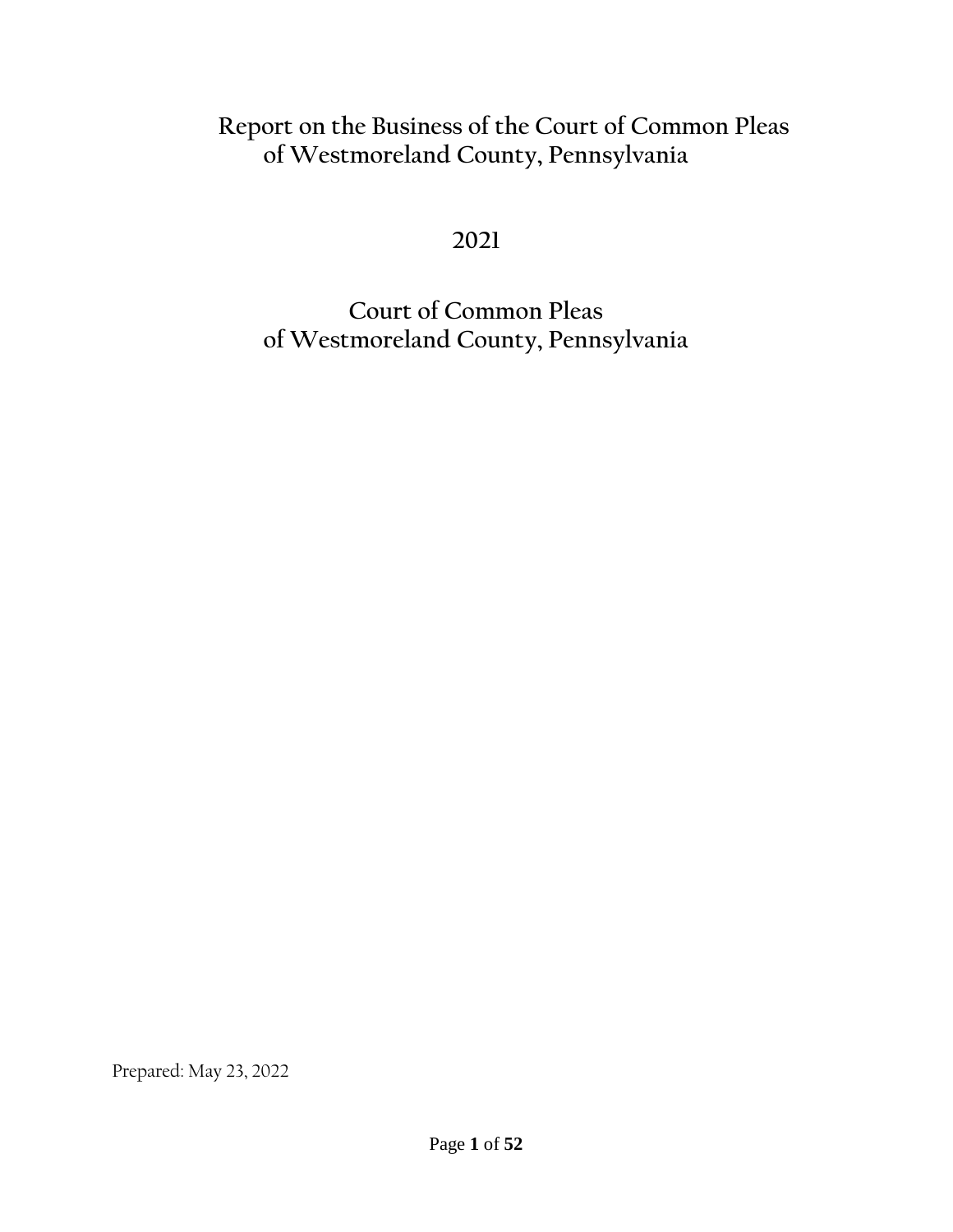#### **COURT OF COMMON PLEAS**

| President Judge:<br>Associate Judges: | Honorable Rita Donovan Hathaway<br>Honorable Christopher A. Feliciani<br>Honorable Michele G. Bononi<br>Honorable Chris Scherer<br>Honorable Meagan Bilik-DeFazio<br>Honorable Scott O. Mears, Jr.<br>Honorable Harry F. Smail, Jr.<br>Honorable Timothy A. Krieger<br>Honorable Jim Silvis<br>Honorable Michael J. Stewart, II<br>Honorable Justin Walsh |
|---------------------------------------|-----------------------------------------------------------------------------------------------------------------------------------------------------------------------------------------------------------------------------------------------------------------------------------------------------------------------------------------------------------|
| Senior Judges:                        | Honorable Richard E. McCormick, Jr.<br>Honorable Anthony G. Marsili                                                                                                                                                                                                                                                                                       |

#### **OFFICE OF THE COURT ADMINISTRATOR**

| District Court Administrator: | Amy Mears DeMatt, Esq.      |
|-------------------------------|-----------------------------|
| Deputy Court Administrator:   | Pamela L. Neiderhiser, Esq. |

### **MISSION STATEMENTS**

#### **COURTS**

To provide judicial services to the citizens of Westmoreland County in all areas of the law including civil, criminal, family, juvenile, and orphans' court and to respond to changing societal needs by an appropriate allocation of resources.

#### **COURT ADMINISTRATOR'S OFFICE**

To support the Westmoreland County courts and court departments in all administrative areas, and to coordinate Judicial Branch operations in the Tenth Judicial District of Pennsylvania.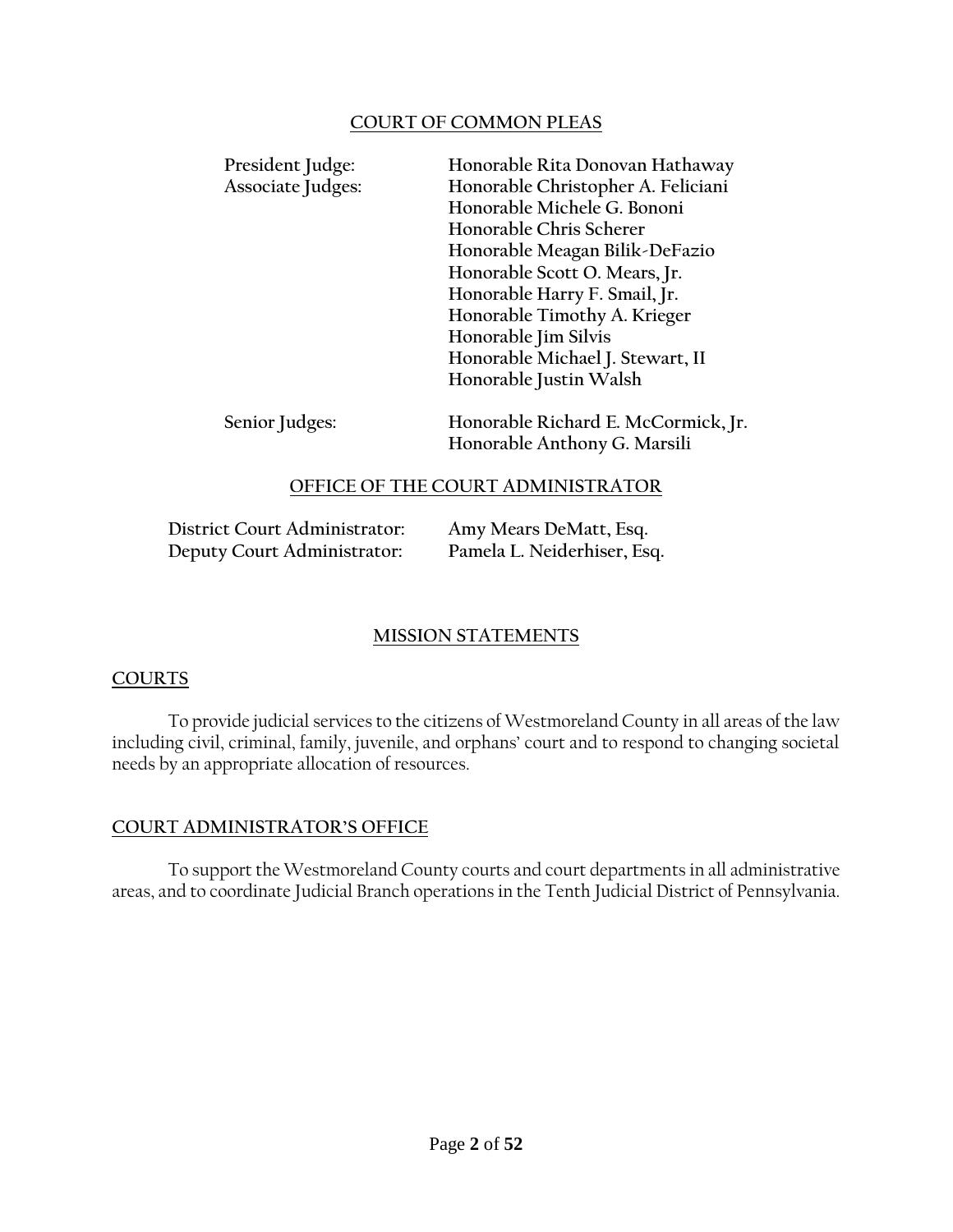#### **TENTH JUDICIAL DISTRICT OF PENNSYLVANIA**

This report covers the operations of the Tenth Judicial District of Pennsylvania, the local operation of the Unified Judicial System located in Westmoreland County consisting of:

- 1. The Court of Common Pleas of Westmoreland County with Eleven Court of Common Pleas Judges and Staff
- 2. Sixteen Magisterial District Courts and Judges
- 3. The Office of the Court Administrator
- 4. The Westmoreland County Adult Probation and Parole Department
- 5. The Westmoreland County Domestic Relations Section
- 6. The Westmoreland County Juvenile Probation Department
- 7. The Westmoreland County Citizens' Law Library

### **CIVIL COURT**

**President Judge Rita Donovan Hathaway Judge Chris Scherer Judge Harry F. Smail, Jr.**

Civil cases, estates, and guardianship cases are assigned on a rotational basis. Each judge maintains an individual calendar. The judge's personal staff schedules most case events; the Deputy Court Administrators schedule civil trials, estate audits, and arbitration; assist with the administration of all Orphans' Court matters; and purge civil cases. The following are key statistical indicators:

### **CIVIL STATISTICS**

| <b>CIVIL STATISTICS</b>               | 2019 | 2020 | 2021 |
|---------------------------------------|------|------|------|
| New Civil Cases Docketed              | 2145 | 1516 | 1740 |
| <b>Arbitration Awards</b>             | 91   | 46   |      |
| Beginning Year Balance of Civil Cases | 2341 | 2719 | 2772 |
| Civil Cases Disposed                  | 1799 | 1485 | 2083 |
| Total Civil Pending at End of Year    | 2687 | 2750 | 2413 |

In the spring of 2014, the Chief Justice of Pennsylvania asked Court Administrators across the state to review the pending civil caseload and conclude data clean-up efforts including administrative purges pursuant to Rule of Judicial Administration 1901 by June, 2014. The civil division of the Court Administrator's office continues to work diligently to review and dispose of civil cases due to inactivity. The new computer program developed to help track cases that are two years and older from the date of filing has assisted the Civil Judicial Law clerks in coordination with the Civil Court Administrator a monthly review of cases for inactivity. This process ensures that cases progress to their conclusion in a timely manner and that the pending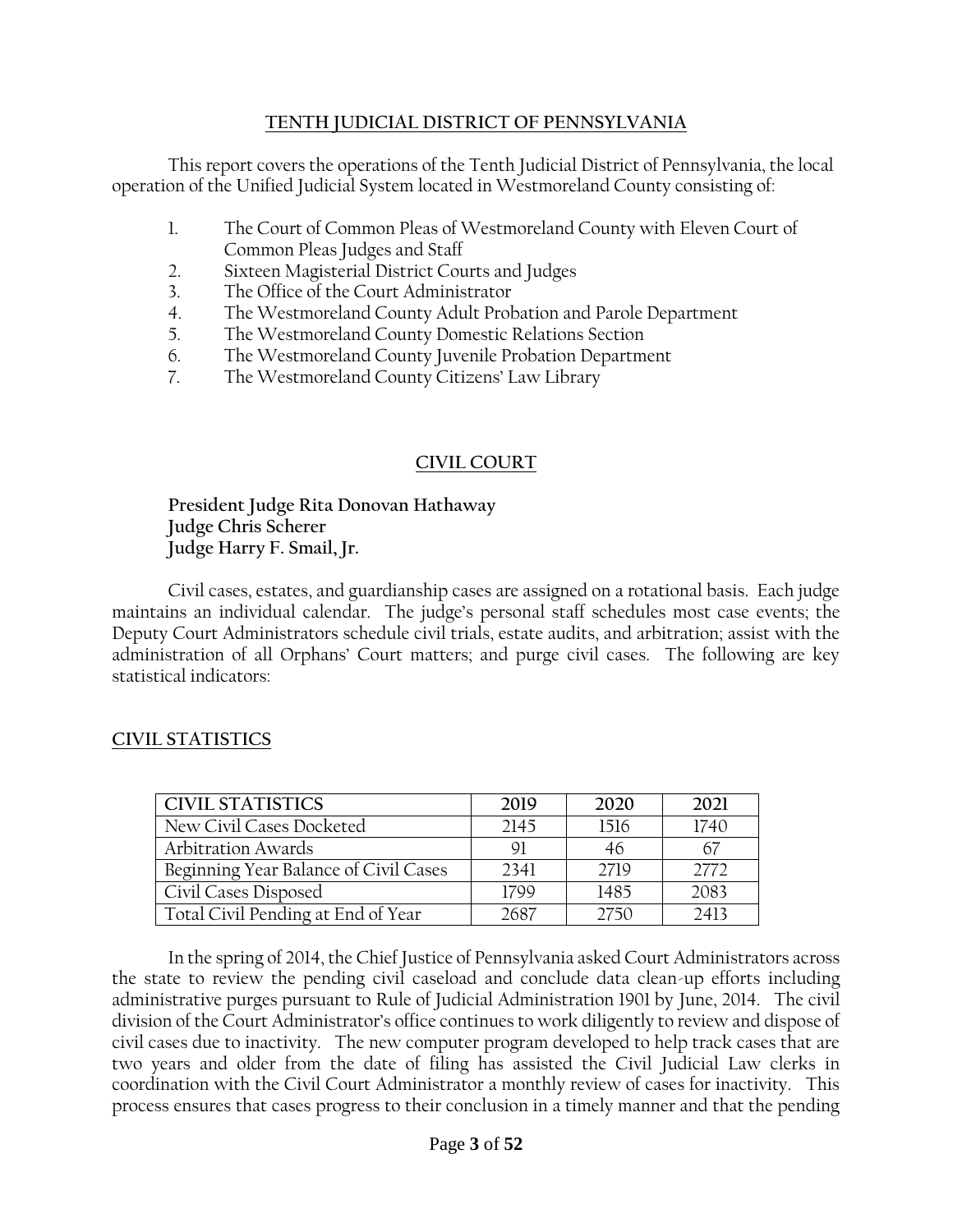civil caseload is consistently less than the required 25**%.** The COVID-19 pandemic resulted in a decrease in the number of new civil cases filed in 2020 and in the number of cases heard by arbitration in 2020. Both new case filings and cases heard by arbitration increased in 2021.

| <b>ORPHANS' COURT ESTATES</b>   | 2017 | 2018 | 2019 | 2020 | 2021 |
|---------------------------------|------|------|------|------|------|
| Beginning Year Balance of Cases | 103  | 99   | 99   | 50   | 36   |
| New cases                       | 188  |      |      | 108  | 153  |
| Cases Disposed                  | 192  | l75  |      |      | 147  |
| End of Year Balance of Cases    | 99   | 99   | າດ   | 36   |      |

### **ESTATE AND GUARDIANSHIP STATISTICS**

| <b>ORPHANS' COURT</b>           | 2017 | 2018 | 2019 | 2020 | 2021           |
|---------------------------------|------|------|------|------|----------------|
| <b>GUARDIAN</b>                 |      |      |      |      |                |
| Beginning Year Balance of Cases | 54   | 51   |      | 18   | $\bigcap$      |
| New cases                       | 80   | 90   | 98   | 116  | 96             |
| Cases Disposed                  |      | 120  | 103  | 113  | 97             |
| End of Year Balance of Cases    |      |      | 16   |      | $\mathfrak{I}$ |

The Estate and Guardianship statistics have remained fairly consistent over the past five years.

### **CRIMINAL COURT**

**Judge Christopher A. Feliciani Judge Meagan Bilik-DeFazio Judge Scott O. Mears, Jr. Judge Timothy A. Krieger**

Judges assigned to hear criminal matters are scheduled cases geographically. Trial-ready cases are assigned from a pool of available cases. Homicides are assigned individually on a rotational basis. Court arraignments, fast track pleas and ARD's are scheduled by the magisterial district judges. Other events are scheduled by the court administrator. Since 2017, criminal court has utilized an individual trial calendar for scheduling. All cases assigned geographically to a judge are handled by that judge from receipt at Common Pleas level through trial.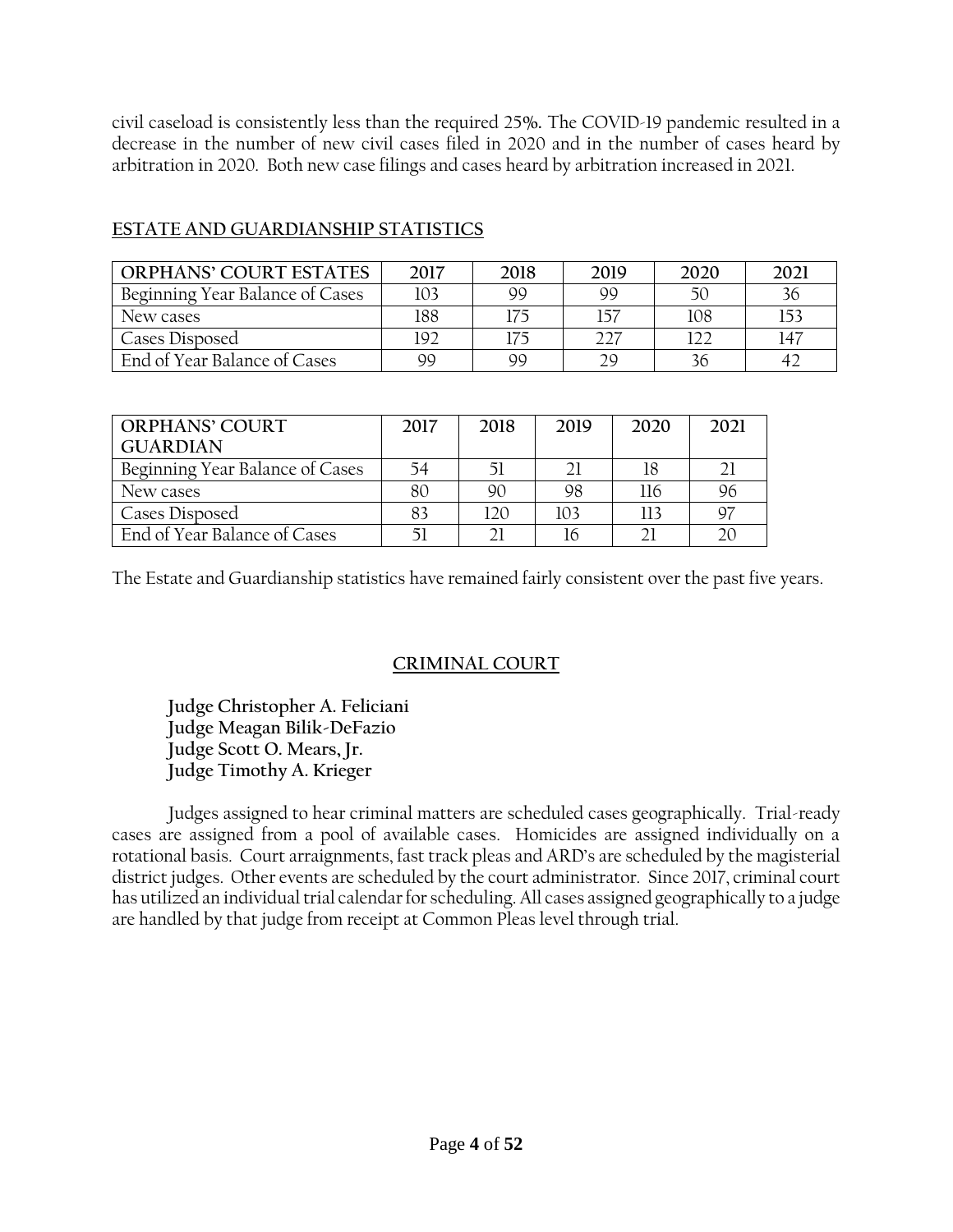#### **CRIMINAL COURT STATISTICS**

| <b>CRIMINAL FILINGS</b>      | 2017 | 2018 | 2019           | 2020  | 2021  |
|------------------------------|------|------|----------------|-------|-------|
| New cases bound over to C.P. | 5719 | 5316 | 5585           | 4,090 | 4,265 |
| Fast Track Pleas and ARDs    | 4292 | 3927 | 4378           | 3776  | 2159  |
| Disposed                     |      |      |                |       |       |
| Fast Track DUIs Scheduled    | 625  | 774  | 594            | 593   | 463   |
| Jury Trial                   | 33   | 20   | 33             | 20    | 31    |
| Non-Jury Trial               | 22   | 49   | 35             | 28    | 30    |
| Guilty Plea                  | 4400 | 3960 | 3961           | 2658  | 3415  |
| Dismissal Rule 586           | 60   | 36   | 54             | 55    | 47    |
| Dismissed                    | 135  | 118  | 151            | 102   | 86    |
| Dismissed Speedy Trial       | 1    | 3    | $\overline{2}$ | 5     | 5     |
| Nolle Pros                   | 246  | 215  | 139            | 154   | 277   |
| ARD                          | 868  | 875  | 784            | 591   | 577   |
| Drug Court                   | 38   | 90   | 110            | $89*$ | 83    |
| Veterans Court**             | n/a  | n/a  | 31             | 21    | 29    |
| Declared Inactive            | 897  | 811  | 747            | 466   | 796   |
| Other/Uncategorized          | 277  | 158  | 212            | 206   | 250   |
| Dispositions <sup>1</sup>    |      |      |                |       |       |
| Summary Appeals Disposed     | 696  | 634  | 550            | 422   | 377   |
| <b>Total Cases Disposed</b>  | 6059 | 5524 | 5474           | 3797  | 4762  |
| End of Year Cases Pending    | 2807 | 2669 | 2865           | 3213  | 3070  |

The number of cases disposed by trial (including jury and non-jury trials) has increased since the inception of the individual calendar system. The number of total cases disposed has remained fairly consistent over the past three years.<sup>2</sup> **2020 statistics were affected by the COVID pandemic. There were periods where jury trials and other court proceedings were suspended which resulted in a reduction of filings and dispositions.**

**\*In the 2020 Annual Report, the Drug Court filings were erroneously reported as 170. The actual number has been amended with the 2021 Report.**

**\*\*Referrals to Veterans Court began in May 2019. The number of cases referred to Veterans Court declined in 2020 due to the COVID pandemic; however, the number of cases did increase in 2021.**

 $\overline{a}$ 

<sup>&</sup>lt;sup>1</sup> "Uncategorized" dispositions are cases that have been disposed where there has been a case processing error in categorizing the disposition. For report and caseload purposes, these cases are disposed and are no longer included in the pending Common Pleas criminal caseload.

<sup>&</sup>lt;sup>2</sup> 2017 showed a larger number of cases disposed due to processing errors and declaration of inactivity.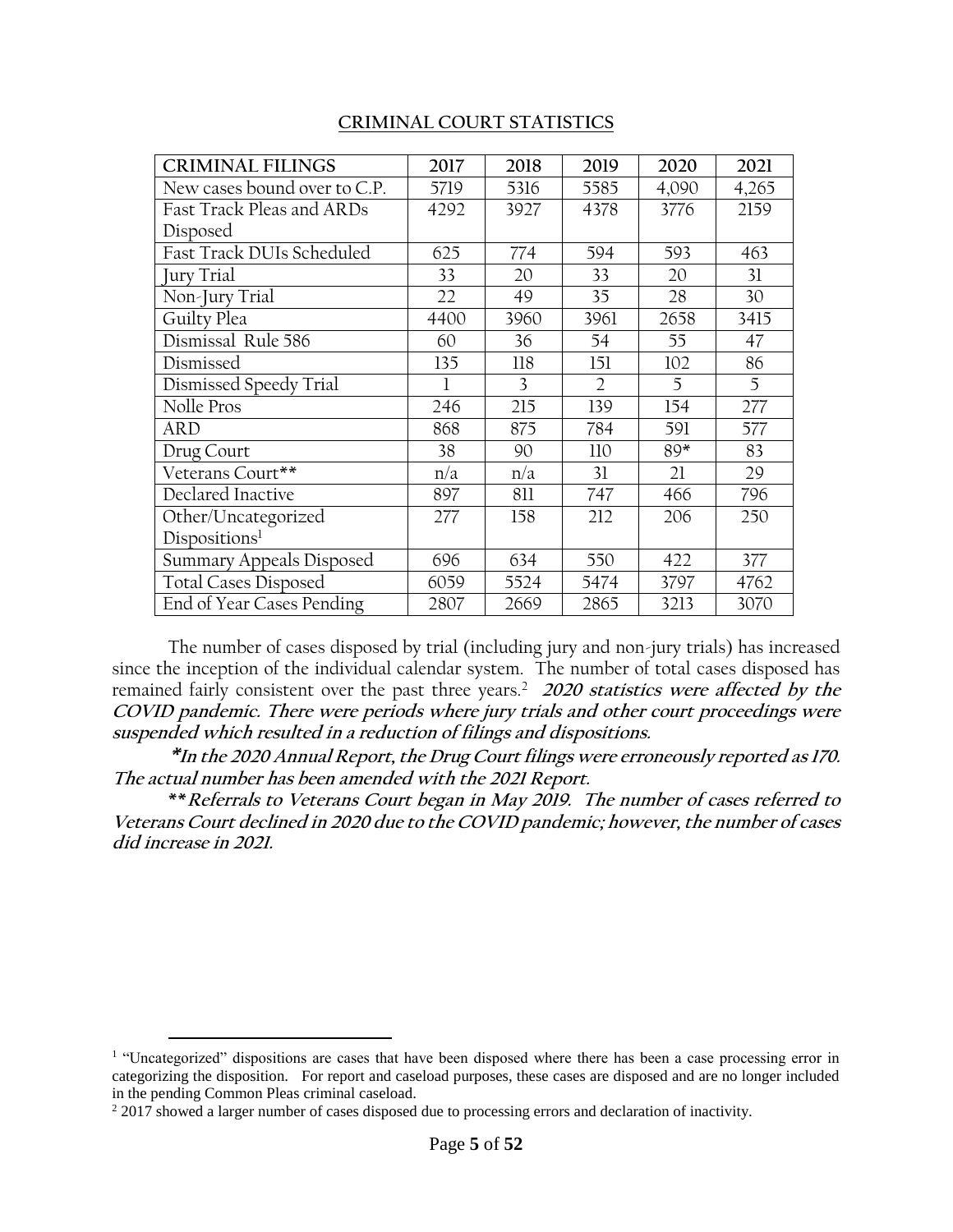#### **COLLECTIONS**

The Clerk of Courts is responsible in Westmoreland County for collecting Restitution, Fines, Fees, Costs, and other revenues associated with criminal cases. The following table includes most collections by the Clerk of Courts in 2020 and 2021.

|                                   | 2020           | 2021           |
|-----------------------------------|----------------|----------------|
| Restitution                       | \$1,284,644.64 | \$1,698,039.74 |
| Fines                             | \$442,194.62   | \$555,403.84   |
| <b>Electronic Monitoring Fees</b> | \$458,454.86   | \$513,835.95   |
| Supervision Fees (State)          | \$513,945.89   | \$571,431.11   |
| Supervision Fees (County)         | \$513,353.12   | \$571,142.63   |
| <b>ARD</b> Fees                   | \$158,494.80   | \$161,533.02   |
| Drug Education Fee                | \$180,339.71   | \$108,122.08   |
| <b>Sheriff Costs</b>              | \$38,615.00    | \$46,042.35    |
| <b>MDJ</b> Costs                  | \$36,435.31    | \$77,236.80    |
| Constable Costs                   | \$3,695.36     | \$4,005.13     |
| Appeals                           | \$14,989.66    | \$31,236.35    |
| Local Computer Surcharge Fee      | \$13,097.63    | \$13,820.00    |
| Judgment Filing Fee               | \$52,763.53    | \$7,013.58     |
| Expungements                      | \$33,068.66    | \$37,401.66    |
| Licenses                          | \$5,720.00     | \$3,885.00     |
| Pre-Trial Services Fees           | \$12,517.40    | \$17,609.29    |
| Judgment Satisfactions            | \$9,732.30     | \$10,416.28    |
| <b>Extradition Fees</b>           | \$2,641.31     | \$3.310.07     |
| Juvenile EM Fees                  | \$3,221.89     | \$1,744.91     |
| <b>District Attorney Costs</b>    | \$967.51       | \$1.282.60     |
| <b>Witness Fees</b>               | \$1,478.00     | \$1.539.13     |
| Miscellaneous Revenues            | \$3,675.19     | \$5.041.29     |
| Interest                          | \$0.00         | \$0.00         |
| Record Checks                     | \$224.20       | \$22.42        |
| Domestic Violence Fee             | \$9,764.16     | \$3,809.24     |
| TOTAL COLLECTIONS                 | \$3,794,034.75 | \$4,444,924.47 |

#### **CLERK OF COURTS' COLLECTIONS**

A Committee under the Criminal Justice Advisory Board recommended a program to improve collections. The increased emphasis on collection has resulted in a significant increase in overall collections; specifically, in the area of restitution.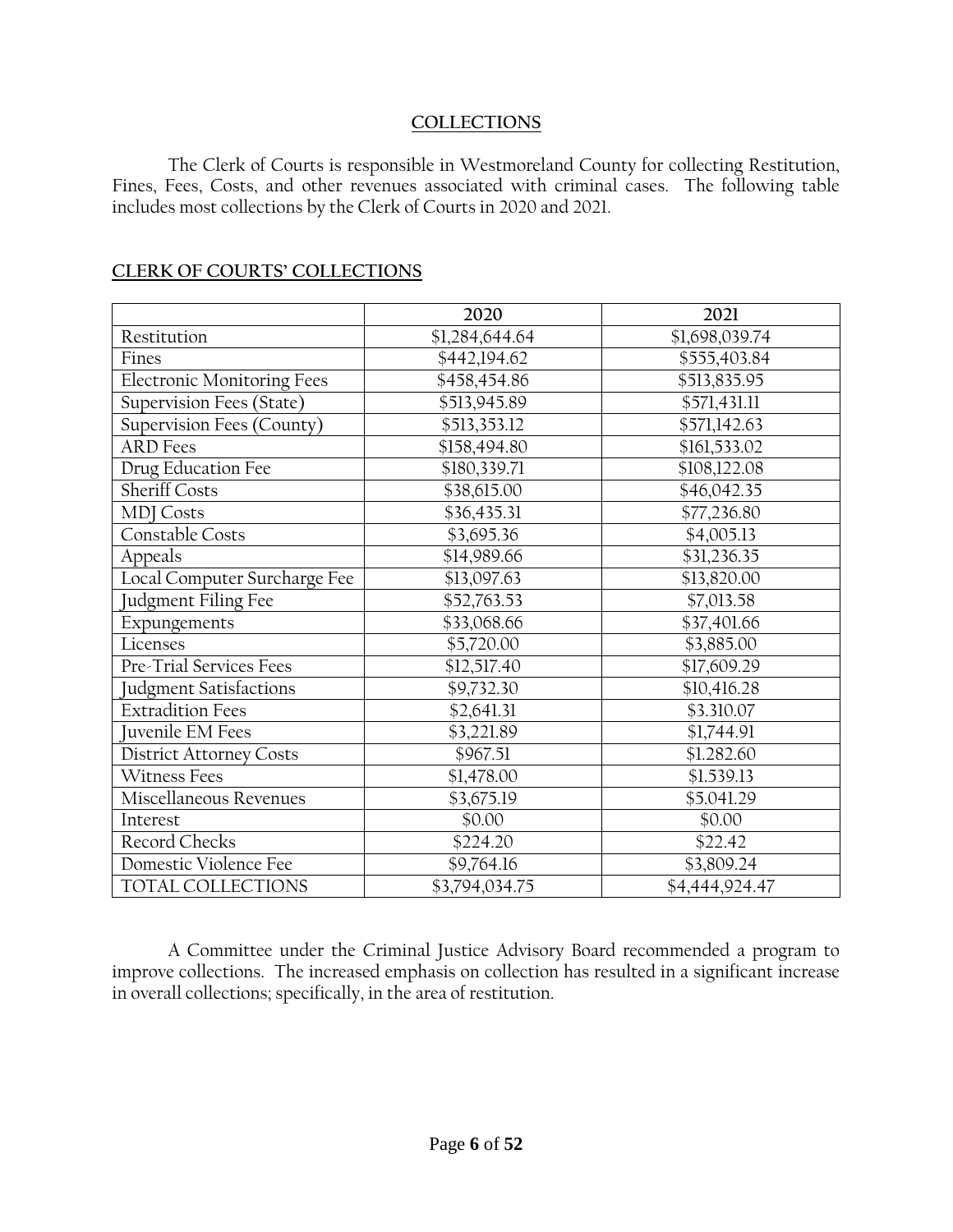### **FAMILY COURT**

**Judge Michele G. Bononi Judge Jim Silvis Judge Michael J. Stewart, Jr. Judge Justin M. Walsh**

The 2021 Family Court Assignments included the following: Judges Bononi and Stewart heard delinquency cases; Judge Silvis and Judge Walsh heard dependency, termination of parental rights, adoptions. Protection from Abuse matters were heard by Judge Silvis, Judge Walsh, and Judge Stewart. All Family Assignment Judges heard divorce, child custody, and child support matters. Westmoreland County employs a one-judge/one-family assignment system for divorce, child custody, and child support matters. Cases are assigned alphabetically based on the defendant's last name. Dependency cases heard by a Master are assigned to a judge based on the last name of the oldest child on the petition. The following was the alphabetical distributions for divorce, custody, support, and adoption matters:

| A - Fa             | Judge Stewart |
|--------------------|---------------|
| $Fb - K$           | Judge Bononi  |
| L - Ri             | Judge Silvis  |
| $\mathrm{R}$ j - Z | Judge Walsh   |

Family Court hearings are scheduled by a variety of departments: delinquency cases by the juvenile probation department; abuse, neglect, and juvenile status offenses by the Children's Bureau; termination of parental rights and adoptions by the Court Administrator; child support hearings by the Domestic Relations section and chambers; and custody hearings by the Court Administrator and judicial chambers. In addition to judges, the family court uses a variety of masters, hearing officers, and conciliators. The court also appoints private counsel as divorce masters when requested. The following are key family court statistics:

| <b>FAMILY COURT</b>             | 2017 | 2018 | 2019 | 2020 | 2021 |
|---------------------------------|------|------|------|------|------|
| <b>DELINQUENCY</b>              |      |      |      |      |      |
| Beginning Year Balance of Cases | 245  | 317  | 313  | 347  | 698  |
| New cases                       | 687  | 651  | 675  | 496  | 443  |
| Cases Disposed                  | 615  | 655  | 641  | 145  | 553  |
| End of Year Balance of Cases    | 317  | 313  | 347  | 698  | 588  |
|                                 |      |      |      |      |      |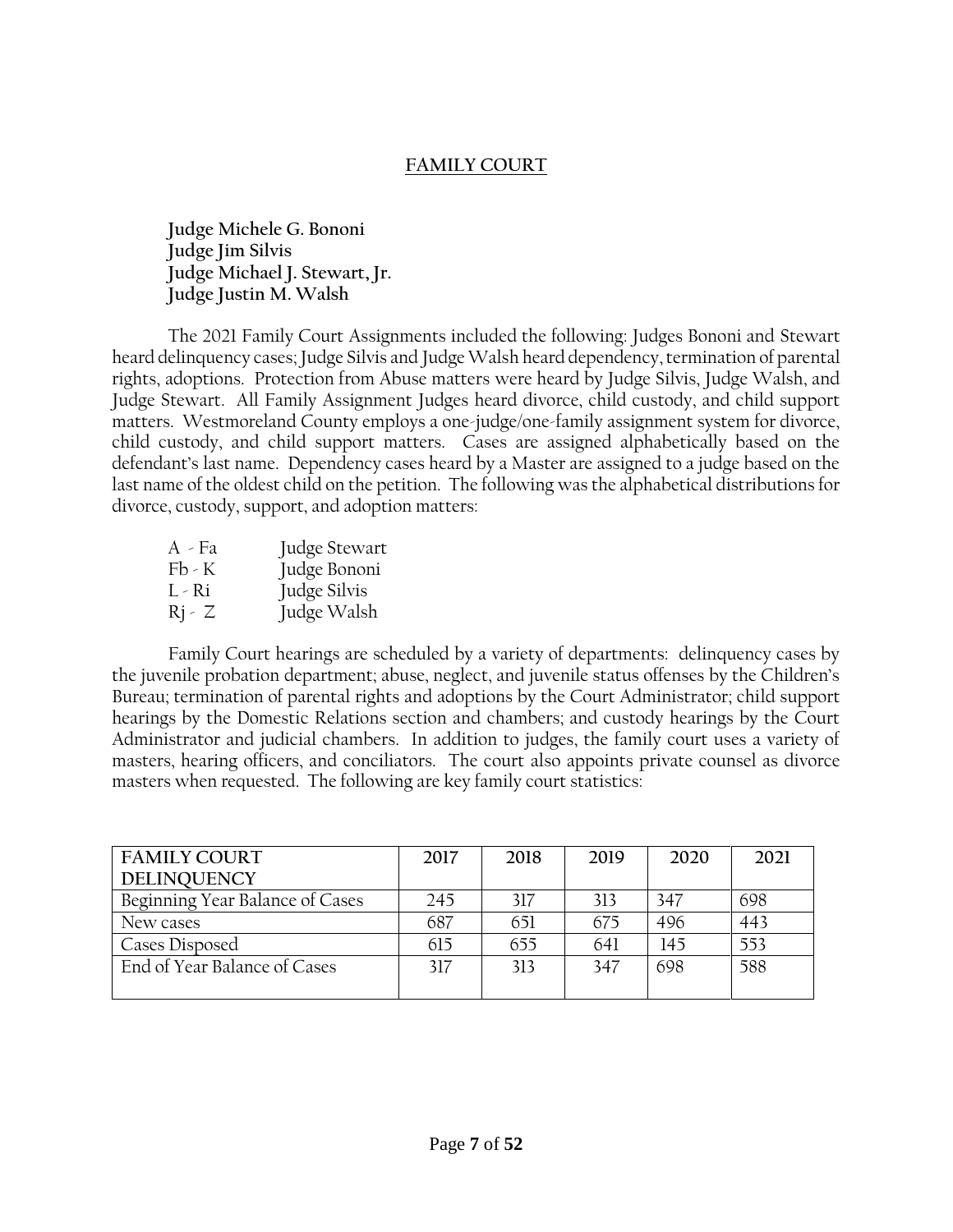The delinquency caseload is managed through the state common pleas case management system (CPCMS) with a delinquency module that has been operational in Westmoreland County since 2016. This allows for standardized tracking and processing of the delinquency caseload.

| <b>FAMILY COURT - DEPENDENCY</b> | 2017 | 2018 | 2019 | 2020 | 2021 |
|----------------------------------|------|------|------|------|------|
| (ABUSE & NEGLECT)                |      |      |      |      |      |
| Beginning Year Balance of Cases  | 217  | 245  | 244  | 229  | 266  |
| New cases                        | 139  | 145  | 174  | 138  | 108  |
| Cases Disposed                   | 111  | 146  | 139  | 101  | 123  |
| End of Year Balance (cases)      | 245  | 244  | 229  | 266  | 251  |

| <b>FAMILY COURT - DEPENDENCY</b> | 2017 | 2018 | 2019 | 2020 | 2021 |
|----------------------------------|------|------|------|------|------|
| (STATUS OFFENSES <sup>3</sup> )  |      |      |      |      |      |
| Beginning Year Balance of Cases  | 39   | 40   | 36   | 29   |      |
| New cases                        | 25   | 33   | 12   | 15   | 16   |
| Cases Disposed                   | 24   |      | 19   | 22   | 19   |
| End of Year Balance of Cases     |      | 36   | 29   | າາ   | 19   |

| FAMILY COURT - DIVORCE          | 2017 | 2018 | 2019 | 2020 | 2021 |
|---------------------------------|------|------|------|------|------|
| Beginning Year Balance of Cases | 2914 | 3021 | 3108 | 3180 | 2497 |
| New cases                       | 888  | 928  | 898  | 774  | 849  |
| Cases Disposed                  | 781  | 841  | 826  | 1462 | 834  |
| End of Year Balance of Cases    | 3021 | 3108 | 3180 | 2442 | 2512 |

| FAMILY COURT – CUSTODY          | 2017 | 2018 | 2019 | 2020 | 2021 |
|---------------------------------|------|------|------|------|------|
| Beginning Year Balance of Cases | 452  | 415  | 459  | 525  | 570  |
| New cases                       | 890  | 813  | 879  | 717  | 787  |
| Cases Disposed                  | 927  | 769  | 813  | 672  | 832  |
| End of Year Balance of Cases    | 415  | 459  | 525  | 570  | 525  |

All disputed custody claims first pass through a custody conciliator who prepares either a consent or temporary order. Appeals are scheduled for a judicial conference. The assigned judge schedules any custody matter not resolved at the judicial conference for a bench trial. "Pro Se Days" are scheduled to screen and provide conciliation to self-represented litigants. Pro Se Day resolves cases proceeding without attorneys.

 $\overline{a}$ <sup>3</sup> Status offenses include truancy and incorrigibility.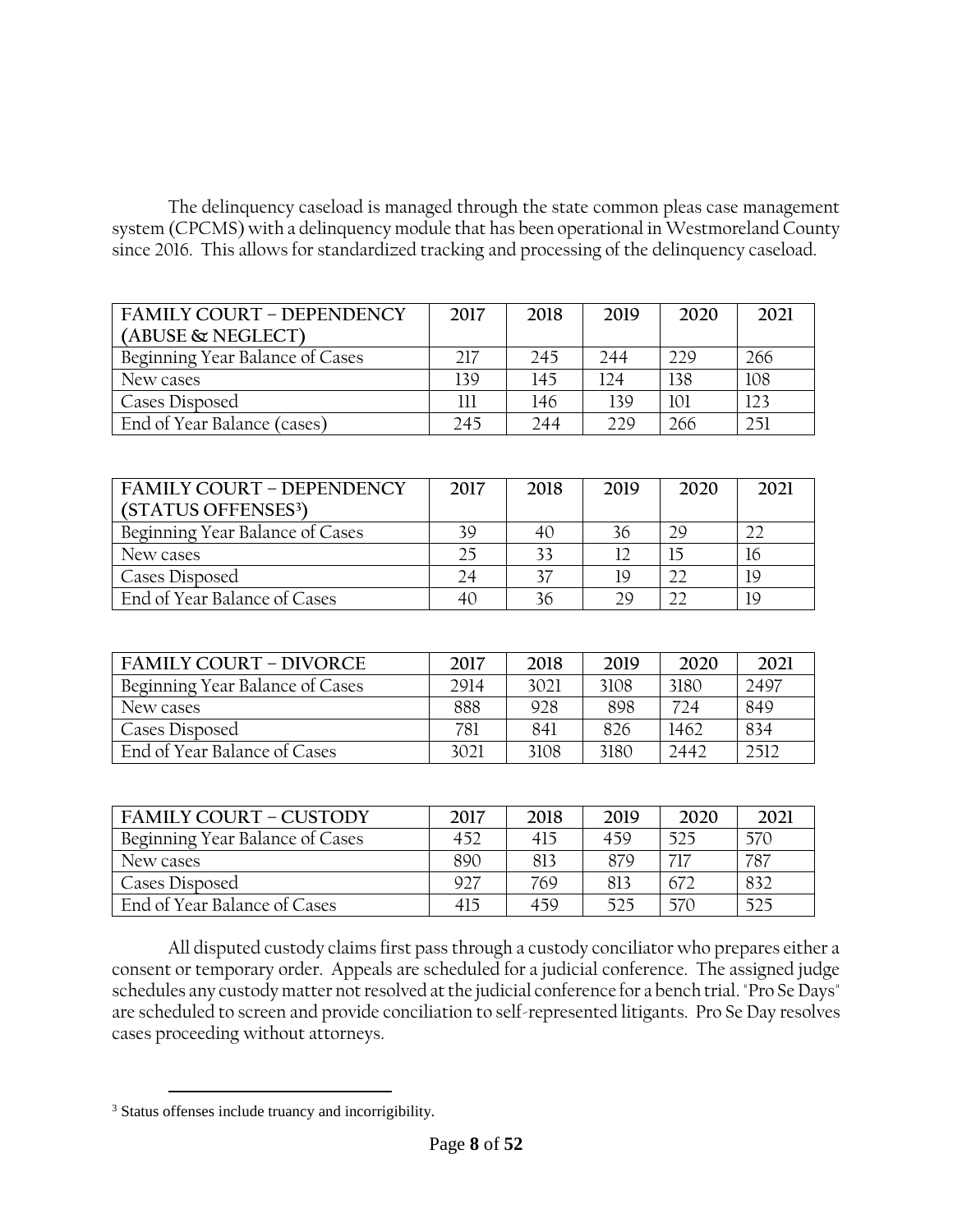| <b>FAMILY COURT - PROTECTION</b> | 2017 | 2018 | 2019 | 2020 | 2021 |
|----------------------------------|------|------|------|------|------|
| <b>FROM ABUSE</b>                |      |      |      |      |      |
| Beginning Year Balance of Cases  | 116  | 125  | 161  | 117  | 138  |
| New cases                        | 752  | 853  | 831  | 850  | 910  |
| Cases Disposed                   | 743  | 817  | 875  | 829  | 880  |
| End of Year Balance of Cases     | 125  | 161  |      | 138  | 168  |

Besides temporary orders, permanent orders, and indirect criminal contempt proceedings presided over by a common pleas judge, protection from abuse can also involve emergency action before a magisterial district judge. Protection from abuse cases were heard in 2020 by Judge Silvis, Judge Walsh, and Judge Stewart. There was a slight increase in new case filings in 2021. The AOPC PFA report generated by the Prothonotary's AMANDA computer system has resulted in greater accuracy in caseload statistics.

| <b>ORPHANS' COURT -</b>         | 2017 | 2018 | 2019 | 2020 | 2021 |
|---------------------------------|------|------|------|------|------|
| <b>TERMINATION OF PARENTAL</b>  |      |      |      |      |      |
| <b>RIGHTS</b>                   |      |      |      |      |      |
| Beginning Year Balance of Cases | 56   | 110  | 102  | 121  | 97   |
| New cases                       | 214  | 214  | 206  | 149  |      |
| Cases Disposed                  | 160  | 222  | 185  | 173  | 183  |
| End of Year Balance of Cases    | 110  | 102  | 123  | 97   | 126  |

| <b>ORPHANS' COURT - ADOPTIONS</b> | 2017 | 2018 | 2019 | 2020 | 2021 |
|-----------------------------------|------|------|------|------|------|
| Beginning Year Balance of Cases   | 16   |      |      |      |      |
| New cases                         | 123  | 140  | 86   | 83   | 134  |
| Cases Disposed                    | 124  | 98   | 106  | 83   | 130  |
| End of Year Balance of Cases      |      |      |      |      | 15   |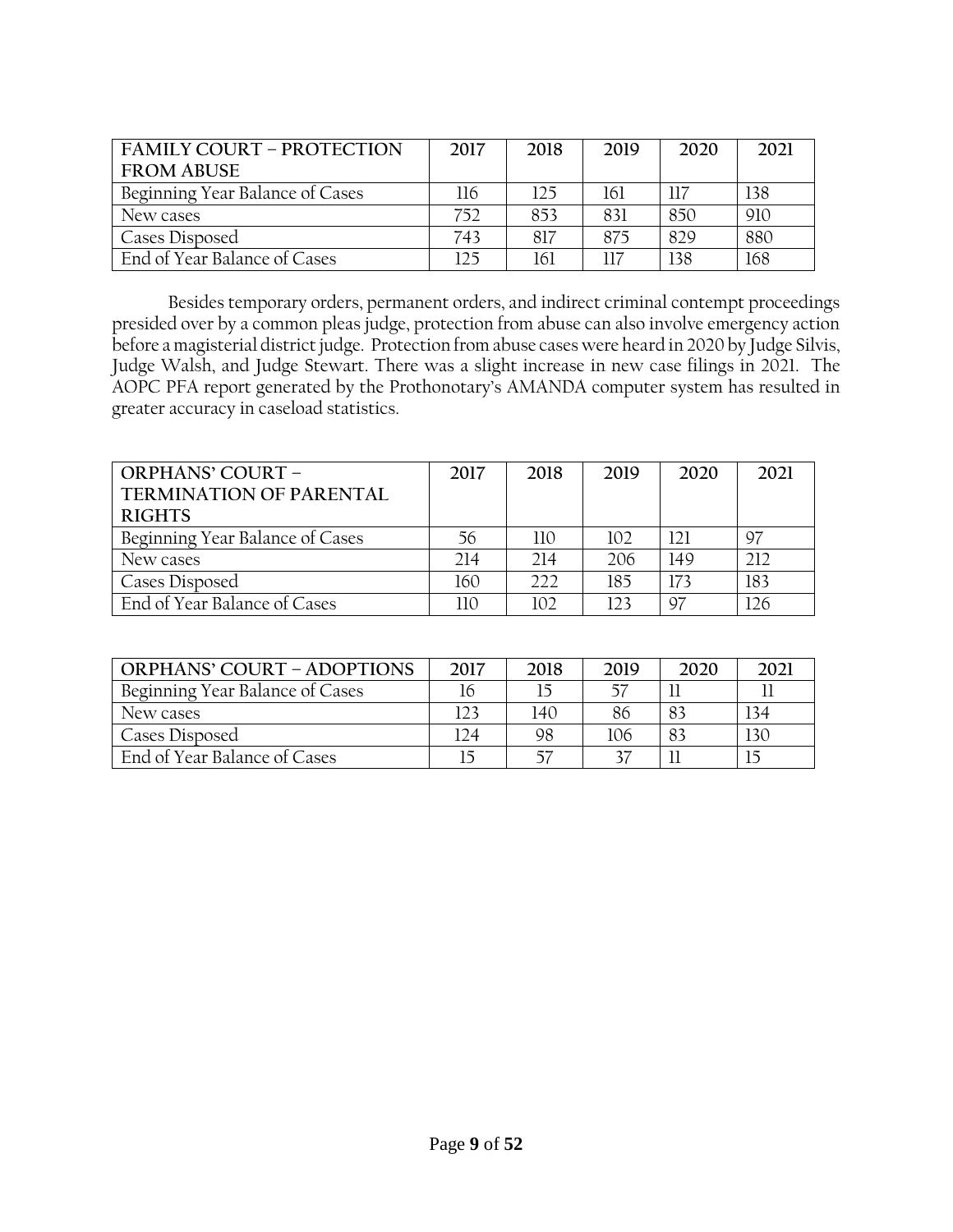#### C**OURT AND COURT ADMINISTRATOR BUDGET**

Most revenues generated by the court, such as fines, costs, and fees pass through and are accounted in the court's records offices. The following are the combined expenses and revenues attributable to the court and court administrator's office cost centers for the past five years.

|                 | 2017          | 2018         | 2019           | 2020           | 2021           |
|-----------------|---------------|--------------|----------------|----------------|----------------|
| <b>EXPENSES</b> | 5,995,704.55  | 6,021,201.64 | \$5,816,817.03 | \$5,944,946.85 | \$6,613,783.26 |
| <b>REVENUES</b> | $918,786.23*$ | 970,849.38*  | \$859,292.83   | \$829,973.06   | \$946,248.69   |
| NET COST        | 5,076,918.32  | 5,050,352.26 | \$4,957,524.20 | \$5,114,973.79 | \$5,667,534.57 |

\*Since 2016, the Court Administrator's Grant from the state has been reduced which has adversely affected the Court revenue. Prior to 2016, the grant was \$750,000. In 2019 and 2020 the grant was \$501,042.00. In 2021 the grant was \$500,058.00.

#### **CRIMINAL JUSTICE ADVISORY BOARD**

Chaired by Judge Michele G. Bononi in 2021, the Board membership includes each common pleas criminal and juvenile assignment judge, each county commissioner, the district attorney, the sheriff, the chair of the county's magisterial district judge association, the public defender, the district court administrator, the deputy court administrator, the special courts administrator, the chief probation officer, representatives of service providers, the president of the county's chief of police association, the JNET point of contact, county information representatives, service providers, representatives from the University of Pittsburgh (Greensburg), and various others. The CJAB operates under adopted bylaws, and maintains an operational plan. CJAB meets quarterly and operates through various subcommittees. CJAB has recently accomplished a goal of expanding electronic booking to transmit defendants' identification to the Pennsylvania State Police Central Repository. The committee's goal was to improve the identification process in order to increase officer safety and to ensure compliance with Pennsylvania law.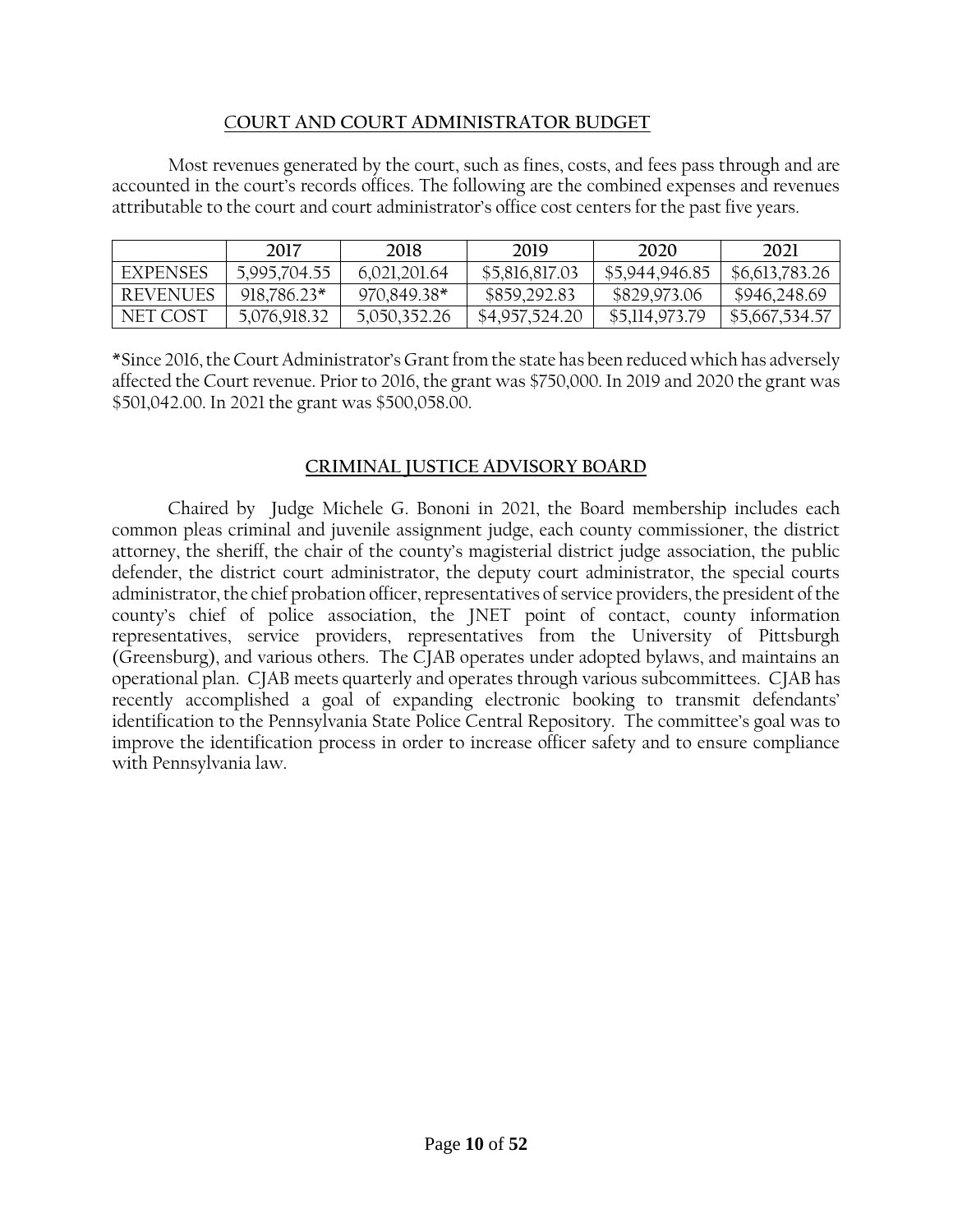#### WESTMORELAND COUNTY MAGISTERIAL DISTRICT COURTS 2021 ANNUAL REPORT

| President Judge:                    | Honorable Rita Donovan Hathaway |
|-------------------------------------|---------------------------------|
| <b>Magisterial District Judges:</b> | Kelly T. Hammers, Esq.          |
|                                     | Tamara J. Mahady, Esq.          |
|                                     | Scott A. Fanchalsky             |
|                                     | Rebecca C. Tyburski, Esq.       |
|                                     | Christiann O. Flanigan, Esq.    |
|                                     | <b>Jason Buczak</b>             |
|                                     | Charles M. Christner            |
|                                     | Charles R. Conway, Esq.         |
|                                     | Wayne P. Vlasic                 |
|                                     | Joseph R. DeMarchis             |
|                                     | Mark S. Mansour, Esq.           |
|                                     | Charles D. Moore                |
|                                     | Frank J. Pallone, Jr., Esq.     |
|                                     | Cheryl Peck Yakopec, Esq.       |
|                                     | Denise Snyder Thiel, Esq.       |
|                                     | Wayne B. Gongaware, Esq.        |
|                                     | James Falcon, Esq., Sr. MDJ     |
|                                     | Douglas R. Weimer, Jr. Sr. MDJ  |
|                                     | Mark J. Bilik, Sr. MDJ          |
|                                     | Helen M. Kistler, Esq. Sr. MDJ  |
|                                     | Michael R. Mahady, Sr. MDJ      |
|                                     |                                 |

District Court Administrator: Amy M. DeMatt, Esq. Deputy Court Administrator: Christopher A. Haidze Esq.

The Magisterial District Courts are the initial level court of Pennsylvania's Unified Judicial System. There are 16 magisterial district courts in Westmoreland County. Magisterial District Courts' jurisdiction includes: summary offenses; ordinance cases; landlord-tenant actions; civil claims, except those involving title to real property or a claim against a Commonwealth party, of \$12,000.00 and under, issuing arrest, bench, and search warrants; setting bail; conducting arraignments; and presiding over preliminary hearings. Magisterial District Judges also administer oaths and affirmations, take acknowledgments, solemnize marriages, and preside over emergency protection from abuse matters.

Magisterial District Judges are assisted in their responsibilities by "Magisterial District Judge Secretaries." The tenth judicial district employs 66 Magisterial District Judge Secretaries. In 2021, Magisterial District Judge Mark Bilik from Derry retired and was granted Senior Magisterial District Judge status. In Kelly T. Hammers was appointed and elected to fill the vacant seat at District Court 10-3-08 in Bradenville and she was sworn in on November 15, 2021 and January 3, 2022, respectively. Magisterial District Judge Helen Kistler from Harrison City retired and was granted Senior Magisterial District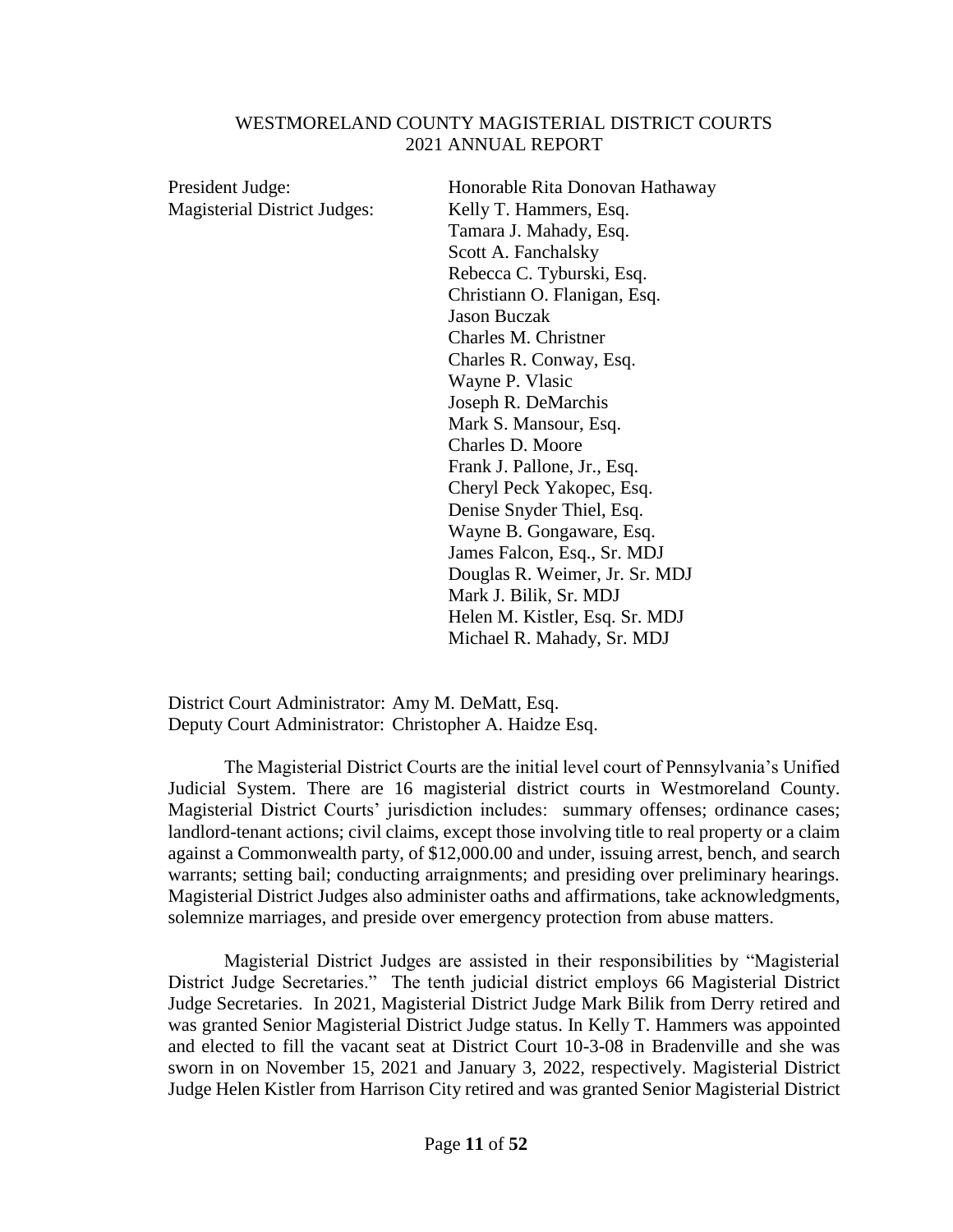Judge status. Rebecca C. Tyburski was elected to fill the vacant seat at District Court 10- 2-03 in Harrison City and she was sworn in on January 3, 2022. Magisterial District Judge Michael Mahady from Latrobe retired and was granted Senior Magisterial District Judge status. Tamara Mahady was elected to fill the vacant seat at District Court 10-2-08 in Latrobe and she was sworn in on January 3, 2022. At the end of 2020, Magisterial District Judge Anthony Bompiani resigned. Senior Judge James Falcon filled in the entire year of 2021. Scott Fanchalsky was elected in 2021 to fill the vacant seat at 10-2-01 in Youngwood and he was sworn in on January 3, 2022.

In 2020, there were 42,779 cases filed in the Magisterial District Courts of Westmoreland County. In 2021, there were 47,709 cases filed in the Magisterial District Courts of Westmoreland County. The following chart shows case filings for 2021.

|                           | <b>Traffic</b> | Summary | Criminal | Civil | Total |
|---------------------------|----------------|---------|----------|-------|-------|
| 10-1-01 DeMarchis         | 2154           | 423     | 374      | 283   | 3234  |
| 10-1-03 Vlasic            | 1270           | 365     | 527      | 211   | 2373  |
| 10-1-04 Yakopec           | 1486           | 557     | 434      | 357   | 2834  |
| 10-1-05 Pallone           | 488            | 550     | 527      | 448   | 2013  |
| 10-2-01 Falcon/Fanchalsky | 1941           | 369     | 375      | 392   | 3077  |
| 10-2-03 Kistler/Tyburski  | 667            | 190     | 196      | 230   | 1283  |
| 10-2-06 Christner         | 3051           | 366     | 345      | 290   | 4052  |
| 10-2-08 Mahady/Mahady     | 1226           | 304     | 505      | 314   | 2349  |
| 10-2-09 Gongaware         | 2124           | 191     | 589      | 347   | 3251  |
| 10-2-10 Flanigan          | 3757           | 559     | 475      | 255   | 5046  |
| 10-3-01 Mansour           | 3372           | 312     | 328      | 266   | 4278  |
| 10-3-02 Conway            | 1591           | 106     | 189      | 215   | 2101  |
| 10-3-05 Buczak            | 2921           | 238     | 293      | 177   | 3629  |
| 10-3-08 Bilik/Hammers     | 1062           | 497     | 154      | 218   | 1931  |
| 10-3-09 Thiel             | 1343           | 177     | 138      | 200   | 1858  |
| 10-3-10 Moore             | 2912           | 594     | 463      | 431   | 4400  |
| <b>TOTALS:</b>            | 31365          | 5798    | 5912     | 4634  | 47709 |

#### After Hours Coverage

The Tenth Judicial District uses web-based video conferencing to conduct preliminary arraignments, handle emergency protection from abuse petitions and orders, and issue arrest and search warrants. Web-based video conferencing equipment is located in each of the 16 magisterial district courts, 30 police departments, including the state police barracks, and the Westmoreland County District Attorney's office. The Westmoreland County Prison also has video conferencing units for preliminary arraignments. Preliminary arraignments are scheduled for the following day when arrests are made after night court closes, or as needed on weekends and holidays. Magisterial District Judges have access to multiple types of software to video conference, including Cisco WebEx, Microsoft Teams, Cisco Jabber, Zoom, Skype and FaceTime on their iPads and laptops.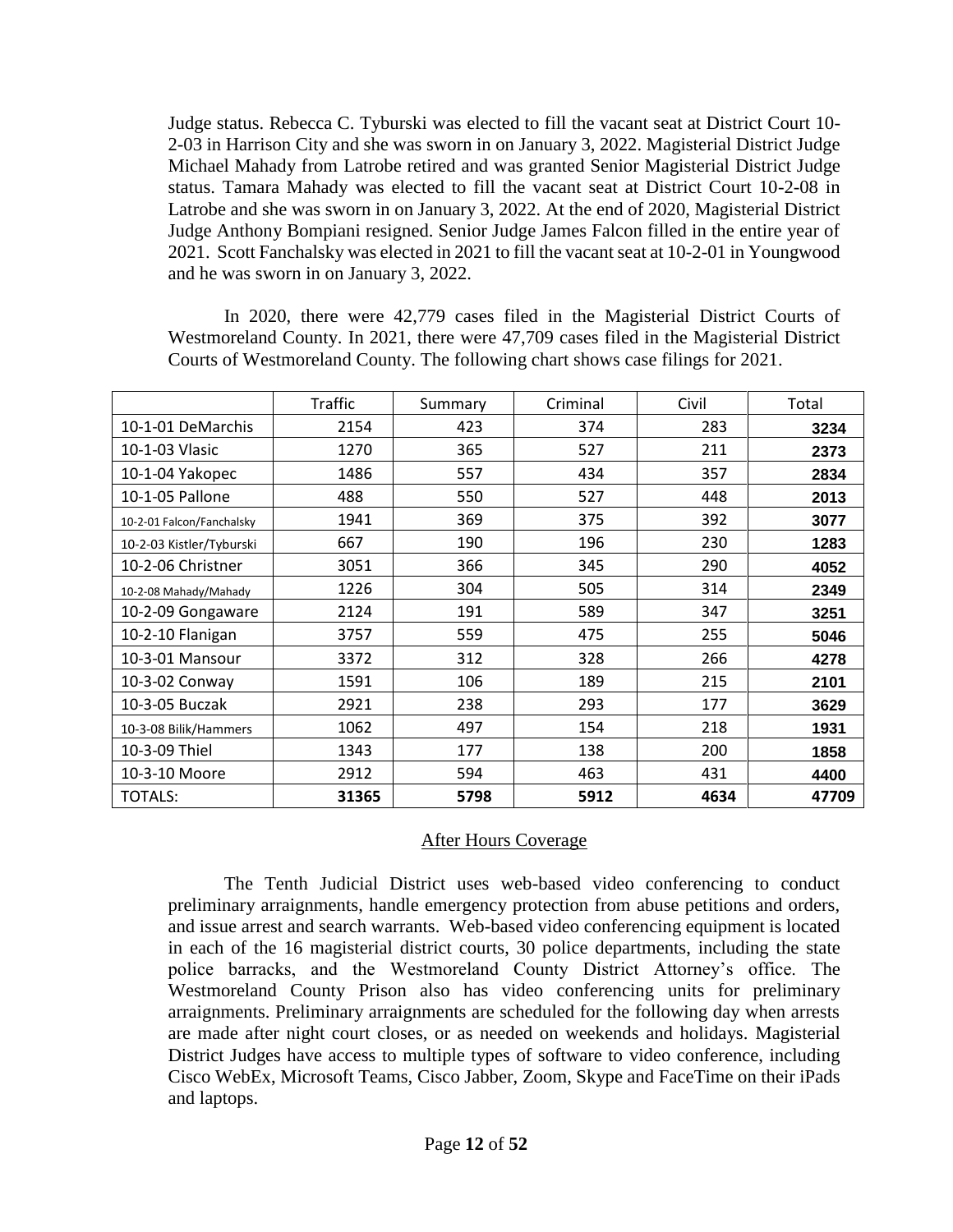Magisterial District Court Expenses & Revenues (2017 – 2021)

|         | 2017      | 2018      | 2019      | 2020         | 2021         |
|---------|-----------|-----------|-----------|--------------|--------------|
| Revenue | .346,115  | 1,240930  | 1,202,757 | 738,500.29   | 814, 117.58  |
| Expense | 4,531,672 | 4,954,709 | 5,140,693 | 3,442,896.96 | 3,683,065.20 |

\*\* The 2021 values are from the New World – Revenue Ledger Summary Listing and Expense Ledger Summary Listing reports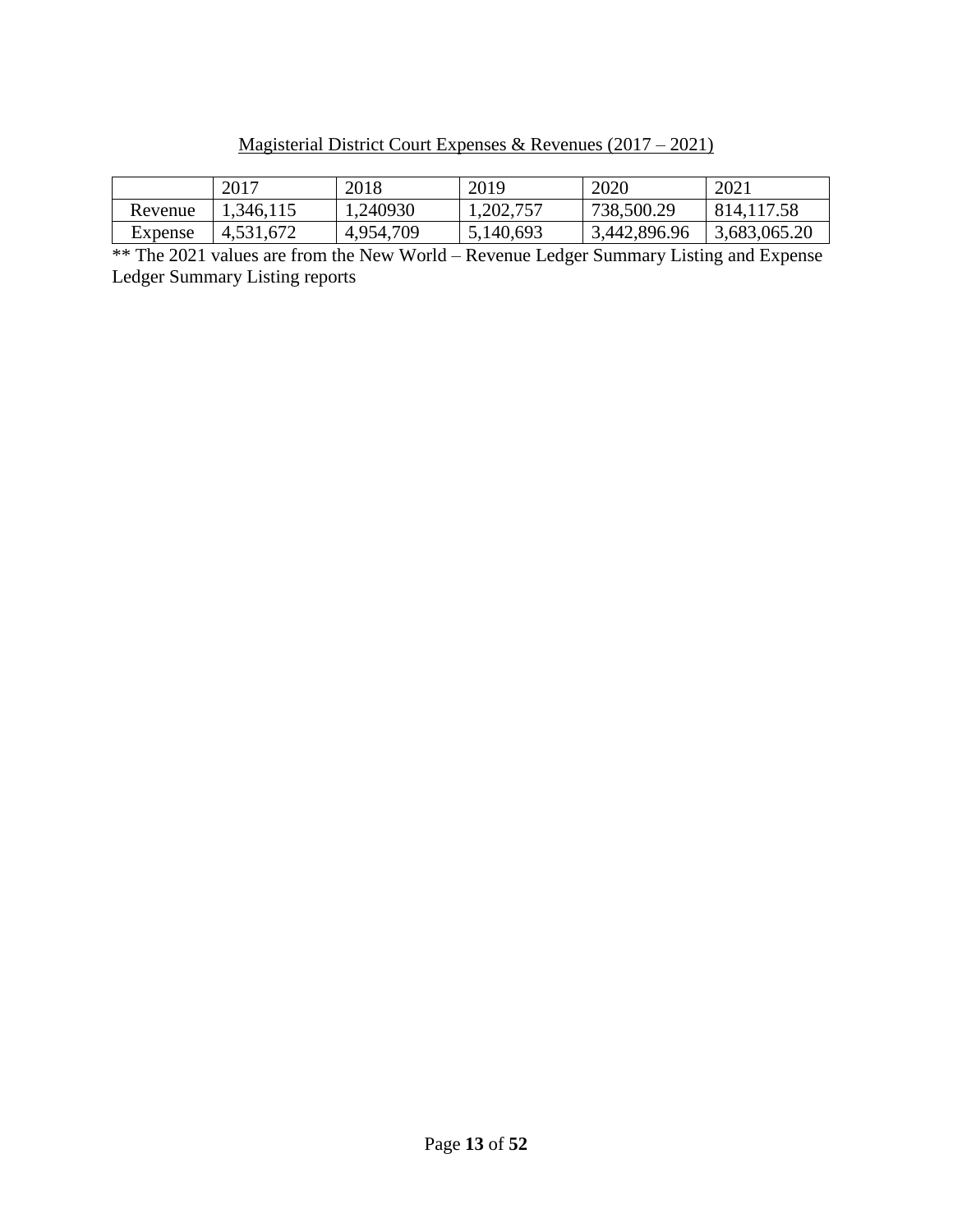#### **WESTMORELAND COUNTY ADULT PROBATION AND PAROLE DEPARTMENT 2021 ANNUAL REPORT**

**Chief: Eric R. Leydig Deputy Chief: Christy L. Scott**

**President Judge: Honorable Rita Donovan Hathaway Administrative Judge: Honorable Rita Donovan Hathaway**

#### **RESPONSIBILITIES**

The Westmoreland County Adult Probation and Parole Department is a department of the County Court of Common Pleas (Tenth Judicial District). The Chief Probation Officer is appointed by and responsible to the President Judge, the Administrative Judge and the District Court Administrator. As Chief, he is charged with the operation of the department. The Deputy Chief and Supervisors help manage the operation and provide training to staff. Probation Officers have the responsibility of carrying out the day-to-day activities to meet the department's mission. Support staff provides clerical support for all activities. In 2021, the Westmoreland County Adult Probation/Parole Office consisted of eighty-five (85) full-time employees. More specifically, in addition to the Chief and Deputy Chief, there were nine (9) Supervisors, one (1) Office Supervisor, one (1) Fiscal Assistant, twenty-nine (29) Probation Officer II positions, twenty-four (24) Probation Officer I positions, twelve (12) Probation Officer Aides, five (5) Legal Secretaries and two (2) Department Clerks. As of December 31, 2021, the total number of offenders under the supervision of the Westmoreland County Adult Probation/Parole Office was 6,632. Of that total, 4,652 were male and 1,980 were female. Furthermore, as of December 31, 2021, there were an additional 174 defendants on Pretrial supervision. Of that total, 116 were male and 58 were female.

Adult Probation Officers are responsible for the following:

- Supervising Accelerated Rehabilitative Disposition (ARD), Probation Without Verdict (PWV), Probation, Probation with Restrictive Conditions, Parole and Pretrial cases.
- Conducting investigations and reports, such as: pre-sentence investigations, sentencing guideline computations, parole applications, Intermediate Punishment Program and Pretrial assessments, and violation reports.
- Providing information to assist with sentencing and release decisions.
- Issuing conditions of supervision.
- Conducting risk and needs assessments and developing case plans.
- Monitoring and facilitating compliance with the conditions of supervision.
- Making referrals for evaluation, treatment, employment, and education.
- Enforcing the collection of restitution, fees, fines, and costs.
- Providing for DNA and Megan's Law registration.
- Responding to complaints and requests for assistance and information.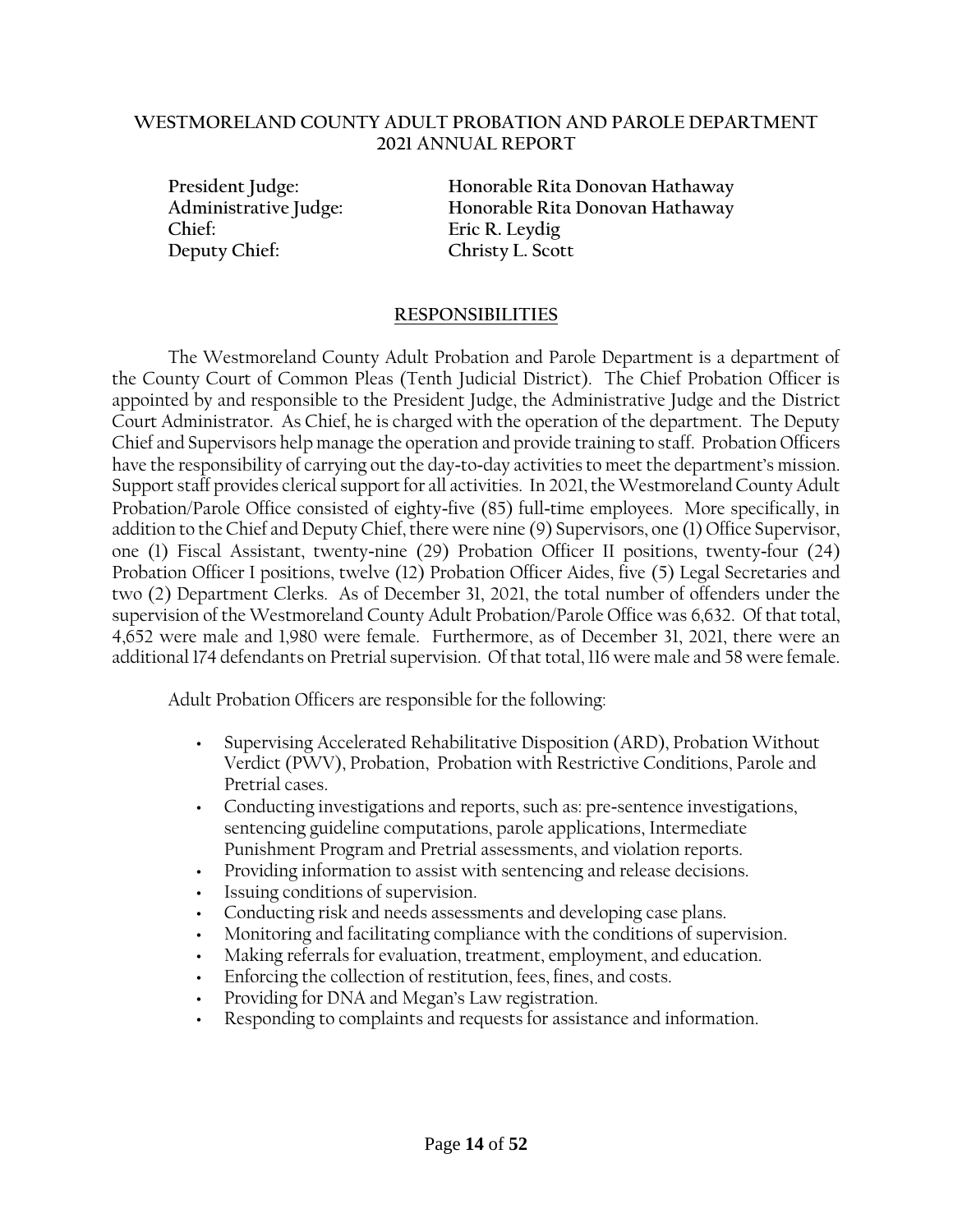#### **SERVICES/SUPERVISION TYPES/PROGRAMS**

- 1. Pre-sentence Investigations and Sentencing Guidelines
- 2. ARD, PWV, Probation and Parole Supervision
- 3. Administrative Cases
- 4. Intermediate Punishment Program (Probation with Restrictive Conditions including Electronic Monitoring)
- 5. Pretrial Services and Institutional Parole Program
- 6. Megan's Law Registration
- 7. Drug Treatment Court
- 8. Veterans Court
- 9. Alcohol Highway Safety School (AHSS)
- 10. Reentry Program

#### **PRESENTENCE INVESTIGATIONS AND SENTENCING GUIDELINES**

A presentence investigation report (PSI) includes information regarding the circumstances of the offense, victim/restitution information, the defendant's prior criminal history and sentencing guideline ranges. The Court can also request additional information including the following: the defendant's family and marital history; education and employment information; drug and alcohol history; emotional and physical health status, and; financial information. Seventy-six (76) presentence investigations were ordered by the Court in 2021.

The sentencing judge is required to consider the sentencing guidelines in determining the appropriate sentence for offenders convicted of felonies and misdemeanors. During 2021, three thousand seventy-four (3,074) sentencing guideline requests were received from the District Attorney's Office. All sentences were reported electronically to the Pennsylvania Commission on Sentencing via SGS Web.

#### **ARD, PWV, PROBATION AND PAROLE SUPERVISION**

### **2021 STATISTICS**

| <b>TYPES OF</b>              | <b>NUMBER OF</b> |
|------------------------------|------------------|
| <b>CASELOADS</b>             | <b>OFFENDERS</b> |
| <b>ARD/General Low</b>       | 1,764            |
| General Field - North Region | 752              |
| General Field - South Region | 676              |
| Sex Offenders                | 109              |
| TOTAL NUMBER OF OFFENDERS    | 3,301            |

As of December 31, 2021, there were 938 offenders in Bench Warrant status.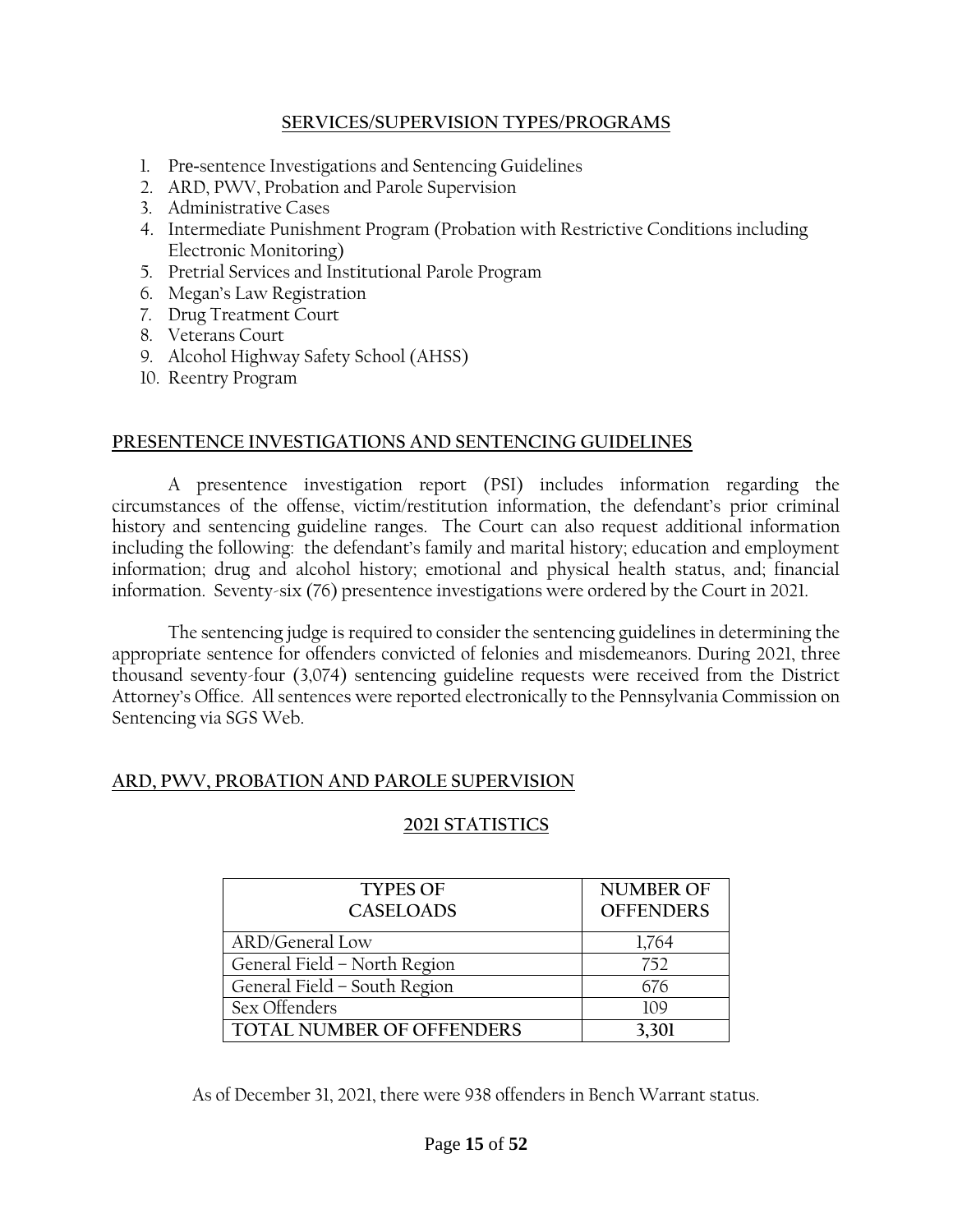#### **2021 OFFENDER REPORTING**

| <b>Report Place</b> | In Person | <b>By Mail</b> | Pretrial | <b>TOTAL</b> |
|---------------------|-----------|----------------|----------|--------------|
| Main Office         | 6,361     | 73             | 627      | 7,061        |
| New Ken. Sub-Office | 1,886     | $\Omega$       | 92       | 1,978        |
| Monessen Sub-Office | 892       | ∩              | 64       | 956          |
| <b>TOTALS</b>       | 9,139     | 73             | 783      | 9,995        |

### **2021 EXPUNGEMENTS**

| <b>ARD</b>   | 27' |
|--------------|-----|
| <b>PWV</b>   | 66  |
| <b>TOTAL</b> | 343 |

#### **2021 EARLY RELEASES**

| ARD.         | 135 |
|--------------|-----|
| <b>PWV</b>   | h   |
| <b>IPP</b>   | 23  |
| <b>TOTAL</b> | 164 |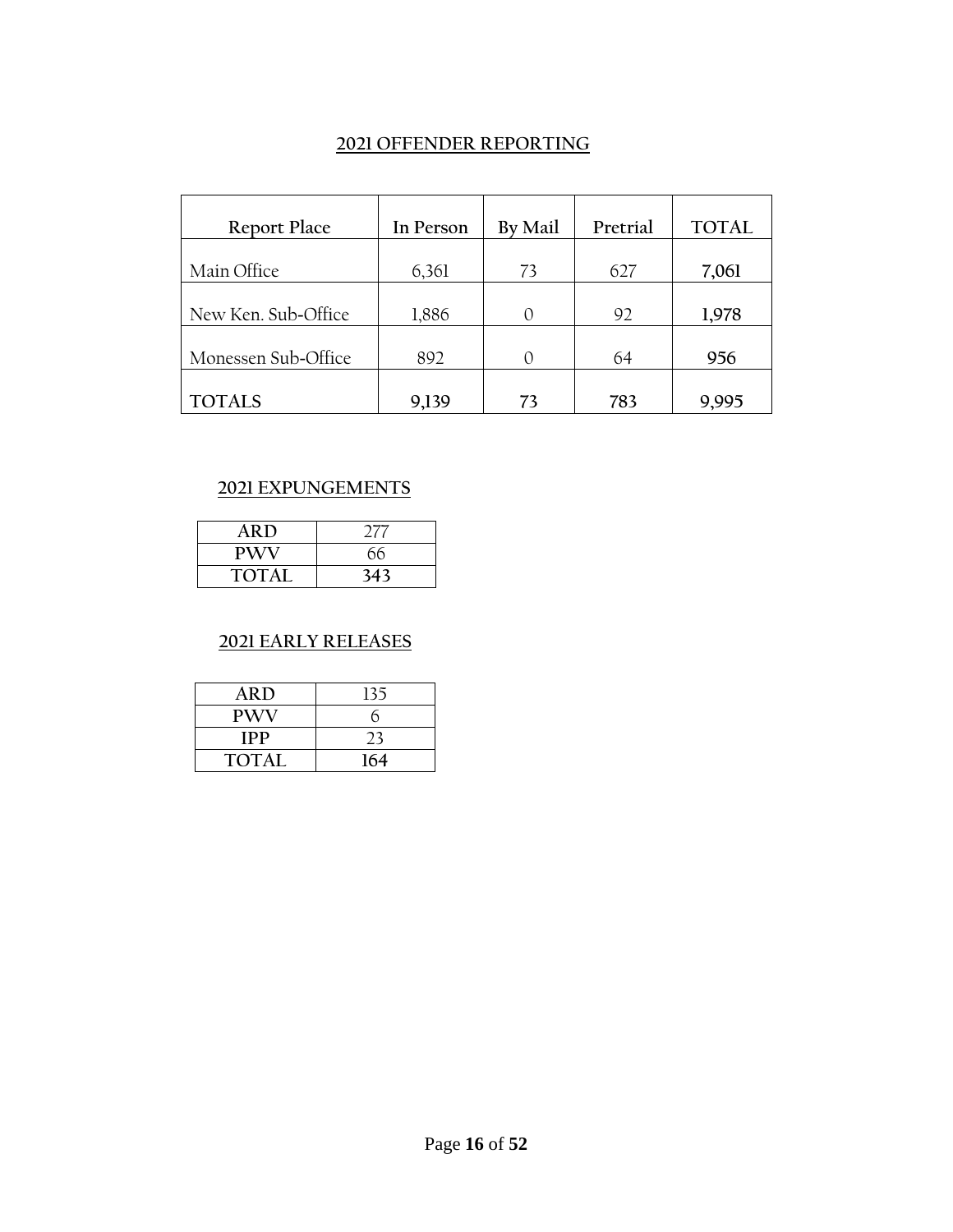| 2021 DRUG TESTING |
|-------------------|
|-------------------|

| Location                   | <b>Drug Tests Conducted</b> |
|----------------------------|-----------------------------|
| Field                      | 1,326                       |
| Greensburg (Main Office)   | 4,495                       |
| Monessen Sub-Office        | 554                         |
| New Kensington Sub-Office  | 810                         |
| Westmoreland County Prison | 18                          |
| Pretrial                   | 938                         |
| <b>TOTAL</b>               | 8,141                       |

Adult Probation also conducted 344 drug tests for Family Court.

### **DNA TESTING**

Offenders convicted of a felony offense, an offense requiring registration of sex offenders, or other specified offenses (specifically, Luring a Child into a Motor Vehicle and Indecent Assault or an attempt to commit such an offense) are required to provide a DNA sample prior to release from prison or county supervision.

Furthermore, offenders convicted of a Misdemeanor 1 and designated Misdemeanor 2 offenses on or after December 1, 2019 are also required to submit a DNA sample.

| DNA Samples Drawn by Adult Probation | 2018 | 2019 | 2020 | 2021 |
|--------------------------------------|------|------|------|------|
| Staff                                |      |      |      |      |
| <b>Adult Probation Office</b>        | 209  | 254  | 443  | 552  |
| <b>County Prison</b>                 | 92   |      | 38   | 21   |
| Field                                |      |      |      |      |
| New Kensington Sub-office            |      |      | n    |      |
| Monessen Sub-office                  |      |      |      |      |
| Total                                | 301  | 325  | 487  | 573  |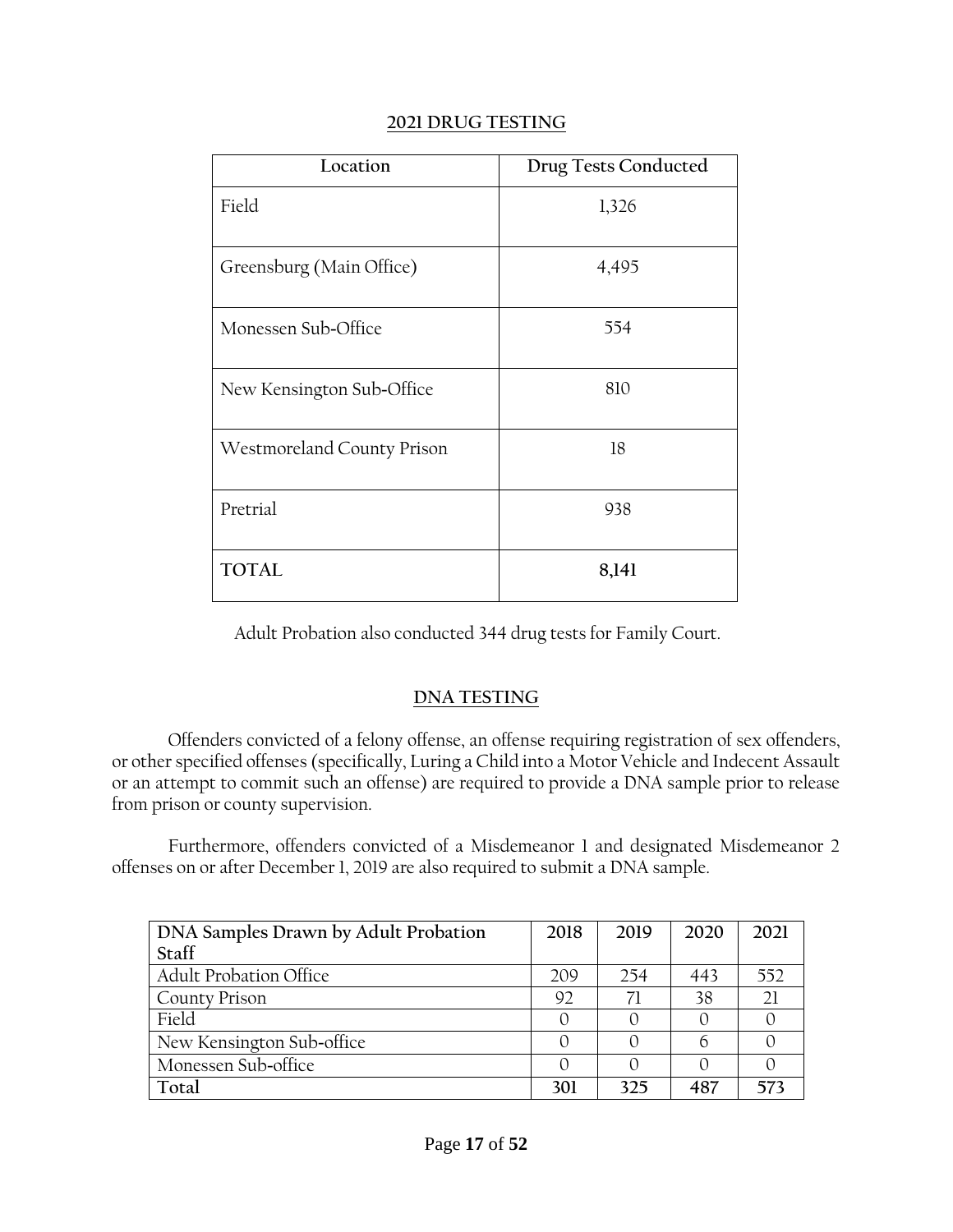#### **ADMINISTRATIVE CASES**

The administrative unit supervises offenders who are sentenced in Westmoreland County but reside in other counties or states. Felony and some misdemeanor cases may be transferred to other states through the interstate compact, but ARD cases cannot be transferred to another state. Felony and misdemeanor cases may be transferred to other counties through the inter-county transfer process with the approval of the receiving county. (ARD cases are not transferred to other counties.) The number of offenders with active administrative cases as of December 31, 2021 was 1,897.

#### **2021 TRANSFER CASES**

| Number of Offenders whose Supervision was Transferred  <br>469<br>to County/State of Residence |  |
|------------------------------------------------------------------------------------------------|--|
|------------------------------------------------------------------------------------------------|--|

#### **2021 CO-OP CASES**

| Requests Received to Supervise Offenders with Cases<br>from Other Counties | 261 |
|----------------------------------------------------------------------------|-----|
|----------------------------------------------------------------------------|-----|

#### **COUNTIES MAKING THE MOST REQUESTS:**

|                                          | Number of Offenders |  |  |  |
|------------------------------------------|---------------------|--|--|--|
|                                          | Supervised in       |  |  |  |
| County of Conviction Westmoreland County |                     |  |  |  |
| Allegheny                                |                     |  |  |  |
| Washington                               |                     |  |  |  |
| Indiana                                  | つら                  |  |  |  |
| Armstrong                                |                     |  |  |  |
| Rutler                                   |                     |  |  |  |

#### **INTERMEDIATE PUNISHMENT PROGRAM**

Probation with Restrictive Conditions, an Intermediate Punishment Program, is a community-based sentencing alternative available to the court for eligible offenders who would otherwise be sentenced to confinement in a county correctional facility. Most offenders sentenced to Probation with Restrictive Conditions are ordered to serve a period of time on electronic monitoring. In 2021, the equipment used to monitor those offenders was leased through BI, Incorporated. The cost for electronic monitoring is \$12.00 per day per offender.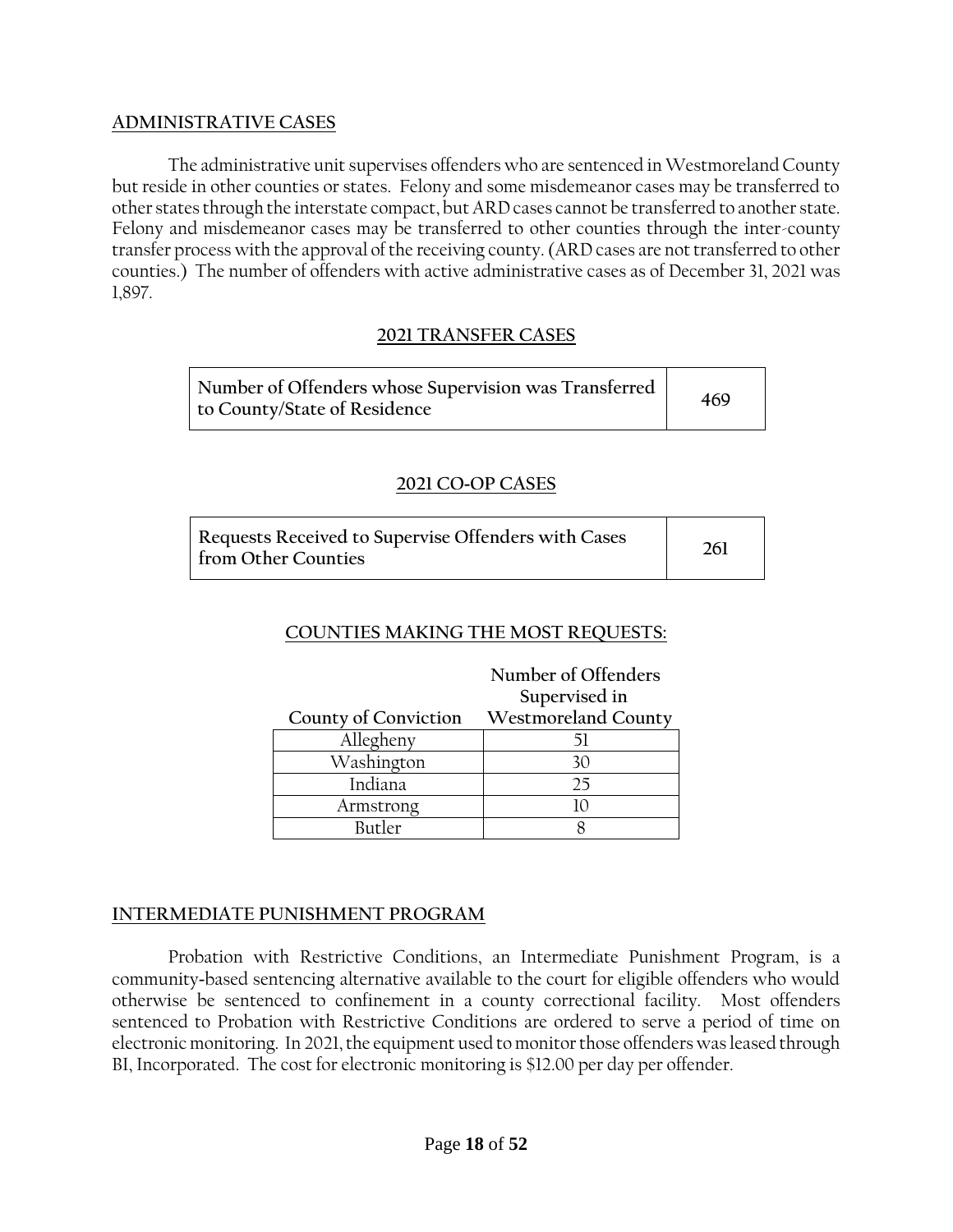### **2021 INTERMEDIATE PUNISHMENT PROGRAM SUMMARY**

| Number of Offenders Placed on Electronic Monitoring as a<br>Result of Sentences of Probation with Restrictive Conditions,<br>Sentences of Intensive Supervision with Electronic Monitoring<br>and Parole/Re-parole to Electronic Monitoring | 683       |
|---------------------------------------------------------------------------------------------------------------------------------------------------------------------------------------------------------------------------------------------|-----------|
| Number of Offenders who were Ineligible for Probation with<br><b>Restrictive Conditions</b>                                                                                                                                                 | 38        |
| Average Number of Days on Electronic Monitoring                                                                                                                                                                                             | 94        |
| Number of Probation with Restrictive Conditions Cases<br>Transferred to Other Counties for Supervision                                                                                                                                      | 99        |
| Number of Offenders who Successfully Completed Electronic<br>Monitoring                                                                                                                                                                     | 662       |
| Number of Offenders who were Unsuccessfully Discharged<br>from Electronic Monitoring                                                                                                                                                        | 25        |
| Total Jail Days Saved                                                                                                                                                                                                                       | 57,856    |
| Electronic Monitoring Fees Collected                                                                                                                                                                                                        | \$564,954 |

### **INTERMEDIATE PUNISHMENT PROGRAM TRENDS**

|                                    | 2017 | 2018 | 2019 | 2020 | 2021 |
|------------------------------------|------|------|------|------|------|
|                                    |      |      |      |      |      |
| Pending                            | 202  | 201  | 237  | 166  | 149  |
| Average Number of Days on          |      |      |      |      |      |
| <b>Electronic Monitoring</b>       | 94   | 97   | 99   | 96   | 94   |
| Number of Offenders Placed on      |      |      |      |      |      |
| <b>Electronic Monitoring</b>       | 687  | 707  | 811  | 575  | 683  |
|                                    |      |      |      |      |      |
| Average Number of Offenders on EHM | 243  | 264  | 297  | 227  |      |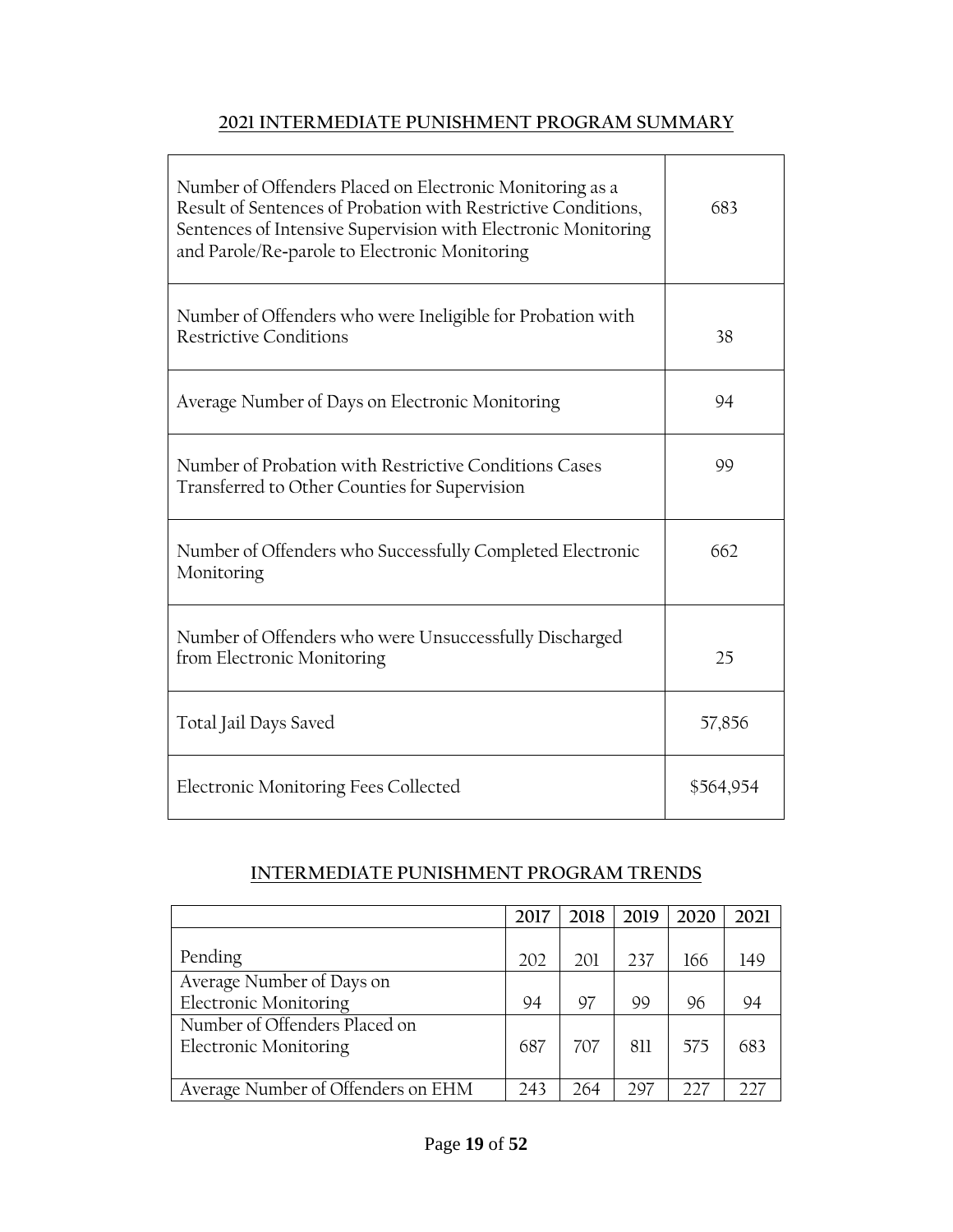### **2021 OVERALL STATISTICS FOR NEW AND RELEASED OFFENDERS**

3,001 new offenders and 3,731 new cases were added to Adult Probation's system during the 2021 calendar year. During that same time period, 3,216 offenders were released from supervision.

| 2021           | <b>NEW</b><br><b>OFFENDERS</b> | <b>NEW</b><br><b>CASES</b> | <b>CASE TYPE</b> |            |            |         |            | <b>RELEASED</b><br><b>OFFENDERS</b> |
|----------------|--------------------------------|----------------------------|------------------|------------|------------|---------|------------|-------------------------------------|
|                |                                |                            | <b>ARD</b>       | <b>INC</b> | <b>PAR</b> | $PRO**$ | <b>PWV</b> |                                     |
| JAN            | 279                            | 329                        | 66               | 18         | 34         | 189     | 22         | 330                                 |
| FEB            | 264                            | 321                        | 74               | 14         | 29         | 191     | 13         | 303                                 |
| <b>MAR</b>     | 283                            | 367                        | 62               | 30         | 37         | 221     | 17         | 288                                 |
| <b>APR</b>     | 230                            | 278                        | 39               | 18         | 42         | 162     | 17         | 242                                 |
| <b>MAY</b>     | 176                            | 231                        | 30               | 21         | 23         | 150     | 7          | 236                                 |
| <b>JUN</b>     | 265                            | 322                        | 68               | 28         | 27         | 185     | 14         | 224                                 |
| <b>JUL</b>     | 252                            | 315                        | 62               | 29         | 39         | 172     | 13         | 307                                 |
| <b>AUG</b>     | 290                            | 361                        | 79               | 12         | 30         | 224     | 16         | 232                                 |
| <b>SEP</b>     | 239                            | 296                        | 52               | 20         | 26         | 178     | 20         | 271                                 |
| <b>OCT</b>     | 234                            | 294                        | 66               | 20         | 29         | 166     | 13         | 301                                 |
| <b>NOV</b>     | 243                            | 308                        | 63               | 25         | 35         | 172     | 13         | 256                                 |
| <b>DEC</b>     | 246                            | 309                        | 66               | 20         | 27         | 177     | 19         | 226                                 |
| <b>TOTALS:</b> | 3,001                          | 3,731                      | 727              | 255        | 378        | 2187    | 184        | 3,216                               |

**\*NOTE: Numbers reflected under Probation case type include sentences of Probation with Restrictive Conditions that include Home Electronic Monitoring.**

### **VIOLATION PETITIONS FILED**

| ARD Violation Petitions Filed                               |       |
|-------------------------------------------------------------|-------|
| Probation, Parole and Probation with Restrictive Conditions |       |
| Violation Petitions Filed                                   | 3,015 |
| <b>TOTAL</b>                                                | 3,287 |

### **OFFENDER REFERRALS FOR TREATMENT**

Most referrals for treatment and human services are made to the following:

| Referral Type                 | Number of Referrals in 2021 |
|-------------------------------|-----------------------------|
| Drug and Alcohol              | 3001                        |
| Alcohol Highway Safety School |                             |
| Mental Health                 | 818                         |
| Community Service             |                             |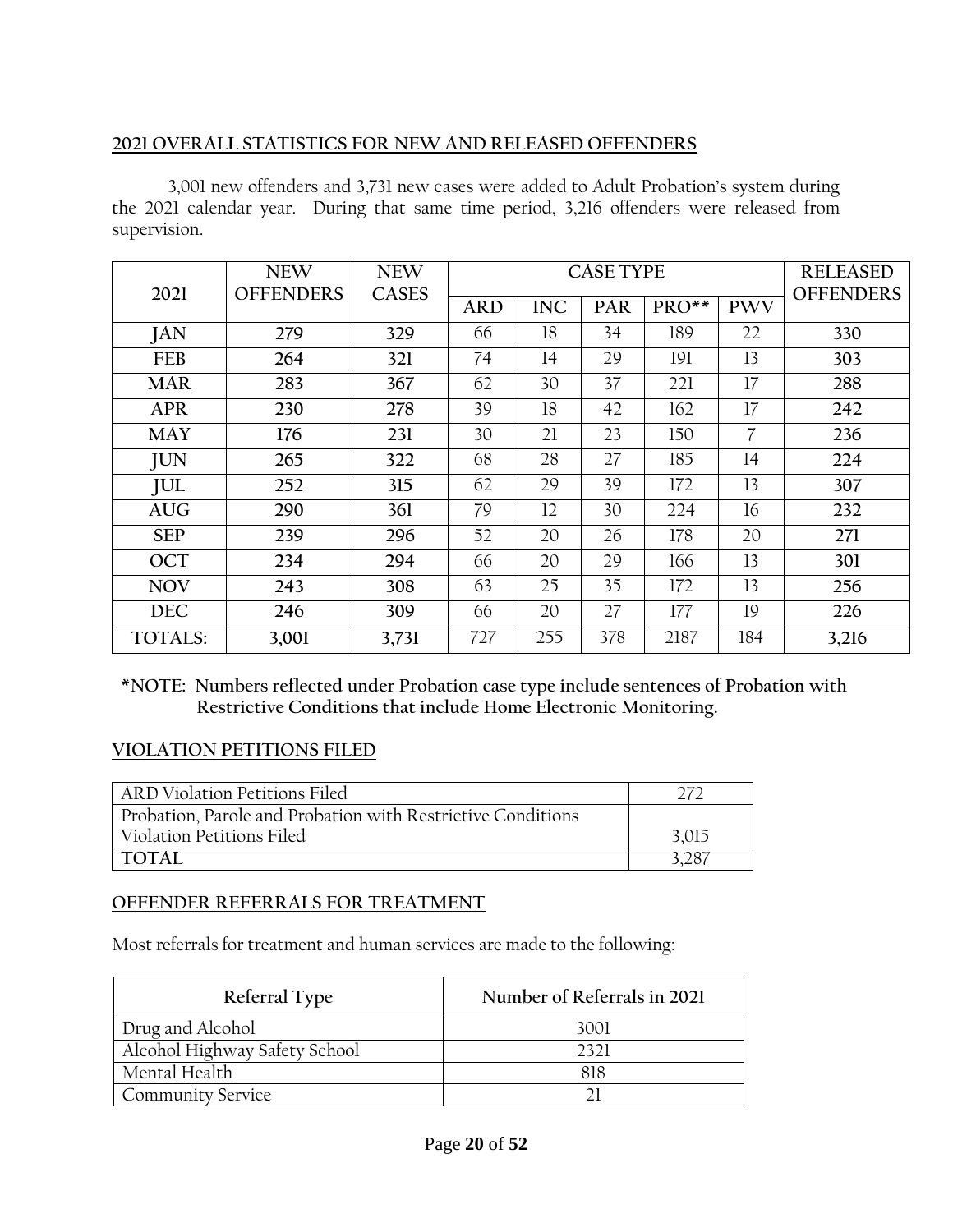#### **PRETRIAL SERVICES AND INSTITUTIONAL PAROLE PROGRAM**

Pretrial cases involve defendants released on bond. The Westmoreland County Adult Probation and Parole Department has two Probation Officer IIs that supervise the defendants placed on Pretrial Services to ensure compliance with bond conditions.

The Westmoreland County Adult Probation and Parole Department has one Institutional Parole Officer who is responsible for verifying parole release plans, processing parole applications, investigating requests for re-parole, and coordinating the placement of inmates into inpatient drug and alcohol treatment. The Institutional Parole Officer also assists in the coordination of mental health evaluations for inmates.

|                                                                                         | 2017     | 2018     | 2019    | 2020     | 2021     |
|-----------------------------------------------------------------------------------------|----------|----------|---------|----------|----------|
| Average Monthly Caseload –<br>Non-Electronic Monitoring                                 | 156      | 158      | 163     | 164      | 140      |
| Average Monthly Caseload -<br><b>Electronic Monitoring</b>                              | 25       | 19       | 26      | 23       | 28       |
| New Pretrial Cases Received -<br>Electronic Monitoring and Non-Electronic<br>Monitoring | 209      | 230      | 240     | 153      | 168      |
| Pretrial Electronic Monitoring Fees Collected                                           | \$12,146 | \$11,775 | \$9,094 | \$12,517 | \$17,610 |

### **PRETRIAL SUMMARY**

### **INSTITUTIONAL PAROLE OFFICER STATISTICS**

|                                                                             | 2017 | 2018 | 2019 | 2020 | 2021 |
|-----------------------------------------------------------------------------|------|------|------|------|------|
| Parole Applications Processed and Release Plans<br>Verified                 | 253  | 264  | 209  | 80   | 50   |
| Re-Parole Investigations/Special Investigations                             | 78   | 28   | 37   |      |      |
| Inpatient Drug and Alcohol Evaluations and<br><b>Treatment Coordination</b> | 351  | 225  | 269  | 228  | 343  |
| Nominal Bond Investigations                                                 | 86   | 83   | 118  | 84   | 78   |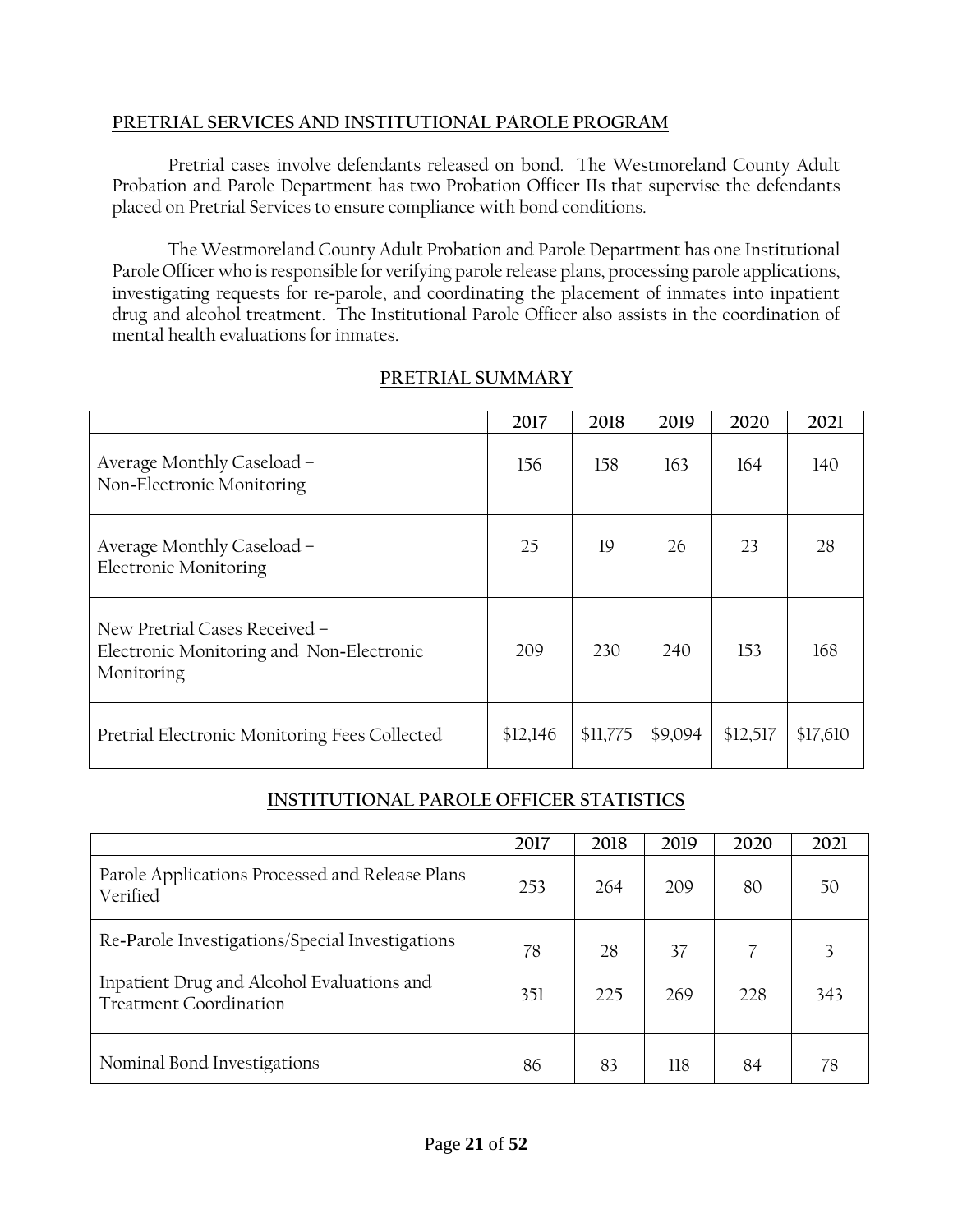### **DRIVING UNDER SUSPENSION (DUS) STATISTICS**

|                                                                                   | 2019 | 2020 | 2021 |
|-----------------------------------------------------------------------------------|------|------|------|
| Number of Offenders Sentenced to Probation with<br>Restrictive Conditions for DUS | 211  | 168  | 142  |
| Number of Offenders Placed on Electronic Monitoring<br>for DUS                    | 144  | 122  | 11O  |
| Number of Offenders found Ineligible                                              | 15   | 12   |      |
| Number of Offenders on the Pending List as of the last<br>day of the year         | 52   | 34   |      |

### **MEGAN'S LAW REGISTRATION**

The Westmoreland County Adult Probation and Parole Office is an official Megan's Law registration site.

### **MEGAN'S LAW REGISTRATION STATISTICS**

|                                                | 2017 | 2018 | 2019 | 2020 | 2021 |
|------------------------------------------------|------|------|------|------|------|
| New Registrations                              | 46   | 79   | 36   | 17   | 27   |
| In Person Appearances<br>to Update Information | 148  | 130  | 161  | 67   | 134  |
| In Person Appearances<br>to Verify Information | 207  | 146  | 143  | 87   | 112  |

| Number of Active Megan's Law Offenders as of December 31, 2021 |  |
|----------------------------------------------------------------|--|
|----------------------------------------------------------------|--|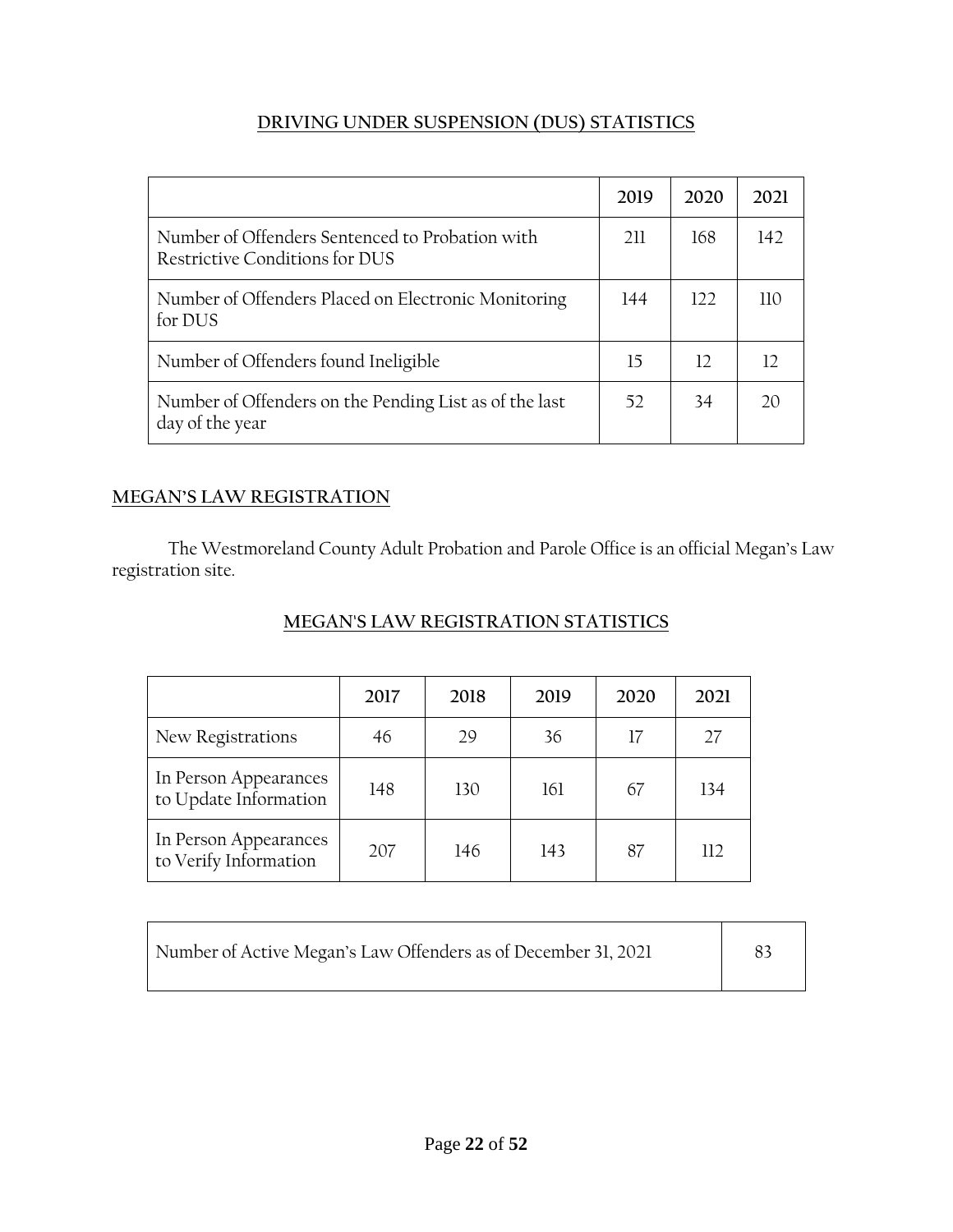#### **WESTMORELAND COUNTY DRUG TREATMENT COURT**

The Westmoreland County Drug Treatment Court began accepting referrals for the program on September 28, 2015. Drug Treatment Court is a twenty-four-month program during which time participants are involved with treatment professionals, undergo intensive supervision and attend bi-weekly court appearances before Drug Treatment Court Judge Meagan Bilik-DeFazio or Drug Treatment Court Judge Christopher A. Feliciani. There are three ways to enter Drug Treatment Court – Diversion, Probation with Restrictive Conditions or Reentry. One Supervisor in the Adult Probation Office performs the duties of Drug Treatment Court Coordinator and three Probation Officer IIs supervise the participants in Drug Treatment Court.

|--|

|                                                                                                                              | 2019           | 2020           | 2021 |
|------------------------------------------------------------------------------------------------------------------------------|----------------|----------------|------|
| Number of Referrals                                                                                                          | 98             | 72             | 89   |
| Total Number of Individuals Admitted to Drug Court                                                                           | 36             | 14             | 36   |
| Number Admitted - Diversion                                                                                                  | 9              | $\overline{2}$ | 3    |
| Number Admitted -<br>Probation with Restrictive Conditions                                                                   | 14             | $\Omega$       | 11   |
| Number Admitted - Reentry                                                                                                    | $\overline{4}$ | 6              | 10   |
| Number Admitted - Combination of at least two of the following:<br>Diversion, Probation with Restrictive Conditions, Reentry | 9              | 6              | 12   |
| Number of Individuals who graduated from Drug Treatment Court                                                                | 5              | 13             | 9    |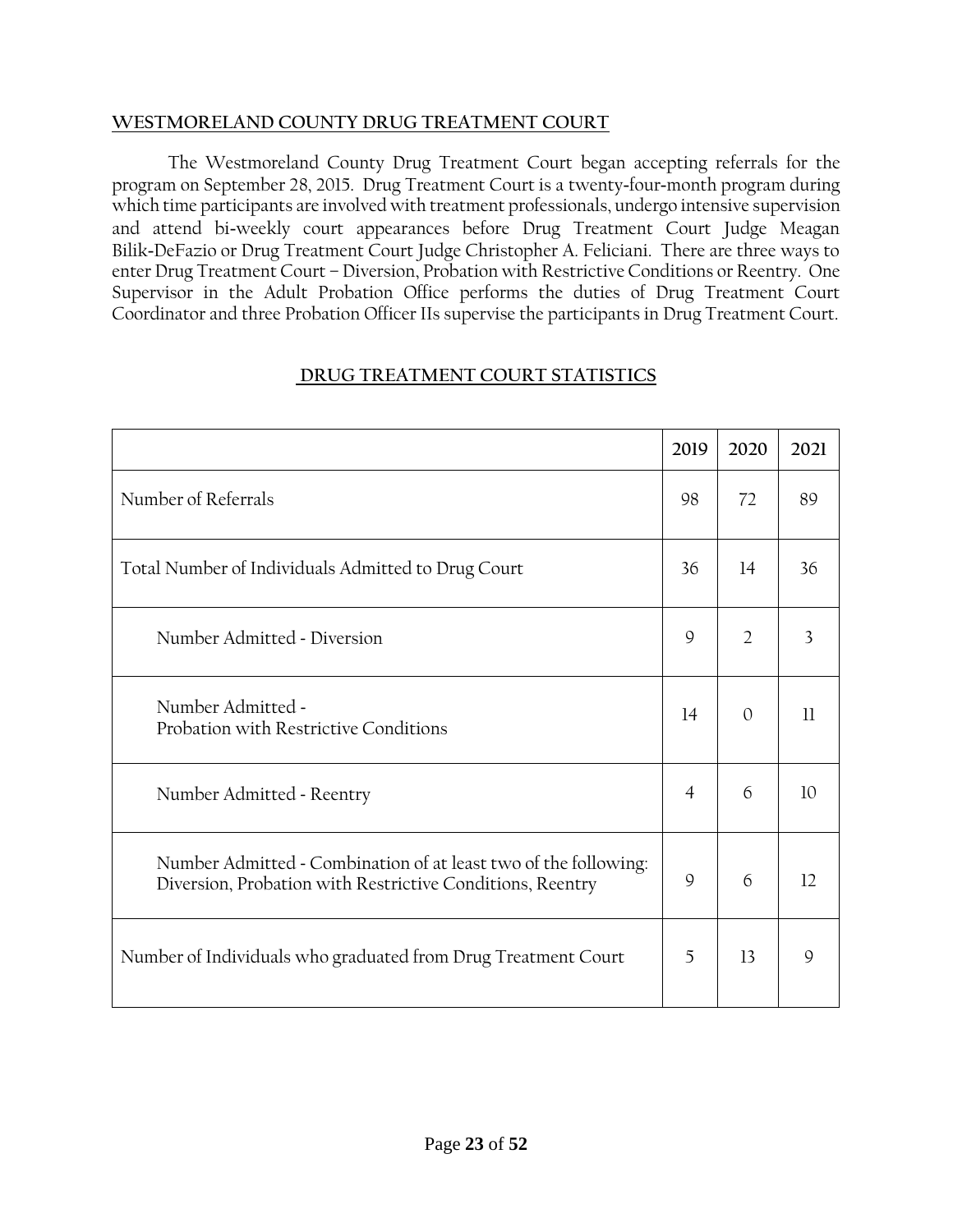| Number of Participants as of the last day of the year                                              | 61            | 42       | 50            |
|----------------------------------------------------------------------------------------------------|---------------|----------|---------------|
| (This number includes individuals who were admitted to<br>Drug Treatment Court in the prior year.) | 29 Males      | 19 Males | 21 Males      |
|                                                                                                    | 32<br>Females | Females  | 29<br>Females |
|                                                                                                    |               |          |               |

### **WESTMORELAND COUNTY VETERANS COURT**

The Westmoreland County Veterans Court program began accepting referrals on May 23, 2019. The program, which is 6 to 23 months long, offers Diversionary and Guilty Plea tracks to eligible defendants. Participants are involved with treatment professionals, undergo intensive supervision and attend monthly Court appearances before Veterans Court Judge Timothy A. Krieger. One Probation Officer II in the Adult Probation Office performs the duties of Veterans Court Coordinator and provides supervision to all participants.

|                                                                                        | 2019           | 2020     | 2021     |
|----------------------------------------------------------------------------------------|----------------|----------|----------|
| Number of Referrals                                                                    | 25             | 15       | 16       |
| Total Number of Individuals Admitted to Veterans<br>Court                              |                | 7        | 11       |
| Number Admitted - Diversionary                                                         | $\overline{2}$ | 1        | 1        |
| Number Admitted – Diversionary and Guilty<br>Plea/Probation Sentence                   | 1              | $\Omega$ | $\Omega$ |
| Number Admitted - Guilty Plea/Probation with<br><b>Restrictive Conditions Sentence</b> | 7              | 6        | 7        |
| Number Admitted - Guilty Plea/Probation Sentence                                       | 3              | $\Omega$ | 2        |
| Number Admitted – Guilty Plea/Parole Sentence                                          | $\Omega$       | 1        | 2        |

### **VETERANS COURT STATISTICS**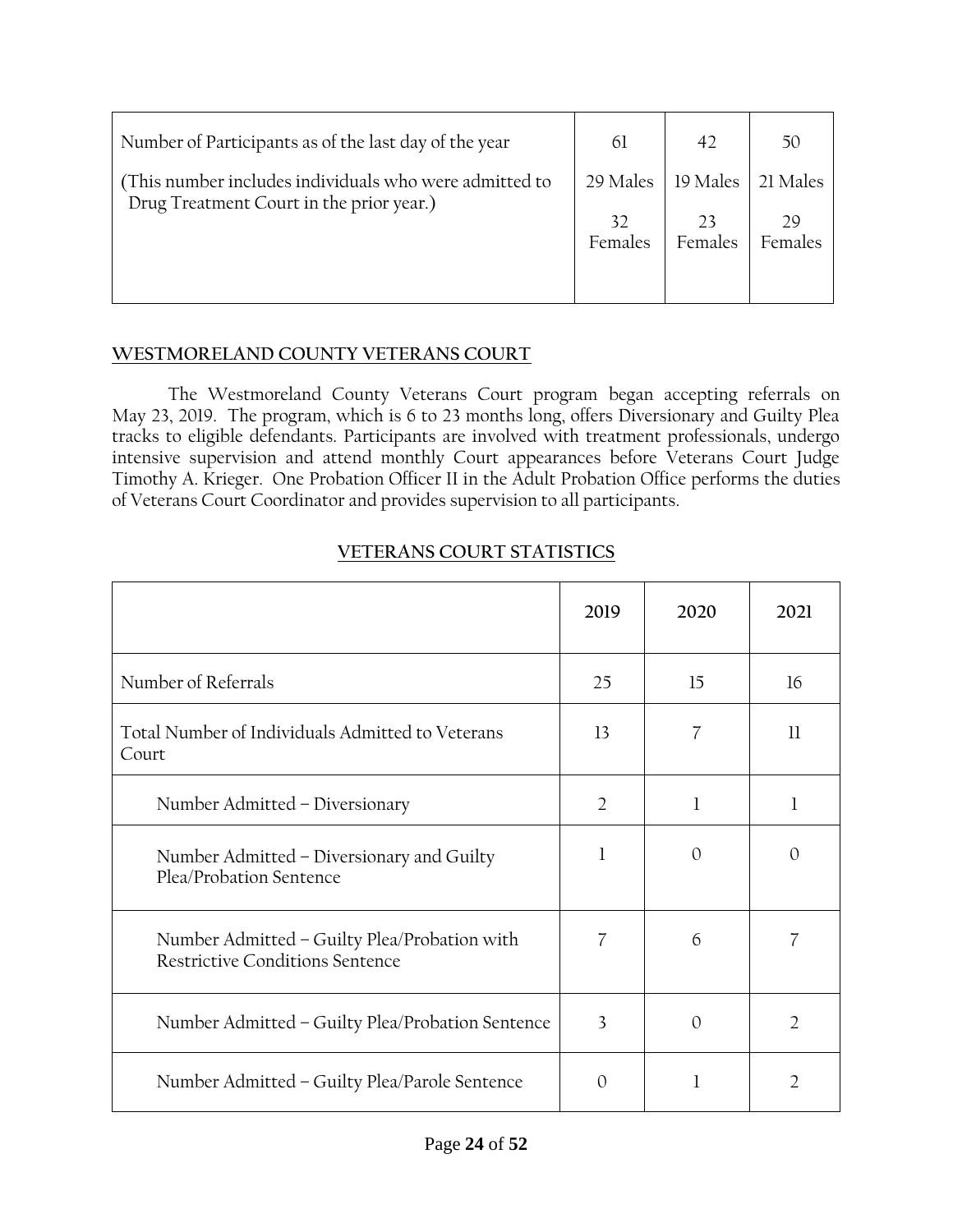| Number of Individuals who graduated from Veterans<br>Court            |                     |                      | Q                    |
|-----------------------------------------------------------------------|---------------------|----------------------|----------------------|
| Number of Participants as of the last day of the year<br>$(12-31-21)$ | 9                   |                      | 14                   |
|                                                                       | 8 Males<br>1 Female | 8 Males<br>0 Females | 13 Males<br>1 Female |

### **ALCOHOL HIGHWAY SAFETY SCHOOL**

Since July 2013, Alcohol Highway Safety School (AHSS) has operated out of the Westmoreland County Adult Probation Office. The fee for each AHSS class cycle is \$300.00.

|                                                                                                                         | 2018      | 2019      | 2020      | 2021      |
|-------------------------------------------------------------------------------------------------------------------------|-----------|-----------|-----------|-----------|
| Number of AHSS Class Cycles                                                                                             | 47        | 47        | 32        | 47        |
| Number of Offenders who Completed Classes                                                                               | 1,022     | 1,070     | 532       | 836       |
| Total AHSS Fees Collected (this Includes<br>Individuals who Paid in Advance and have yet<br>to Enroll/Complete Classes) | \$274,720 | \$258,860 | \$188,764 | \$221,950 |
| <b>Total Rescheduling Fees Collected</b><br>(\$30.00 per rescheduled class)<br>This fee started in 2017.                | \$9,089   | \$9,005   | \$6,585   | \$5,432   |
| Instructor Wages Paid                                                                                                   | \$46,534  | \$46,500  | \$32,875  | \$46,860  |
| Net Revenue                                                                                                             | \$223,279 | \$205,652 | \$157,225 | \$170,091 |

# **AHSS SUMMARY**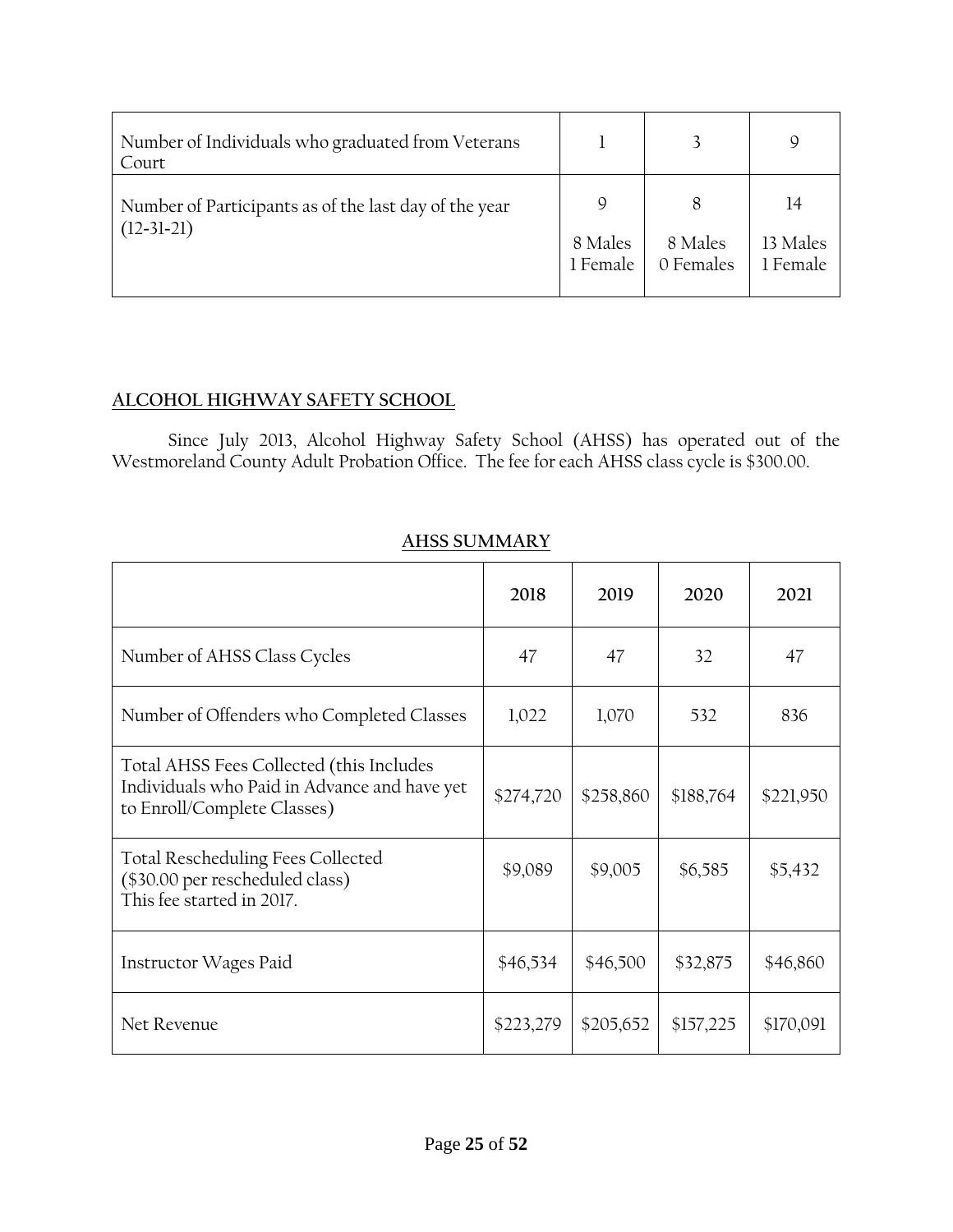#### **REENTRY PROGRAM**

The Westmoreland County Reentry Program provides services to prepare individuals for successful reentry back into the community from incarceration. One Probation Officer II, known as the Reentry Coordinator, provides incarcerated individuals a specific release plan focusing on personal and criminogenic needs identified through Evidenced-Based Practices.

### **REENTRY PROGRAM STATISTICS**

|                                                                                                         | 2021     |
|---------------------------------------------------------------------------------------------------------|----------|
| Total Number of Individuals Assessed                                                                    | 28       |
| Number of Individuals who Refused Services                                                              | 3        |
| Number of Individuals that did not meet the Minimum Program Standards<br>to Participate in the Program. | 8        |
| Total Number of Individuals who Participated in the Program                                             | 20       |
| Number of Individuals Charged with Misconducts while Incarcerated                                       | $\Omega$ |
| Number of Individuals Released from Incarceration with Reentry Services                                 | 9        |
| Number of Individuals Violating Conditions of Supervision upon Release                                  | $\Omega$ |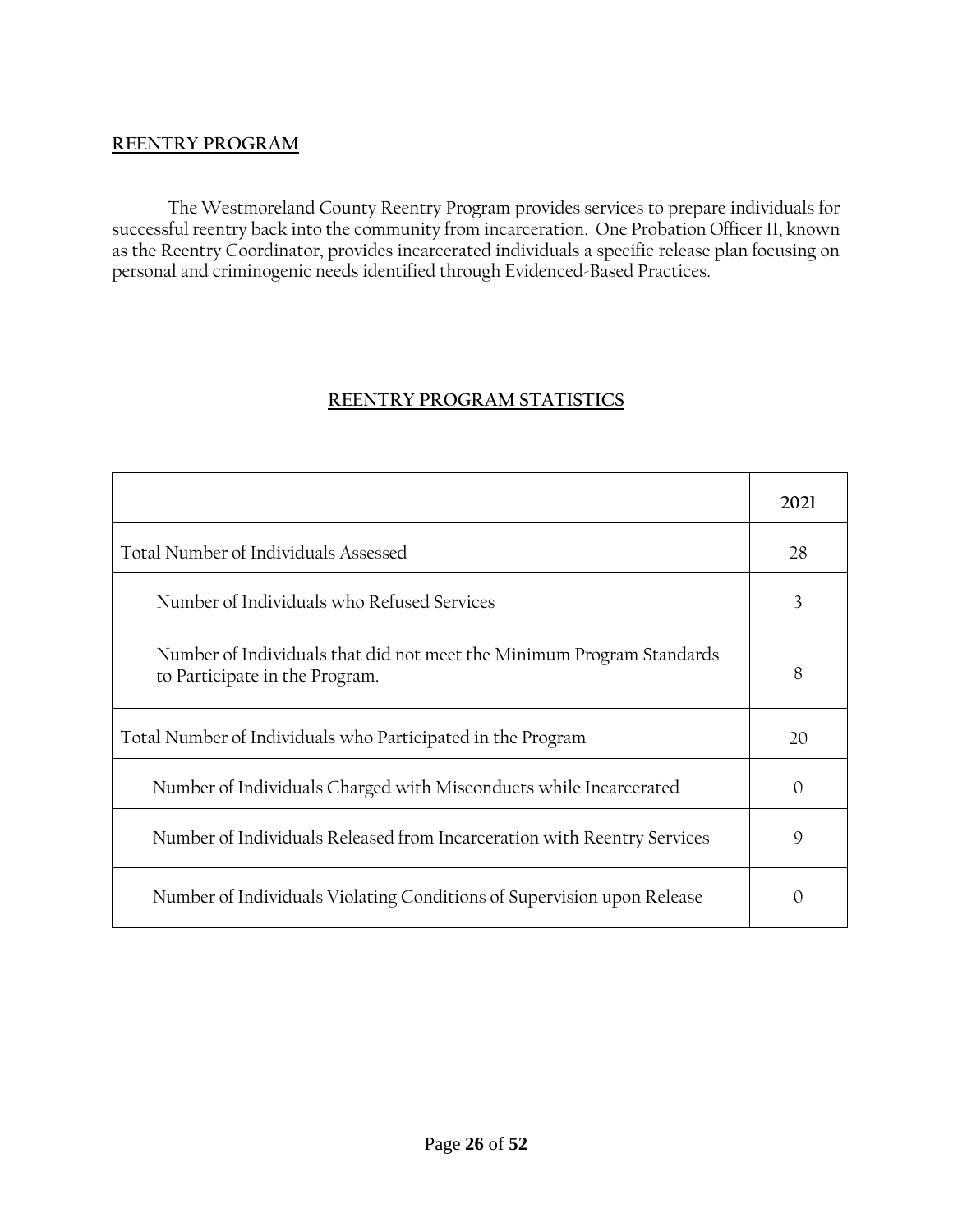#### **BUDGET EXPENSES AND REVENUES**

|                 | 2017        | 2018          | 2019        | 2020        | 2021        |
|-----------------|-------------|---------------|-------------|-------------|-------------|
| Personnel       |             |               |             |             |             |
| and             | \$5,764,129 | $$5,073,645*$ | \$6,045,430 | \$5,957,813 | \$6,191,482 |
| Fringes         |             |               |             |             |             |
| Operating       |             |               |             |             |             |
| <b>Expenses</b> | \$921,425   | \$967,914     | \$1,149,558 | \$963,598   | \$873,973   |
|                 |             |               |             |             |             |
| Capital         | \$19,830    | \$4,846       | \$4,182     | \$4,012     | \$7,582     |
|                 |             |               |             |             |             |
| <b>TOTAL</b>    | \$6,705,384 | \$6,046,405   | \$7,199,170 | \$6,925,423 | \$7,073,037 |

#### **EXPENSES**

**\*NOTE: This figure does not include retirement and health insurance totals.**

|                                             | 2017        | 2018        | 2019        | 2020        | 2021        |
|---------------------------------------------|-------------|-------------|-------------|-------------|-------------|
| Grant-In-Aid                                | \$515,000   | \$511,361   | \$512,269   | \$513,190   | \$513,190   |
| <b>Supervision Fees</b>                     | \$1,114,492 | \$1,079,871 | \$1,042,012 | \$1,027,299 | \$1,142,574 |
| Electronic<br><b>Monitoring Fees</b>        | \$548,176   | \$541,586   | \$617,898   | \$499,521   | \$564,954   |
| Intermediate<br>Punishment<br>Program Grant | \$220,776   | \$201,170   | \$208,375   | \$167,083   | \$172,485   |
| <b>ARD</b><br>Administrative<br>Fees        | \$51,131    | \$49,115    | \$48,640    | \$44,859    | 53,434      |
| <b>AHSS</b>                                 | \$250,777   | \$223,279   | \$205,652   | \$157,225   | \$221,950   |
| Miscellaneous                               | \$1,000     | $\Omega$    | \$41        | \$244       | \$1,531     |
| <b>TOTALS</b>                               | \$2,701,352 | \$2,606,382 | \$2,634,887 | \$2,409,421 | \$2,670,118 |

#### **REVENUES**

### **ELECTRONIC MONITORING FEES**

During the past 5 years, Adult Probation and Parole has collected and turned over to the county \$2,772,135 in electronic monitoring fees.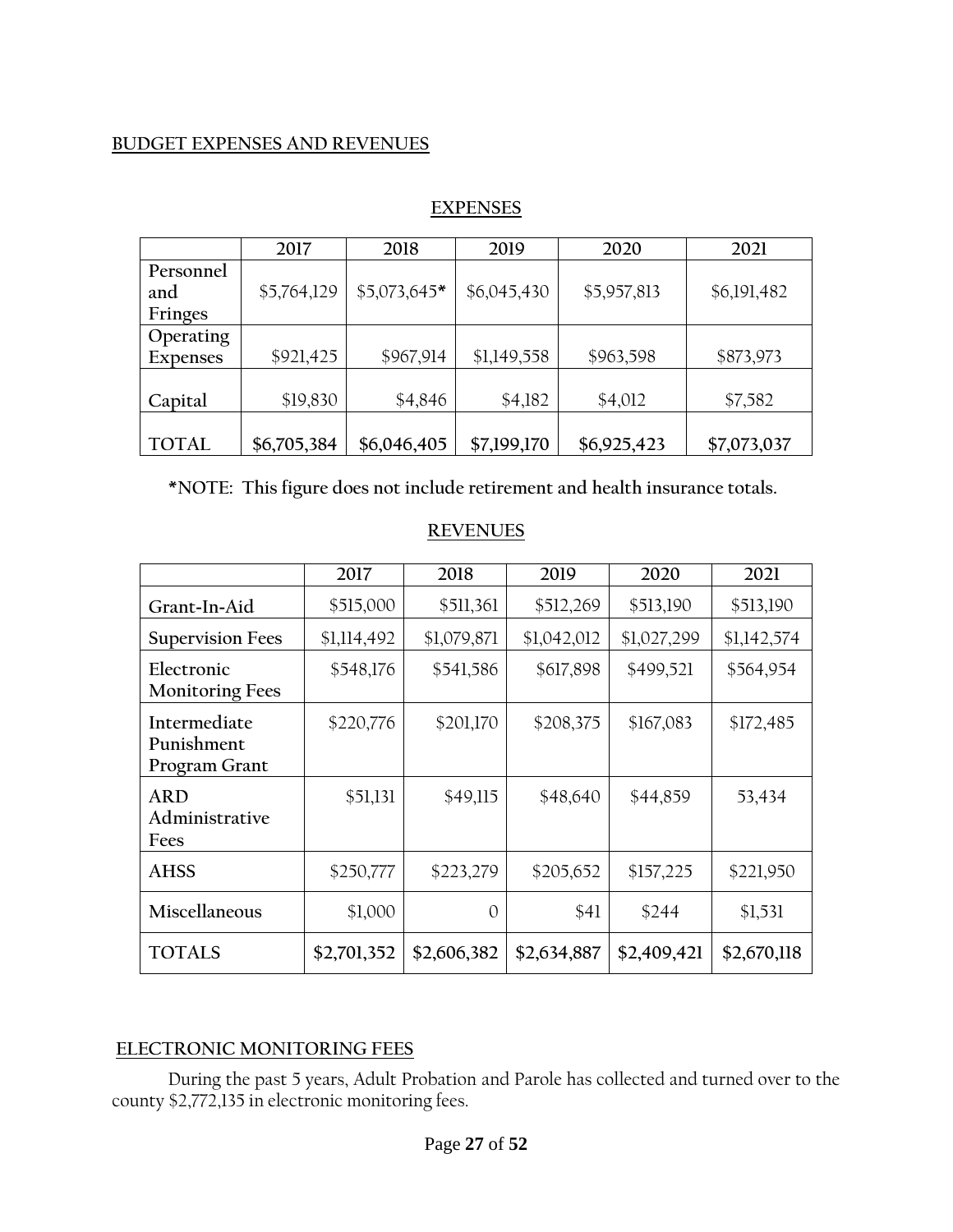#### **SUPERVISION FEES**

Legislation requires 50% of the offender supervision fees to be deposited in a County Supervision Fee Fund under the control of the President Judge and 50% to be forwarded to the Pennsylvania Board of Probation and Parole. It has been the policy of the Pennsylvania Board of Probation and Parole to return to each county the exact amount that has been deposited in the State Supervision Fee Fund for that county. It has been the policy of the Westmoreland County Court to transfer all money under the control of the President Judge to the county's general fund to offset the cost of running the department.

It should be noted that on May 1, 2013, offender supervision fees were increased from \$35.00 per month to \$40.00 per month. In January 2014, supervision fees were increased from \$40.00 per month to \$45.00 per month. In November 2019, supervision fees were increased from \$45.00 per month to the current rate of \$50.00 per month.

#### **5-YEAR SUMMARY OF SUPERVISION FEE COLLECTIONS AND DISBURSEMENT**

|                                      | <b>Total Supervision Fees Collected</b> |             |             |             |  |  |  |  |  |  |
|--------------------------------------|-----------------------------------------|-------------|-------------|-------------|--|--|--|--|--|--|
| 2017<br>2018<br>2021<br>2019<br>2020 |                                         |             |             |             |  |  |  |  |  |  |
| \$1,114,492                          | \$1,079,871                             | \$1,042,012 | \$1,027,299 | \$1,142,574 |  |  |  |  |  |  |

#### **County Portion of Supervision Fees Transferred to County General Fund**

| $\sim$ $\sim$<br>$\cdots$<br>11.<br>חר<br>$\psi$ .<br>◡<br>-<br>$\sim$<br>$\mathbf{r}$ | $- - -$<br>$\sim$ $\sim$ $\sim$<br>-<br>$\overline{\phantom{a}}$<br>- - - | $\psi -$<br>. .<br>. |
|----------------------------------------------------------------------------------------|---------------------------------------------------------------------------|----------------------|
|----------------------------------------------------------------------------------------|---------------------------------------------------------------------------|----------------------|

#### **State Portion of Supervision Fees Returned to County General Fund**

| $\sim$ $ \sim$<br>$\sim$ $\sim$<br>$  -$<br>.<br>. .<br>. J Т<br>1 U<br>ッシン<br>. I J<br>$\vee$<br>ر ر<br>$\sim$<br>-<br>.<br>.<br><u>.</u><br>$\sim$<br>--- |
|-------------------------------------------------------------------------------------------------------------------------------------------------------------|
|-------------------------------------------------------------------------------------------------------------------------------------------------------------|

In summary, during the past 5 years, \$5,406,248 in supervision fees were collected. During the same time period, the President Judge released \$2,701,954 to the county general fund and the state returned \$2,704,294 to the county general fund for a total of \$5,406,248 released to the general fund.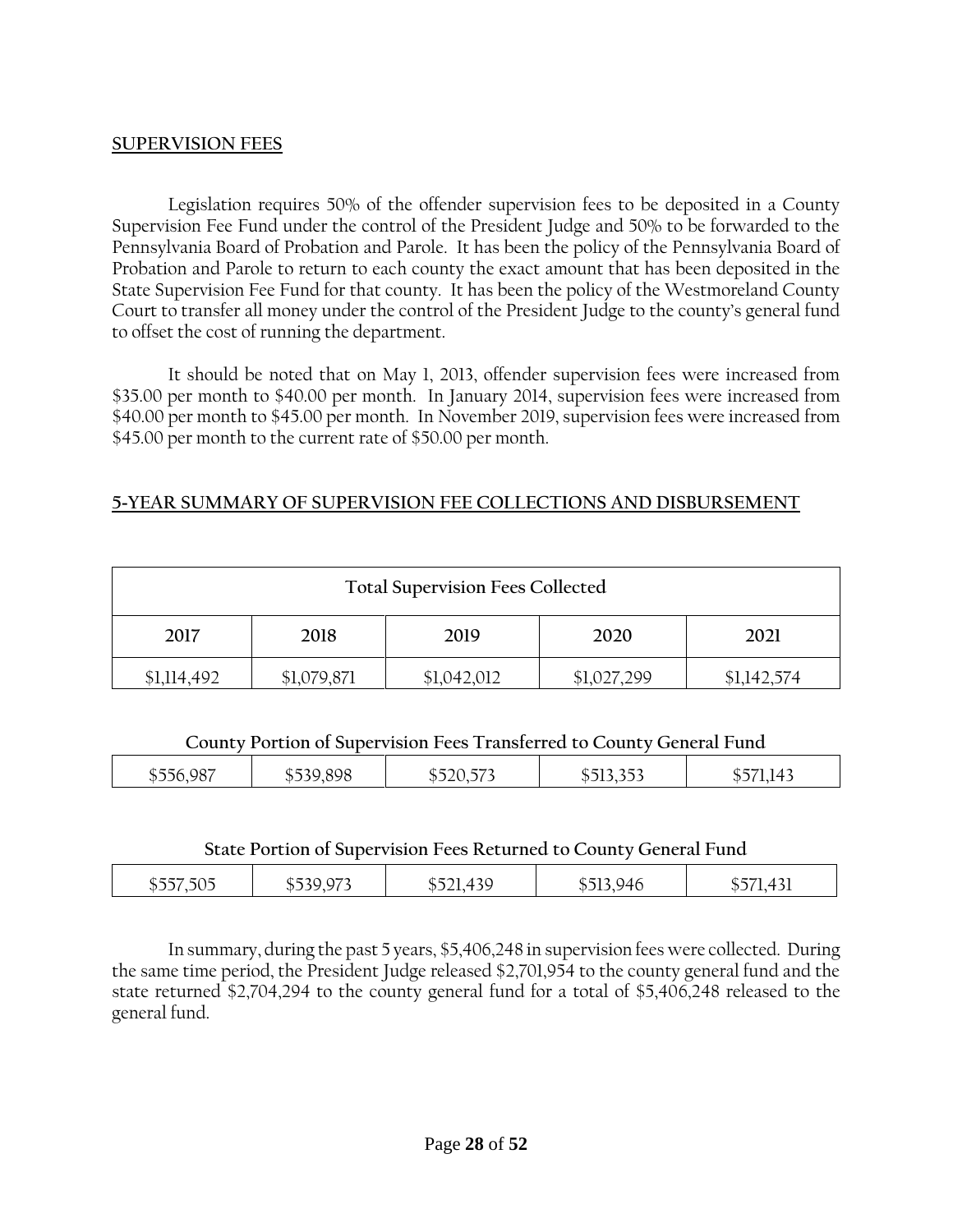#### **WESTMORELAND COUNTY JUVENILE PROBATION DEPARTMENT 2021 ANNUAL REPORT**

**President Judge: Honorable Rita Donovan Hathaway Administrative Judge: Honorable Michele G. Bononi Director: Norman E. Mueller, MS Assistant Director: Kristine M. Demnovich, MS**

#### **MISSION**

*To provide supervision and rehabilitation to youth and families while providing Community Protection, Victim Restoration and Youth Redemption*

#### **VISION**

*We will strive to reduce harm and in doing so will continuously work to create safer and stronger communities, fewer victims, reduce delinquency rates, and improve confidence in the juvenile justice system. We will enhance our juvenile justice system by employing evidence-based practices, collecting and analyzing data to measure these efforts and usingthe data to continuously improve the quality and cost-effectiveness of the system.*

#### **PENNSYLVANIA'S JUVENILE JUSTICE SYSTEM**

The state's Juvenile Justice System is governed in its operations by the "Balanced and Restorative Justice" (BARJ) principles adopted through Act 33. At the foundation of this philosophy is the concept that crime victims and the community, as well as juvenile offenders, should receive balanced attention and gain tangible benefits from their interactions with Pennsylvania's Juvenile Justice System.

#### **GUIDING PRINCIPLES**

**COMMUNITY PROTECTION** refers to the right of all Pennsylvania citizens to be and feel safe from crime.

**ACCOUNTABILITY** emphasizes that, in Pennsylvania, a juvenile who commits a crime harms both the victim of the crime and the community, and thereby incurs an obligation to repair that harm to the greatest extent possible.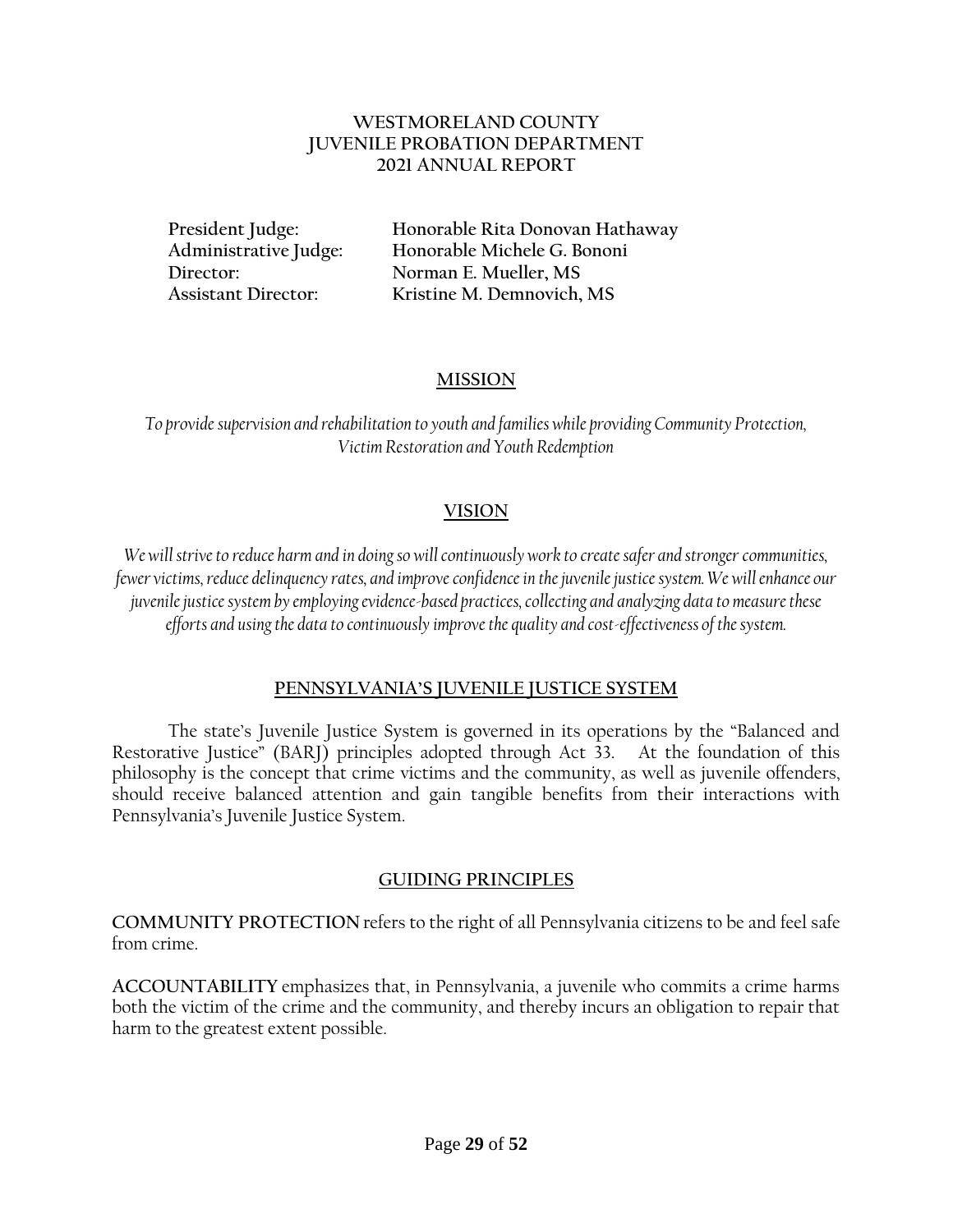**COMPETENCY DEVELOPMENT** embodies the belief that juvenile offenders in Pennsylvania have strengths, are capable of change, can earn redemption, and can become responsible and productive members of their communities.

**BALANCE** as appropriate to each individual case, the juvenile justice system should provide balanced attention to the protection of the community, the imposition for accountability for offenses committed, and the development of competencies to enable juveniles to become responsible and productive members of their communities.

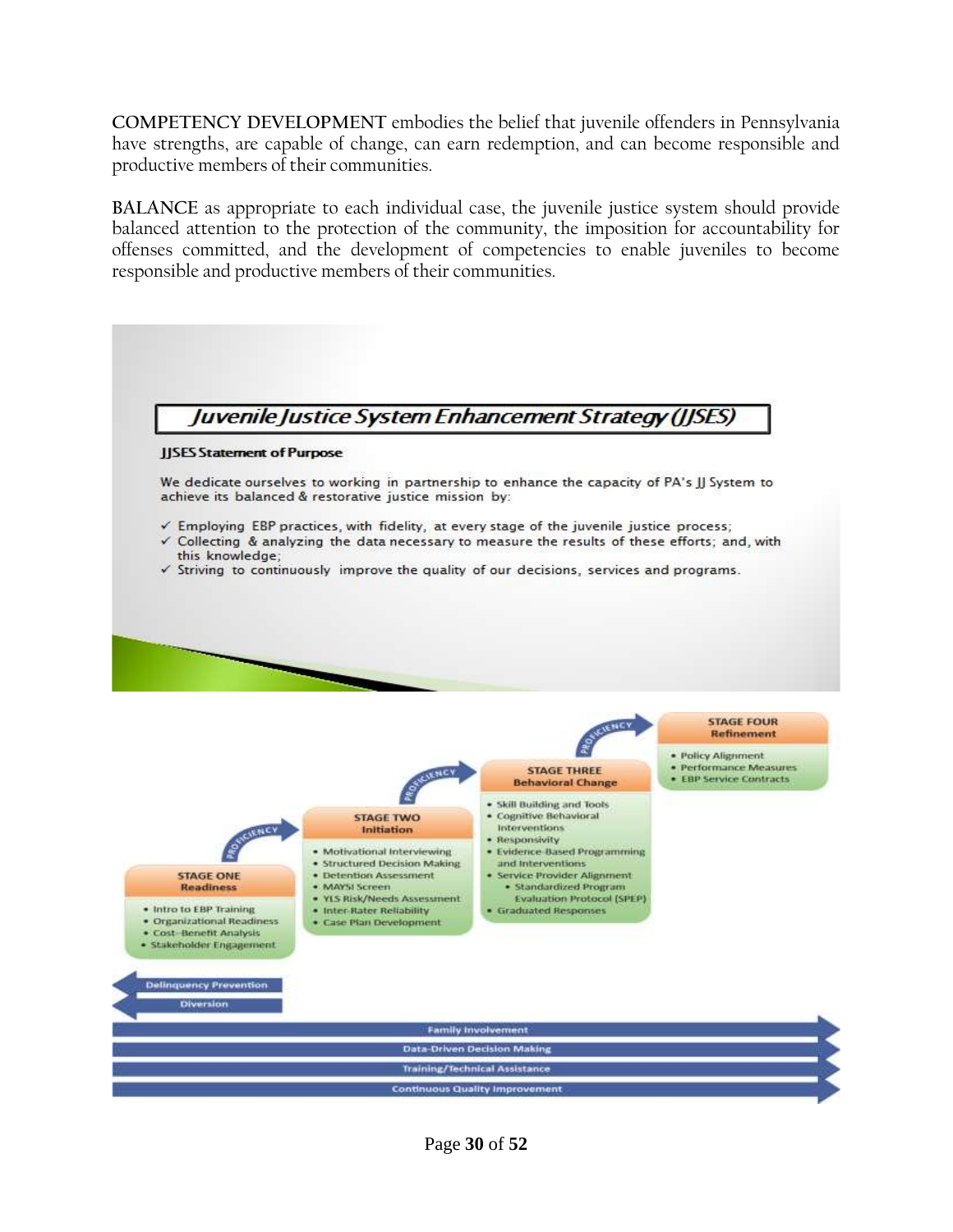#### **2021 OVERVIEW**

#### **DAILY OPERATIONS OF THE DEPARTMENT**

The Westmoreland County Juvenile Probation Department (JPD) accepts delinquent juvenile complaints, and works with juveniles between the ages of ten to eighteen years who are charged with committing a delinquent act.

Once a youth enters the juvenile system, the JPD may be involved with the juveniles until the age of twenty-one. While the court determines guilt or innocence and then establishes the sanction, it is the responsibility of the JPD to protect the community, develop the offender's competencies, and to assist the victim through the process of restoration. In Westmoreland County, the daily operation of the JPD includes Intake, traditional Probation, Community-Based Probation, Aftercare/Reintegration and the Youth Commission Program.

#### **REFERRALS TO JUVENILE COURT**

The JPD is responsible for allegations of juvenile delinquency. Police, parents, juvenile probation officers, magisterial district judges, and other courts may file charges through the Intake Unit.

|                        | 2017 | 2018 | 2019 | 2020 | 2021 |
|------------------------|------|------|------|------|------|
| Total Referrals        | 687  | 651  | 675  | 496  | 441  |
| Delinquency Placements | Q7   | 126  | 122  | 115  | 56   |
| Total Placements       | Q7   | 126  | 122  | 115  | 56   |
| Total Dispositions     | 2129 | 2257 | 2009 | 1364 | 1106 |

#### **COURT ACTIVITY**

A Juvenile Court Hearing Officer or Judge hears juvenile charges. The court adjudicates delinquency and orders the disposition. Court hearings are held each week either by a Hearing Officer at the juvenile center or by a judge at the courthouse.

When a youth is placed in the Juvenile Detention Center, the intake officer schedules a detention hearing within 72 hours. The youth may either remain in the detention center or be released. If the youth is detained, the officer must file a petition within twenty-four hours. After filing the petition, the case is assigned to a probation officer. The adjudication hearing must occur within ten days of the filing of the petition.

Once a delinquent complaint is filed on a juvenile that is not detained, a hearing is scheduled. A hearing is heard approximately 12 weeks from filing. If the youth is adjudicated "delinquent", the court determines the disposition.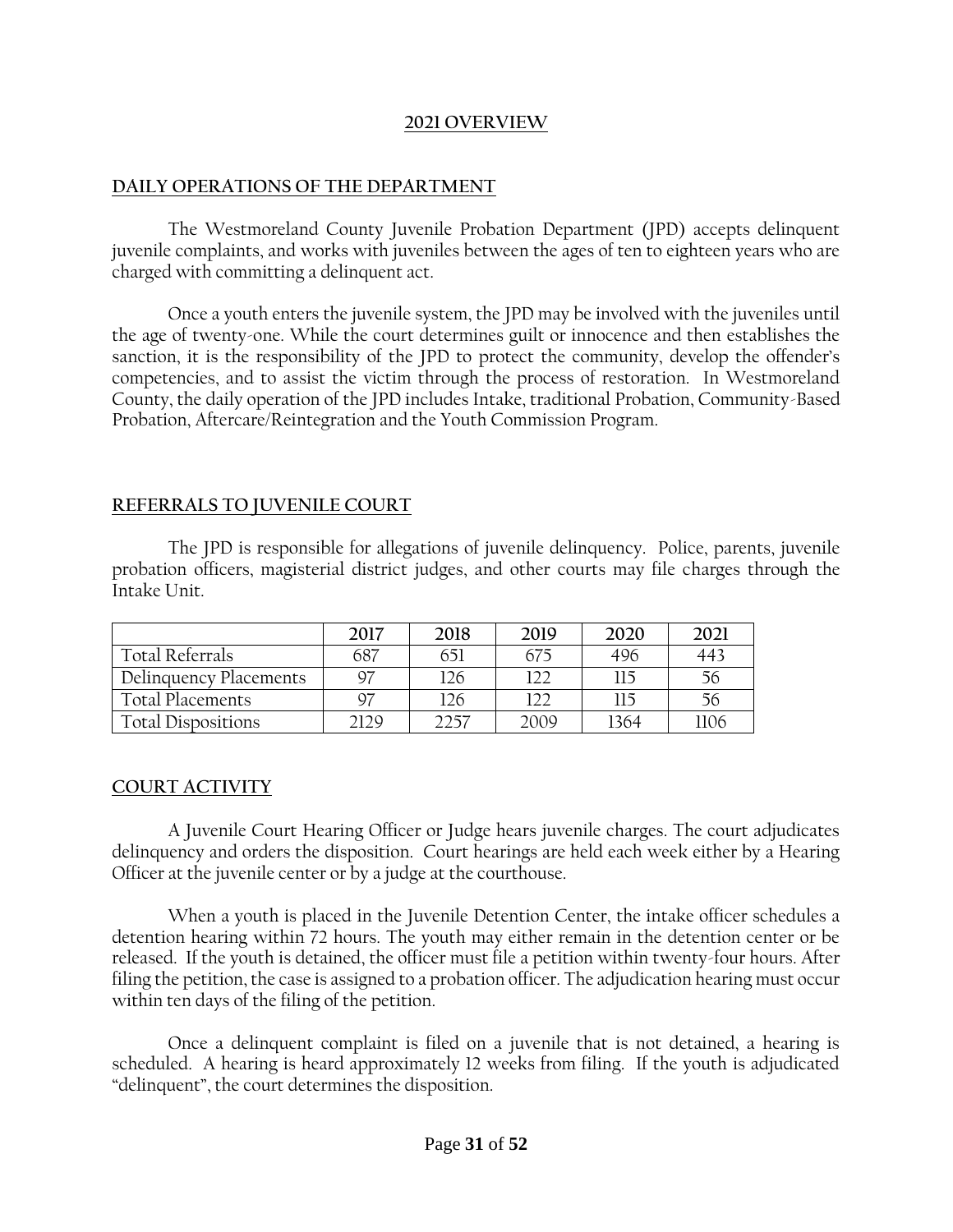### **JUDICIAL PROCEEDINGS**

|                                               | 2017 | 2018 | 2019 | 2020 | 202 <sup>1</sup> |
|-----------------------------------------------|------|------|------|------|------------------|
| Total No. of Hearings before Judges           | 835  |      | 728  | 620  | 564              |
| Total No. of Hearings before Hearing Officers | 947  | 988  | 963  | 738  | 670              |
| <b>TOTAI</b>                                  | 782  | 1800 | 1691 | 1358 |                  |

### **SECURE JUVENILE DETENTION**

When it is necessary to protect the community from the juvenile, the youth is placed in the Juvenile Detention Center. The JPD's intake staff is available twenty-four hours a day to accept youths referred to detention. 114 children were detained in the Juvenile Detention Center in 2021. The average length of stay was 21.4 days. The following is a breakdown by race, age and gender and a 10-year comparison of juveniles detained each year.

| DETAINED IN 2021 BY RACE |  |                          |  |  |                 |   |   |       |  |               |              |  |  |
|--------------------------|--|--------------------------|--|--|-----------------|---|---|-------|--|---------------|--------------|--|--|
| WHITE                    |  | <b>HISPANIC</b><br>RIACK |  |  | <b>BIRACIAL</b> |   |   | OTHFR |  | <b>NATIVE</b> | <b>ASIAN</b> |  |  |
|                          |  |                          |  |  |                 |   |   |       |  | AMERICAN      |              |  |  |
| Е                        |  | F                        |  |  |                 | Е | М | F     |  |               |              |  |  |
| 5                        |  |                          |  |  | 20              |   |   |       |  |               |              |  |  |

|                                                                                                   | $^{\prime}$ ll4<br>$\overline{\phantom{a}}$<br>$\mathbf{D}\mathbf{V}$<br>$\overline{\phantom{a}}$<br>$\overline{\phantom{0}}$<br><b>۱н</b><br><b>.</b> H<br>ᆍᄇ |  |   |     |   |              |              |                |  |  |  |  |  |
|---------------------------------------------------------------------------------------------------|----------------------------------------------------------------------------------------------------------------------------------------------------------------|--|---|-----|---|--------------|--------------|----------------|--|--|--|--|--|
| $-$<br>$\sim$<br>$\sim$<br>$\overline{1}$ $\overline{C}$<br>-<br>10<br>14<br>ТC<br>$\cdots$<br>-- |                                                                                                                                                                |  |   |     |   |              |              |                |  |  |  |  |  |
|                                                                                                   |                                                                                                                                                                |  | - | -44 | ∸ | $\sim$<br>-- | $\sim$<br>-- | $\overline{1}$ |  |  |  |  |  |

|                                                                           | <b>COMPARISON</b><br>YEAR C<br>10 |     |           |     |              |           |     |     |  |  |  |  |  |
|---------------------------------------------------------------------------|-----------------------------------|-----|-----------|-----|--------------|-----------|-----|-----|--|--|--|--|--|
| 2018<br>2015<br>2012<br>2013<br>2017<br>2019<br>2016<br>റററ<br>2014<br>ີດ |                                   |     |           |     |              |           |     |     |  |  |  |  |  |
| 208                                                                       | 196                               | 202 | າຂາ<br>∸∸ | 116 | ריד<br>1 I J | ューフつ<br>ᅿ | 167 | 134 |  |  |  |  |  |

The average length of stay was 21.4 days.

### **EMERGENCY SHELTER**

The Emergency Shelter is used as a least restrictive alternative to juvenile detention. The following is statistical information for 2021:

|    |       |                                 |   |                 |   | DETAINED IN 2021 BY RACE |       |   | .47`          |  |                 |  |   |
|----|-------|---------------------------------|---|-----------------|---|--------------------------|-------|---|---------------|--|-----------------|--|---|
|    | WHITF | <b>HISPANIC</b><br><b>BLACK</b> |   | <b>BIRACIAL</b> |   |                          | OTHFR |   | <b>NATIVE</b> |  | ASIAN           |  |   |
|    |       |                                 |   |                 |   |                          |       |   |               |  | <b>AMERICAN</b> |  |   |
| М  | Е     | М                               | Е | М               | Е | М                        | Е     | M | F             |  | Е               |  | F |
| 16 | 3     |                                 |   |                 |   |                          |       |   |               |  |                 |  |   |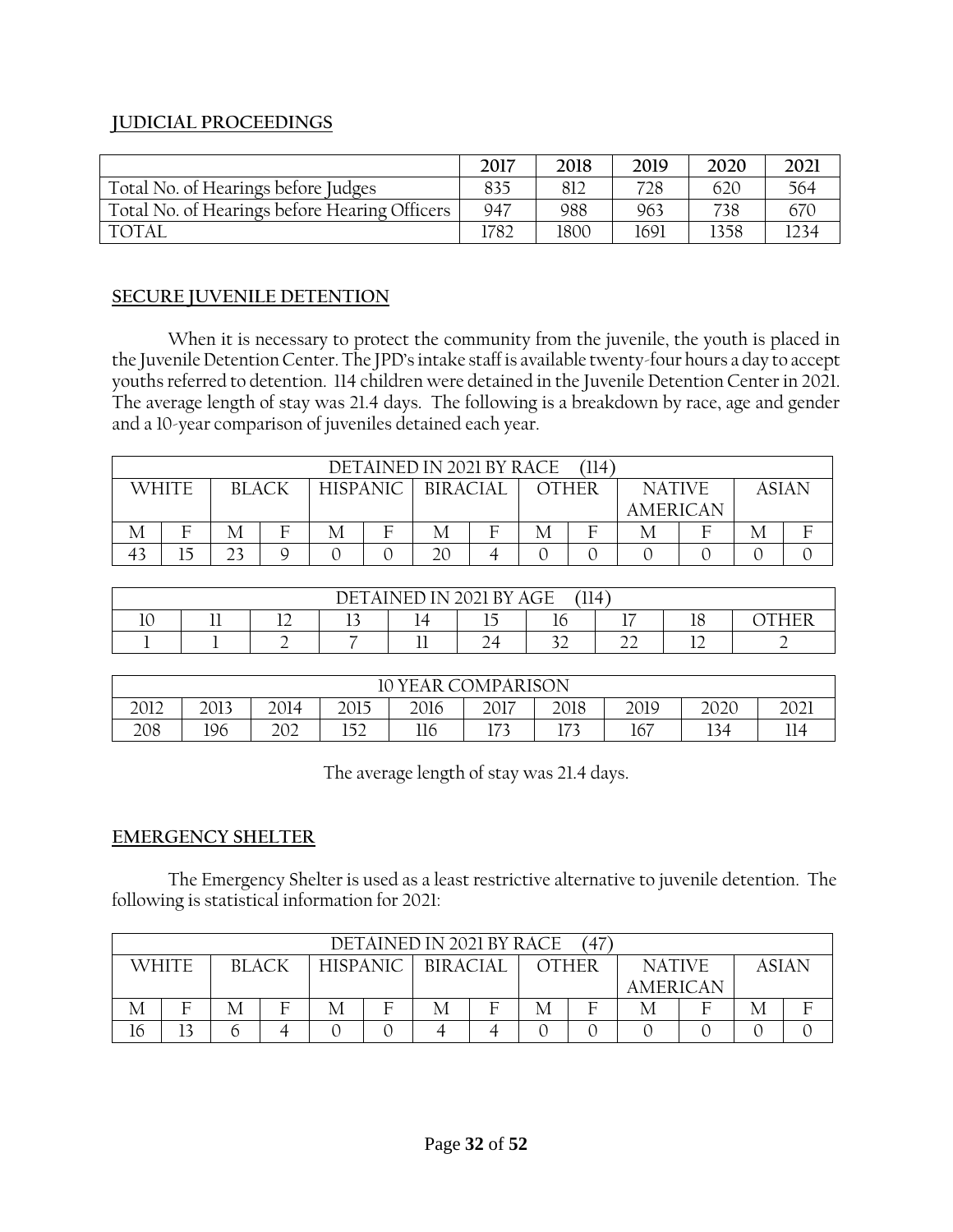|                                                                                             | $4 - 7$<br>$\Delta G$ F<br>$\overline{N}$ 2021 RY<br>DET.<br>TTT<br>н.<br>$\overline{4}$ |                       |  |  |  |  |  |  |  |  |  |  |  |
|---------------------------------------------------------------------------------------------|------------------------------------------------------------------------------------------|-----------------------|--|--|--|--|--|--|--|--|--|--|--|
| $\rightarrow$<br>$-$<br>$\mathbf{A}$<br>. .<br>10<br>TÔ<br>∸<br><br><br>--<br><u>. на п</u> |                                                                                          |                       |  |  |  |  |  |  |  |  |  |  |  |
|                                                                                             |                                                                                          | $-$<br>- -<br>∸<br>-- |  |  |  |  |  |  |  |  |  |  |  |

|                                                                                            | COMPARISON<br>н<br>н. |    |            |     |     |         |               |              |    |  |  |  |
|--------------------------------------------------------------------------------------------|-----------------------|----|------------|-----|-----|---------|---------------|--------------|----|--|--|--|
| 2012<br>2018<br>2013<br>2014<br>2017<br>2019<br>ിറി<br>2015<br>2016<br>റററ<br>ZUZU<br>∠∪∠⊥ |                       |    |            |     |     |         |               |              |    |  |  |  |
| 115<br>IJ                                                                                  | 109                   | 90 | 111<br>┸┸┸ | 114 | 119 | 7C<br>- | 70<br>$\circ$ | $\sim$<br>63 | سہ |  |  |  |

The average length of stay was 38.88 days.

### **JUVENILE JUSTICE GOALS**

**1. Community Protection:** refers to the right of all Pennsylvania citizens to be and feel safe from crime.

Of the cases closed in 2021:

- 92.3% of Juvenile Offenders Successfully Completed Supervision
- **2. Accountability:** emphasizes that a delinquent harms both the victim and the community, and thereby incurs an obligation to repair that harm to the greatest extent possible.

Of the cases closed in 2021:

- 92.7 % of juveniles completed assigned community service obligations
- 5,693 hours of community service were completed
- \$51,561.52 of restitution was paid to victims
- 82% of juveniles made full restitution to their victim(s)

Advancing accountability requires purposeful attention to offender participation in a process whereby juvenile offenders understand and acknowledge:

- The wrongfulness of their actions
- The impact of the crime on the crime victim and the community
- Their responsibility for causing harm

In addition to helping juvenile offenders understand and take action to repair the harm, the JPD has responsibilities to victims including: upholding victims' rights, supplying accurate and timely information, and treating victims with dignity and respect.

- Victim Impact Statements and Victim/Community Awareness Curriculum are tools for increasing awareness and understanding.
- Juvenile offender apologies, crime victims' compensation fund, restitution, meaningful community service, and restorative justice practices are activities that repair harm.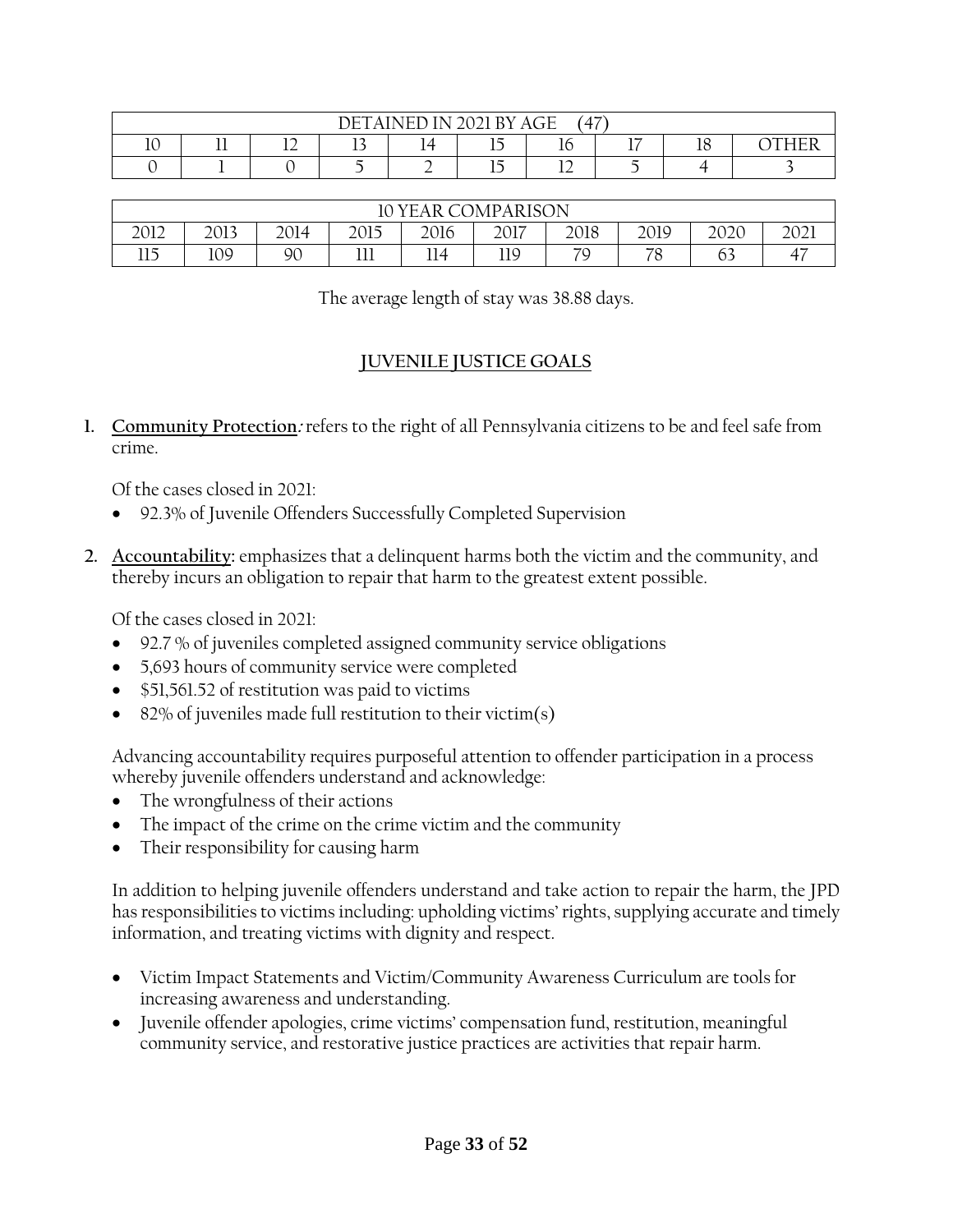**3. Competency Development**: embodies the belief that juvenile offenders in Pennsylvania have strengths, are capable of change, can earn redemption, and can become responsible and productive members of their communities.

Of the cases closed in 2021:

• 95.7% of juveniles were employed or in an educational or vocational activity.

### **PROGRAMS**

#### **COMMUNITY BASED MONITORING AND RESTORATION PROGRAM**

The CBMR program has a capacity of 50 clients and is supervised by two juvenile probation officers. One officer is always on-call for immediate notifications of violations. Since the inception of the program, 1148 referrals have been made to the CBMR Program including 59 in 2020. Client referrals can be made at pre-adjudication, pre-disposition, or disposition stages.

Often, pre-adjudication referrals arise from a detention hearing. In that event, the clients are transported home from detention and placed on electronic monitoring until further hearing. Referrals can also be made between the adjudication and dispositional hearings. In those cases, the clients are placed on electronic monitoring pending final disposition. In these predispositional cases, the case is usually shared between the CBMR and referring officers. Clients may also be referred as an alternative to detention (ATD) based on their score on the PaDRAI, which is a risk assessment tool administered when a new allegation is received by the juvenile probation office. In 2020, there were 14 clients who were placed on electronic monitoring as a result of an ATD or pre-disposition measure.

Clients who are ordered to complete CBMR as a condition of probation are all transferred to the CBMR caseload. They are all placed on electronic monitoring, and unless otherwise ordered by the Court, will remain on monitoring for a minimum of 60 days. CBMR officers make regular contacts to make sure the juveniles are being compliant with monitoring, and all other conditions of their court order. Drug testing is conducted frequently, and clients must pass drug screens to have the electronic monitor removed.

In 2016, juvenile probation entered into a separate contract with BI Incorporated. Prior to that year, all equipment was handled under an agreement with adult probation. This eases inventory issues and also has provided more equipment availability. At this time, juvenile probation is able to choose between three different home electronic monitoring systems. This allows equipment to be used that best meets the needs of the client.

Goals and objectives of the program include providing an alternative for disposition other than placement, reductions of clients in detention, cost reduction, improved academic performance, and an increase in employment.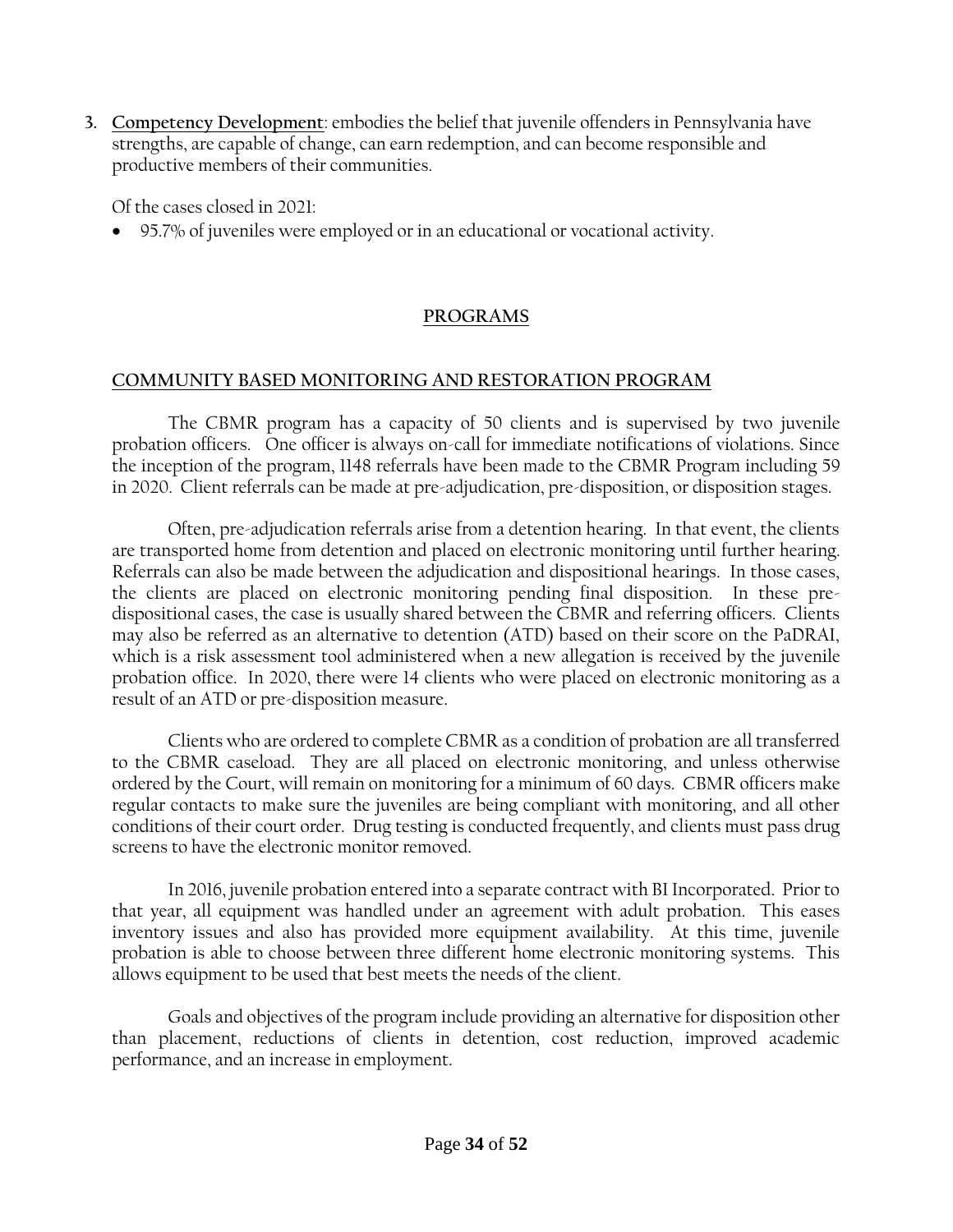#### **COMMUNITY-BASED PROBATION**

Community-based probation services are intended to enhance the ability of the juvenile justice system to achieve its mission by establishing and maintaining effective working relationships with community members, agencies and social institutionsfor the benefit of victims and juveniles.

The Juvenile Court Judges Commission describes two models of community-based probation services; community supervision and community liaison.

In the community supervision model, the juvenile probation officer supervises a caseload of juveniles while developing effective working relationships in the community that provide natural support, as well as training and mentoring opportunities for juveniles under supervision. Presently, there are six probation officers working in this capacity. Four of these officers work within public schools and two are roaming officers meeting the fluctuating needs of the department. They act as department liaisons for our long-standing Youth Commission Program, which was designed to mentor and divert first-time offenders from the system. The communitybased officers participate in Youth Commission proceedings in their assigned areas, they actively work to recruit new members, participate in training and offer technical assistance. There are countless other ways that these probation officers serve the community; they offer educational instruction to youth in the classroom on a variety of topics, including responsibility in social media, drug and alcohol prevention, and the law, to name a few. They serve as members of the Student Assistance Programs in their districts. They help youth to repair the harm that they have caused to the victim(s) and the community by working toward meaningful community service, training youth in victim awareness to achieve an appropriate apology, and seek community resources individualized to benefit the youth and family. They often can be found completing community service work with youth, like working on community Mural Arts Projects, or working at a local food pantry. They can also be found attending community-driven events such as Build a Better Block in New Kensington, and participating in National Night Out, a crime prevention program, in a number of communities. These probation officers continually work to develop relationships with community leaders, law enforcement, victim services, businesses, community agencies, churches and schools. They network with employers, educators and others who can provide youth with job skills and employment opportunities.

The second model of community-based probation is the community liaison model. The officer in this model is dedicated to developing and maintaining effective working relationships with community leaders, law enforcement, victim services, businesses, and community agencies. We have one officer assigned to this position. The community liaison operates from a bigger picture perspective; encouraging and supporting the community in delinquency prevention activities, and is dedicated to educating the public about the Juvenile Justice System. Traditionally the person occupying this position is active on a number of boards and committees, including local communities, countywide, and state. Following are some highlights of those in which the greatest responsibility is held.

Our Community Liaison is responsible for the department's Sexting Education Program. This program receives referrals from Magisterial District Judges and law enforcement for youth who have been charged with offenses under this statute. Referrals are also received from parents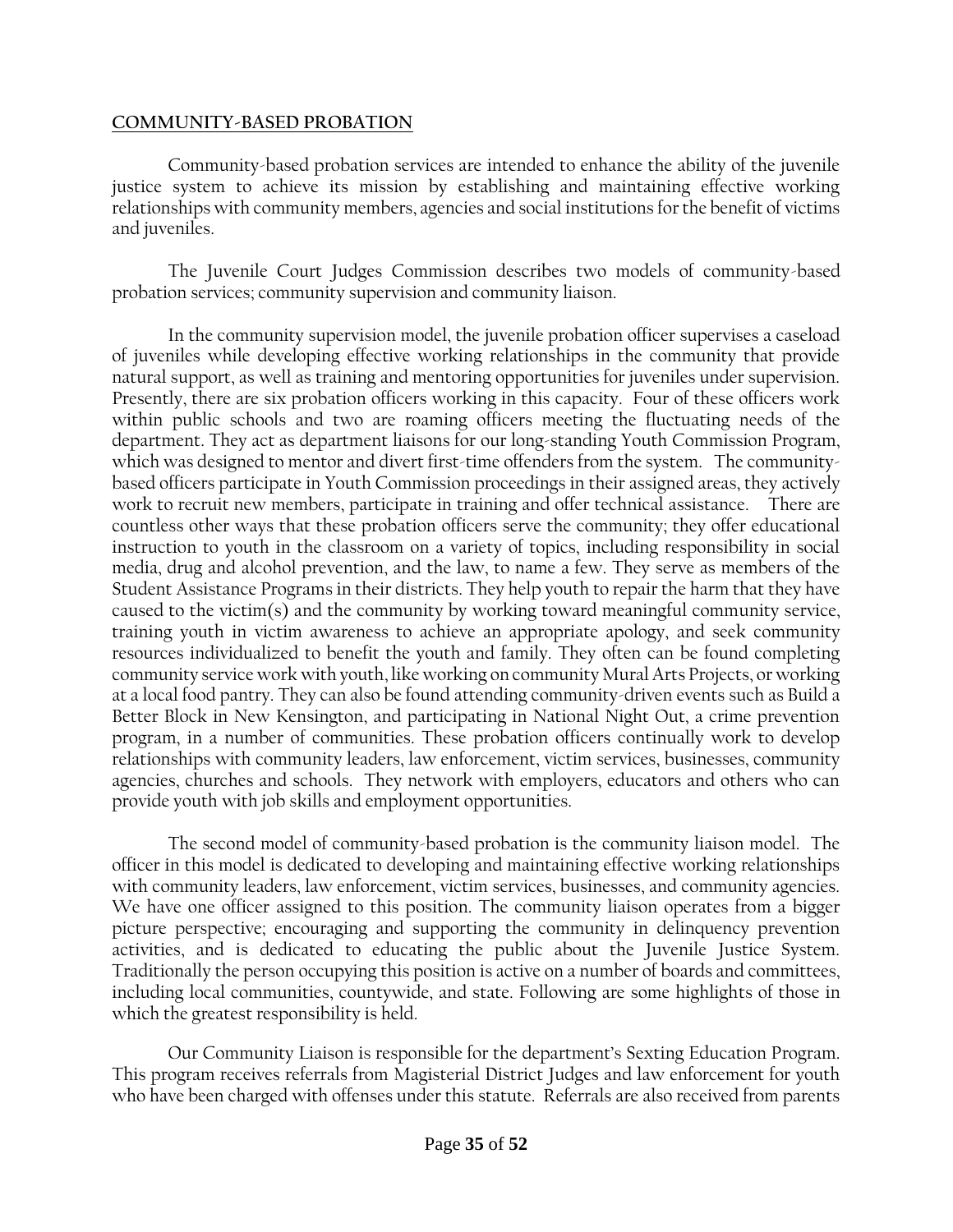and other probation officers. Participants' parents are provided with valuable tools to help them to talk to their children about the dangers of sexting. Further, the Community Liaison has conducted Sexting Education programming to local youth in school and community settings.

The Community Liaison is the chairperson for the Westmoreland County Child Death Review Team. This team meets regularly to review every Westmoreland County childhood (to the age of 21 years) death and to promote childhood death prevention efforts.

The Community Liaison is active on the Council of Substance Abuse and Youth, a coalition of the Westmoreland Drug and Alcohol Commission, conducts Circles (a group process that fosters listening and communication skills), attends CASSP meetings and conducts many different types of educational programming in local school districts and universities.

Each of these efforts, and every new endeavor, is conducted with the goal of reducing and repairing the harm in our communities, restoring victims, restoring youth and families, and reducing recidivism.

### **COMMUNITY SERVICE WORK**

Two Juvenile Probation Officers coordinate this program and provides juvenile offenders the opportunity to perform meaningful community service work for the benefit of their community, to hold the child accountable for their actions, and to increase competency development skills. The program provides needed services to 100 non-profit organizations and local governmental agencies where the juvenile lives and commits the offense. It furnishes a tangible consequence to probation, and a possible alternative to restitution and fines. Juveniles are ordered into this program.

| Community Service Work Data                     |     |     |     |     |     |  |
|-------------------------------------------------|-----|-----|-----|-----|-----|--|
| 2018<br>2019<br>2021<br>2017<br>2020            |     |     |     |     |     |  |
| Male Youth Assigned Community<br>Service Work   | 190 | 226 | 247 | 234 | 181 |  |
| Female Youth Assigned<br>Community Service Work | 67  | 75  | 68  | 79  | 62  |  |
| <b>Total Assigned</b>                           | 257 | 301 | 315 | 313 | 243 |  |

| Total Hours Worked in Communities |      |        |  |  |  |
|-----------------------------------|------|--------|--|--|--|
| Total Hours Worked in Communities | Year | Hours  |  |  |  |
|                                   | 2017 | 6,864  |  |  |  |
|                                   | 2018 | 7,611  |  |  |  |
|                                   | 2019 | 6,862  |  |  |  |
|                                   | 2020 | 6,175  |  |  |  |
|                                   | 2021 | 4,985  |  |  |  |
| Total                             |      | 32,497 |  |  |  |

**VICTIM SERVICES**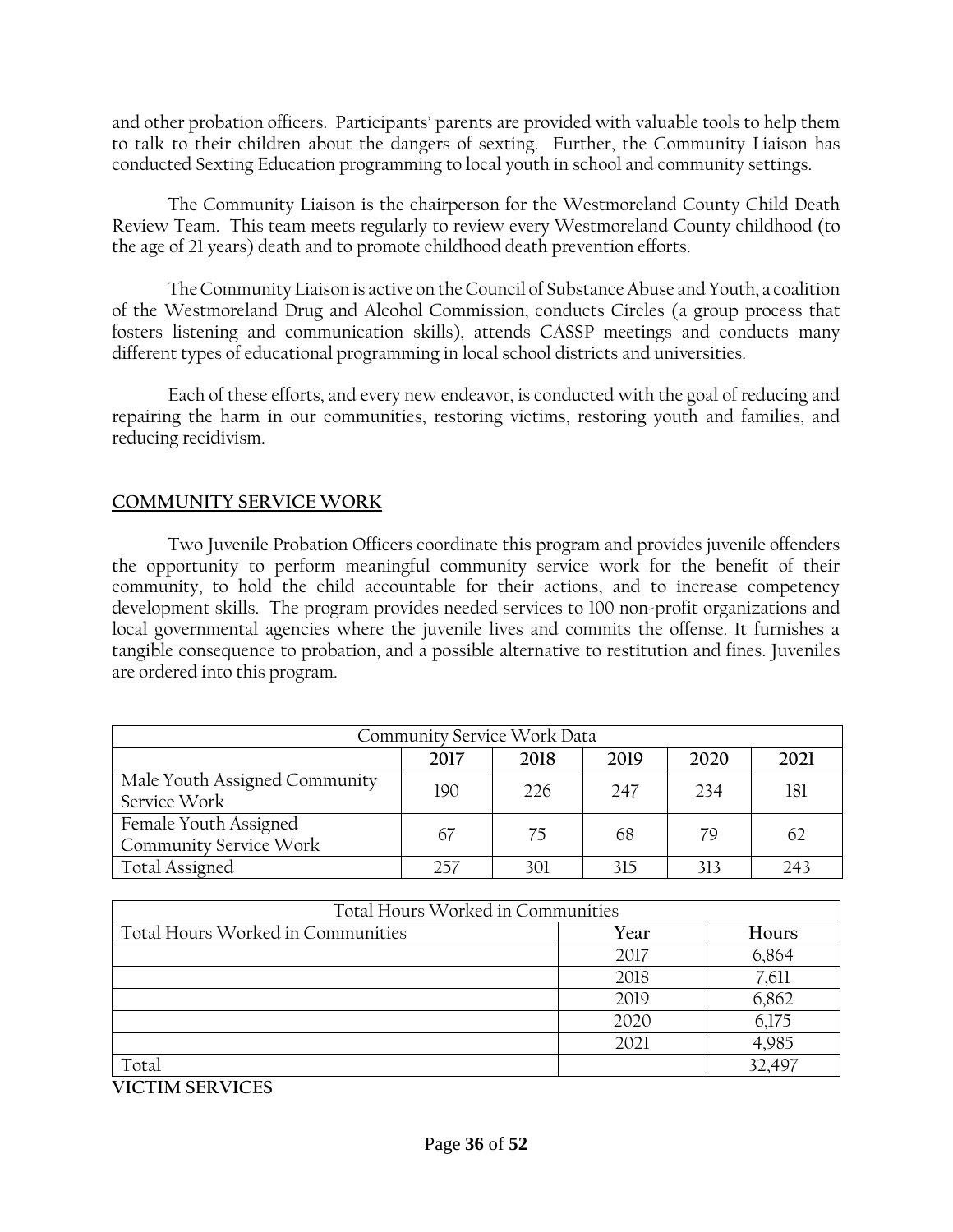2021 came with a few more challenges and changes. April 2021, Nicole Seese moved on from the position of Victim Witness Advocate in Westmoreland County Juvenile Probation and Michaella Mowers assumed the role of Victim Witness Advocate in Westmoreland County Juvenile Probation. Since the pandemic was still occurring, Michaella was tasked with hosting the 2021 National Crime Victims' Rights Week online. She sent out emails every day with various topics and informational trainings that probation could complete throughout the week to gain a greater awareness of victim's rights. The week was filled with opportunities for staff to support victims of crime, building trust with victims, and engaging communities to help victims of crime.

Michaella also became a member of Juvenile Court Judge's Commission victim services sub-committee. Michaella continued to attend quarterly meetings regarding victim services within juvenile probation. Michaella also completed Foundational Academy, which was held in person July 2021. The Foundational Academy is a required training that assists victim service professional by outlining what their responsibilities and roles are to victims that are being provided funding through the RASA/VOJO grant. She continued to complete all of her online victim training needed to understand the position. Michaella completed a total of 156.75 hours of training. The training completed encompassed many victim oriented trainings but also probation officer trainings as well.

While 2021 continued to be a year with no normalcy, victim's needs were still met. In 2021, a total of 259 victims were served. The victim awareness curriculum began with being held virtually and then transitioned to small in person groups. The victim witness advocate was able to navigate how to address the changing environment with the pandemic to continue to meet the needs of victims by having the juveniles continue to complete the victim awareness curriculum as designed.

The year of 2021 appeared as a success and the hope is that the year of 2022 will continue to find greater ways to meet victim's needs!

### **YOUTH COMMISSIONS**

*Mission - Our mission is to connect youth and family to community.* 

### *Vision – We envision a community where all children and youth have good mentors at every stage of development.*

In the 1960s, the first Youth Commission was established in Pennsylvania by the Westmoreland County Juvenile Court. Its original purpose was to allow first time youthful offenders the opportunity to avoid a juvenile court record and encourage community involvement. Based upon the long-term success of these efforts, and our commitment to restorative practices, we have expanded the program to include a reintegration component in which the community is instrumental in aiding a youth's successful transition from placement to home, or giving that extra support to a probationer who needs it. We recognize the importance of assisting victims, individuals, and families within their own communities as when the system is gone; community is still present to provide support and direction.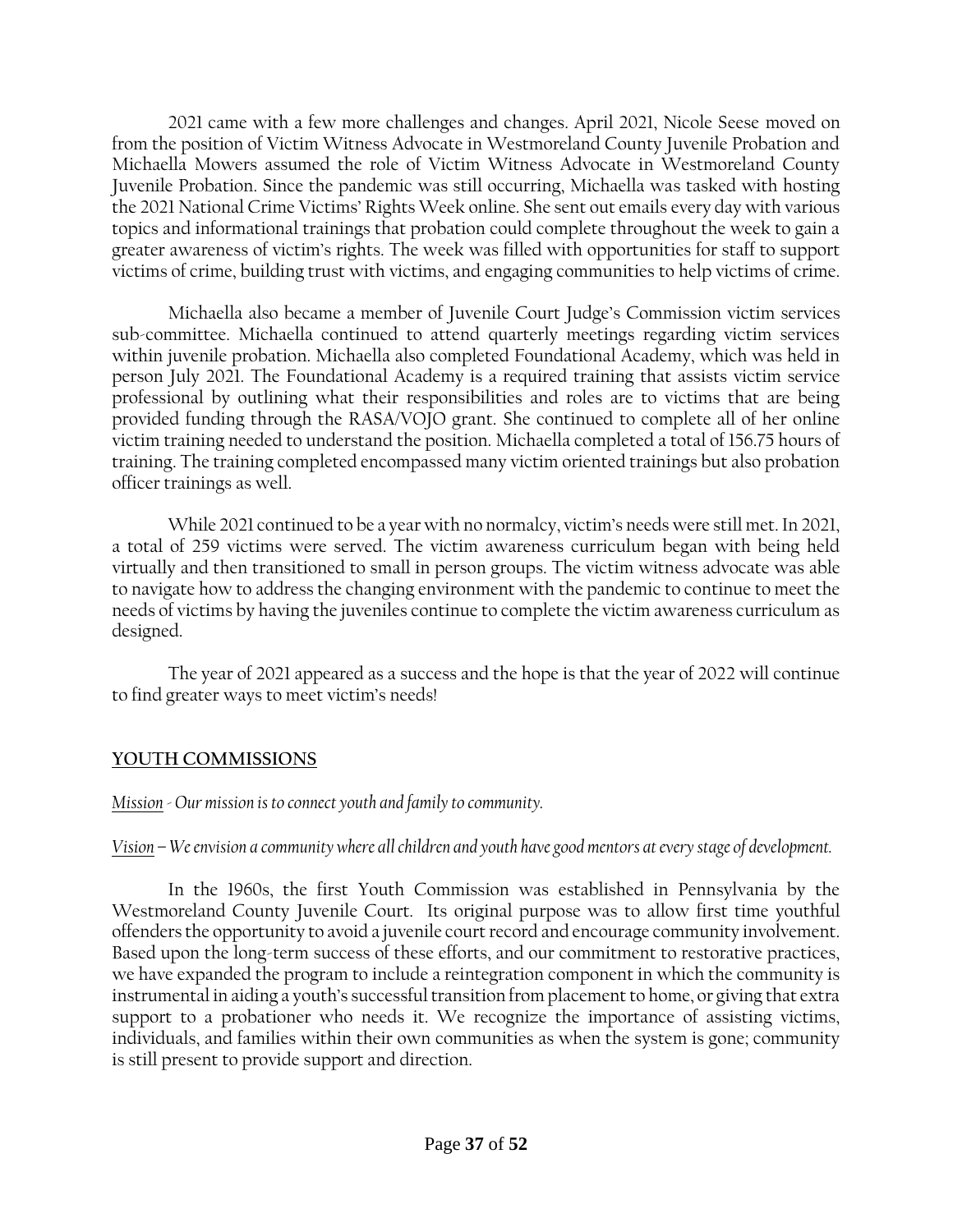The Youth Commission is comprised of dedicated community volunteers who provide new and better opportunities for youth to learn, readjust, and conform to the laws of our society. It also is charged with helping the youth take responsibility for his/her actions and repair the harm caused to the victims and/or community.

There are currently six Youth Commissions in Westmoreland County, 2 of which we have merged several commissions together with a total of 31 members. Those Youth Commissions are Franklin," Greensburg, Hempfield and Jeannette as one", Latrobe and Derry as one, Monessen, Norwin, and Penn Trafford. In the calendar year 2021 a total of 14 cases were heard by the Youth Commissions. The COVID 19 Pandemic continued to play a major role during 2021 as it pertains to the commissions meeting and the total referrals. We are seeing an increase in those referrals in 2022. Our mission and vision will remain the same.

#### **DIVERSION CASES**

Youth Commission Volunteers comprise a local diversionary program that is able to closely supervise a first time offender and allow him or her to repair the harms to a victim and community locally while also providing youth the opportunity to avoid fines and a permanent court record.

*Crime creates social and spiritual separation from the community. For youth who have created harm in the community, mentoring helps them repair the harm and gain or regain a sense of self-worth and acceptance that allows them to be fully reintegrated into the community.*

### Referral Source: Juvenile Court ONLY

- ❖ Juvenile Probation Office.
- ❖ MDJ
- ❖ School Resource Officers

### **REINTEGRATION CASES**

Youth Commission volunteers will assist the youth in pursuing employments, recreation, and other positive community based activities.

Crime creates social and spiritual separation from the community. For youth who have created harm in the community, mentoring helps them repair the harm and gain or regain a sense of self-worth and acceptance that allows them to be fully reintegrated into the community. This applies to both first time offenders and repeat offenders. In most instances, youth remain in the community; however, in a small percentage of cases, it is necessary to place youth outside of the home. Placement creates physical separation of youth from her or his family, school, and community. For youth returning from placement meaningful connections to unpaid community members provides a critical link that allows youth the opportunity to gain trust, understanding, and redemption. The Commission is also positioned to assist families dealing with the struggles associated with a youth's return home. The ultimate goal is to provide the youth and their families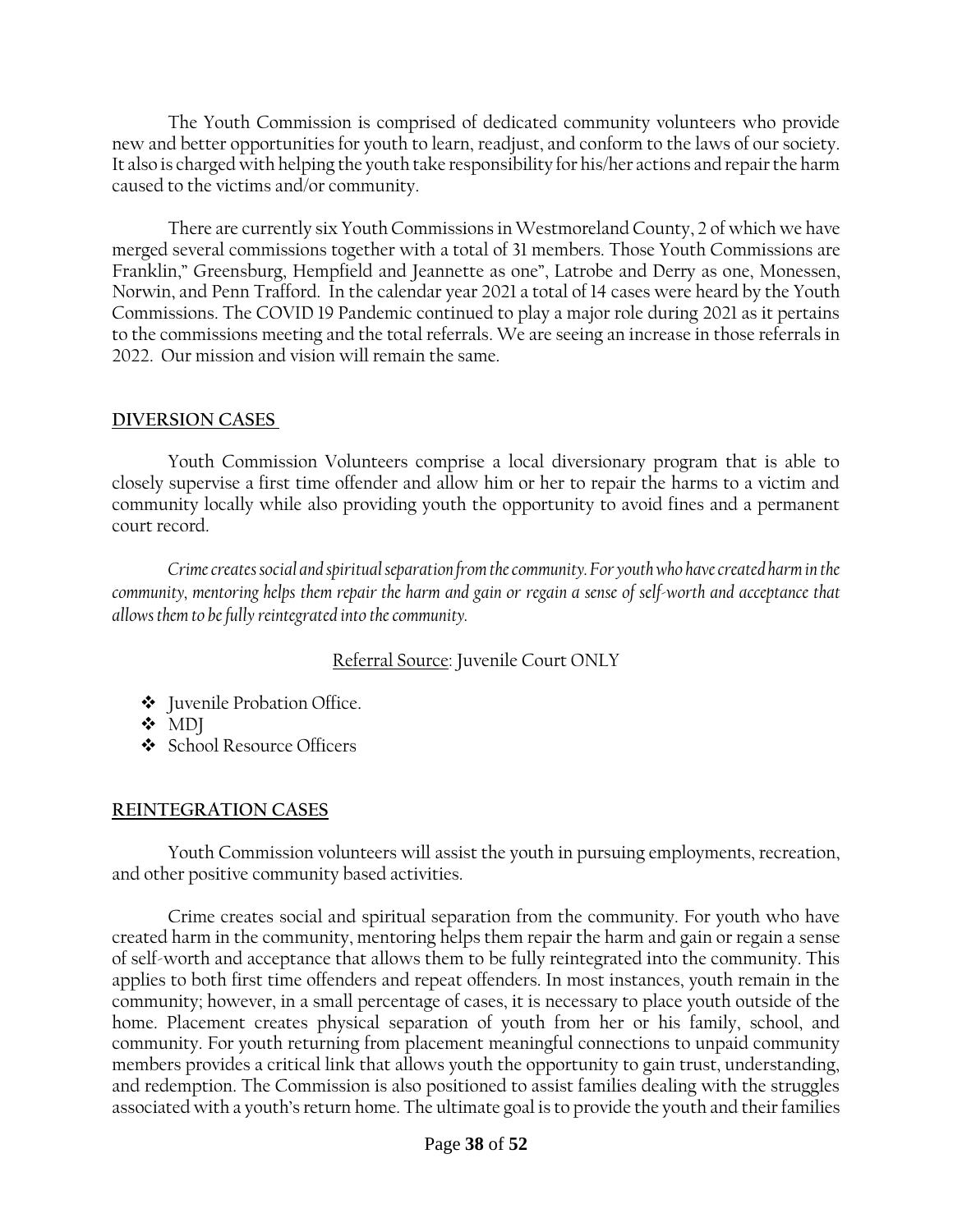a level of service, care, compassion and connection to the community that is conducive to success. This dramatically decreases the opportunities for re-arrest. In the calendar year of 2018, there were two Reintegration cases.

### Referral Source: Juvenile Court ONLY

- ❖ The Juvenile Court Judge may refer a youth at any time.
- ❖ A Probation Officer may refer a youth at any time after disposition of the case following approval by a Probation Supervisor.

### **PENNSYLVANIA'S POSTTRAUMATIC STRESS DISORDER (PTSD) PROJECT**

Westmoreland County continues to be the permanent home to Pennsylvania's PTSD Project. The program includes the provision of training to therapists statewide on the Residential Treatment Curriculum (RTC), specialized PTSD Aftercare services, and a variety of one-day interactive trainings for professionals that work with youth in any manner.

The RTC training is a twelve-session treatment curriculum to help youth that have been traumatized. The PA PTSD Project, in conjunction with Adelphoi Village, provided the 40-hour training to certify therapists in the RTC in October 2021 and certified 15 staff members from various facilities around the state.

The PTSD Project also provides monthly training opportunities at the Juvenile Service Center in Greensburg, and on-site training for many placement agencies, juvenile detention centers, other probation offices, schools, Children and Youth agencies, and community organizations. Due to COVID-19, our face-to-face trainings were postponed for a period of time, restarting in October 2021. The PTSD Project took that time to update the manuals, visuals and curriculum of the six existing trainings and prepared the PTSD Website to provide online training. Like the RTC, all of the one-day trainings have been updated to reflect the most current research in the field of trauma.

Trainings provided include PTSD Signs and Symptoms, Mental Health in Adolescence, PTSD in Special Populations, Developmental Trauma Disorder, Urban Violence Traumatic Response Syndrome, Stress in Adolescence and Stress Less.

Our monthly meetings with Adelphoi Village Therapists who work directly with our court ordered at-risk youth and their families have returned to face-to-face sessions in June 2021. This allowed additional contact between Adelphoi Village therapists and juvenile probation officers to discuss any concerns and progress in their caseloads.

Members of the PTSD Project are significantly involved in the Southwest Regional Crisis Intervention Team (CIT), which is a group that provides 40 hours of training in crisis intervention and mental health issues for local police officers, probation and parole officers, security personnel, and corrections officers. The Southwest Regional CIT was able to successfully certify over 70 individuals over four separate weeklong trainings in 2021.

The PTSD Project Coordinator serves on the steering committee for CIT and the Ray of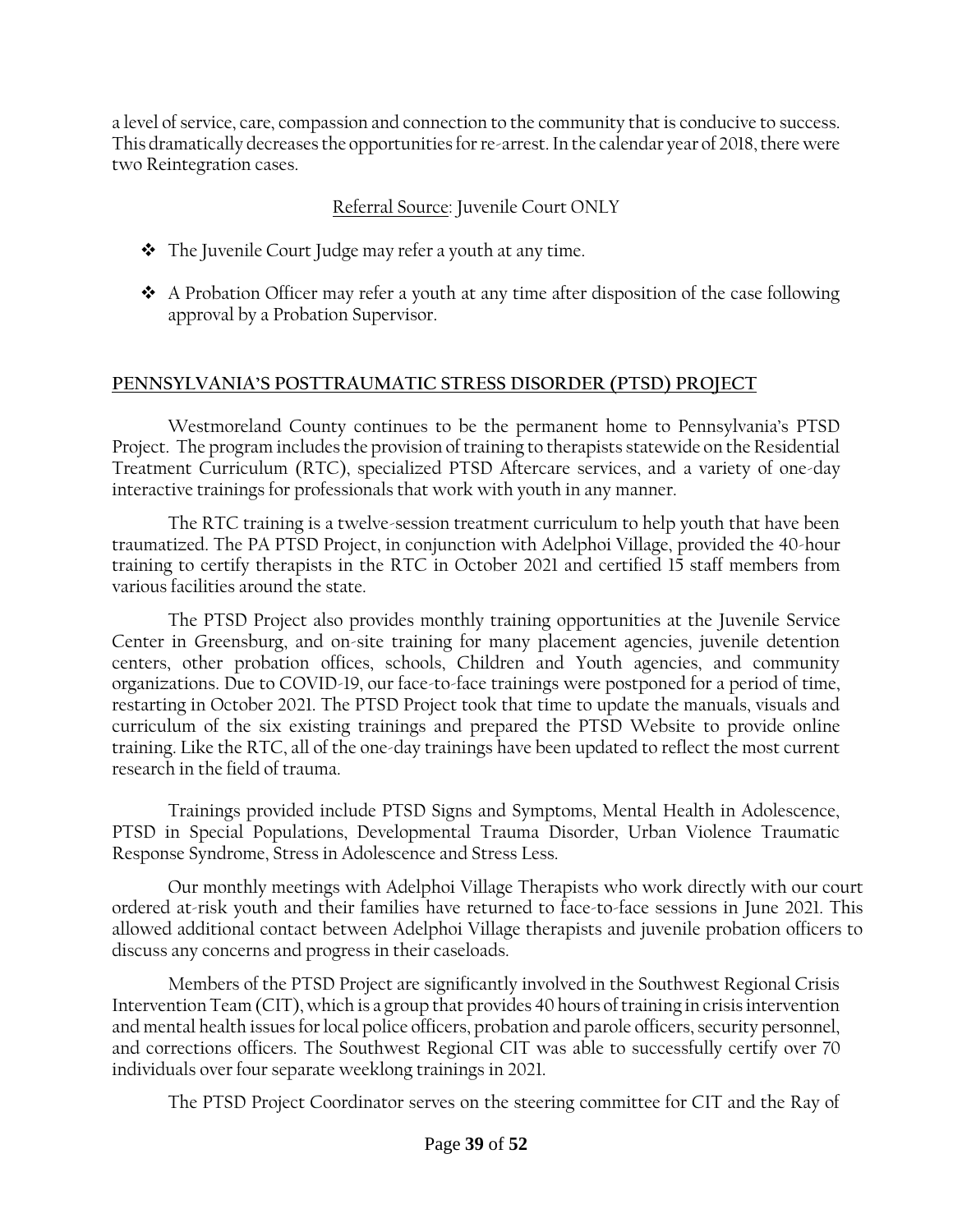Hope, which is a task force that works to prevent suicides in Westmoreland County. The Coordinator is also a member of Council on Substance Abuse and Youth (CSAY), which is committed to the prevention and reduction of substance abuse in the community. The Coordinator was certified a facilitator for training entitled "Mental Health Training for Juvenile Justice" (MHT-JJ) through National Center for Youth Opportunity and Justice (NCYOJ). MHT-JJ was developed to increase staff capacity to work with adolescents experiencing behavioral health conditions. She continuously attends trainings/workshops in regards to trauma-informed care.

## **FUTURE GOALS FOR THE PENNSYLVANIA PTSD PROJECT INCLUDE:**

- *Launch of a website that will be home to a distance learning program where people can participate in all of our trainings online*
- *Develop additional trainings to expand the knowledge*
- *Continue to certify therapists statewide in the Residential Treatment Curriculum (RTC)*
- *Continue to provide Booster Trainings on the updated version of the RTC*
- Continue to provide regular trainings for professionals and paraprofessionals that serve youth in any *capacity*
- *Continue outreach to community groups and organizations*
- *Research the outcomes of the RTC and PTSD Aftercare*
- *Utilize trauma informed care to enhance the services that are available to the youth of Westmoreland County*

### **DANGERS OF SEXTING DIVERSION PROGRAM**

In 2021, The Westmoreland County Juvenile Probation Office received four referrals to the Dangers of Sexting Diversion program. Due to the ongoing issues surrounding the recent pandemic, there were no "in person" classes conducted. For the four referred cases, the Juvenile Probation staff implemented the use of Google Classroom and a PowerPoint presentation to engage the clients, as well as their families, from the safety of their own homes, while still insuring that they were able to receive the pertinent information in regards to Internet Safety.

Four juveniles completed the diversion class using the virtual presentation. All referrals were deemed successful, as the students completed and successfully returned a GOOGLE document demonstrating their participation and understanding of the information presented.

Of the four participants, all were males, ranging in ages from 15 to 18 years old, and from grades 9<sup>th</sup> to 12<sup>th</sup>. Additionally, all of the referrals came from the Juvenile Probation Department as a condition of probation and to provide educational opportunity to the youth.

# **2021 HIGHLIGHTS**

**A Message from the Director:**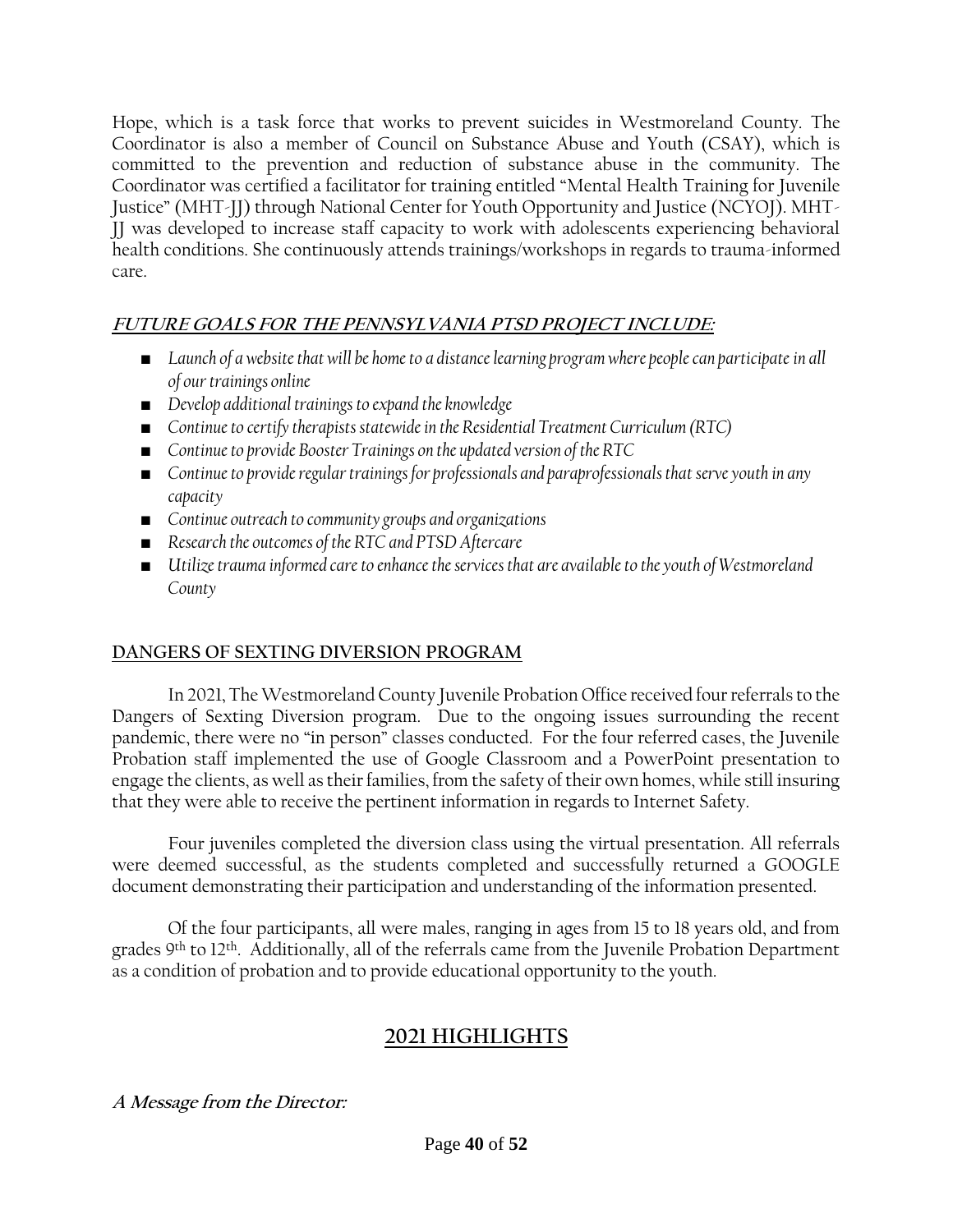**The Juvenile Probation Department of Westmoreland County has the unique and critical responsibility of shaping young lives as well as addressing and serving the needs of victim's and communities. Our goal is to reduce the juvenile's risk to reoffend as well as change longterm behavior. Westmoreland County Juvenile Probation is committed to using evidence based practices and the principles of Balanced and Restorative Justice with fidelity at every level of our system.** 

 **This report gives us an opportunity to share the exciting and innovative work that has been accomplished by our group of dedicated probation officers and support staff in the last year.**

We continue to strive toward implementing and utilizing evidence-based practices to enhance Westmoreland County's Juvenile Justice System. During the last twelve years, we have worked to reduce the risk juvenile offenders post to the community.

Through legislation, the purpose clause of Pennsylvania's Juvenile Act contains language that requires employing evidence-based practices with fidelity at every stage of the Juvenile Justice Process. Evidence-based practice simply means, "Applying what we know in terms of research to what we do in our work with juveniles, their families, and the communities in which we live." As a result, we focus our efforts and collect and analyze data necessary to measure the results of these efforts; and, with this knowledge, we strive to continuously improve the quality of our decisions, services and programs. This use of research and our outcomes will allow our juvenile justice system to achieve and confirm the effectiveness of our Balanced and Restorative Justice Mission. Prior to this, Act 33 of 1995 amended the purpose clause of Pennsylvania's Juvenile Act to establish "Balanced and Restorative Justice" as the philosophical and theoretical framework for the juvenile justice system. The statute clearly defined three goals for our system: 1) The protection of the community, 2) The imposition of accountability for offenses committed and 3) the development of competencies to enable juveniles to become responsible and productive members of the community.

In order to enhance and support these efforts, we are emphasizing the use of researchbased evidence to guide our development of policy and practice in all aspects of Balanced and Restorative Justice and the application of evidence-based research to protect the community from further harm by reducing rearrests and recidivism rates for juveniles involved in the juvenile justice system through the process of behavioral change.

- ❖ In order to fulfill our mission "*to provide supervision and rehabilitation to juveniles and families while providing Community Protection, Victim Restoration and Youth Redemption"* our department continues to implement programs and protocols that move us in that direction.
- ❖ **Family Involvement/Community Involvement:** We have continued to work toward engaging families whose children are involved in Juvenile Court in a much more meaningful way. When children are involved in our system, involving families in case planning and goal setting and in all phases of the juvenile system are critical to a successful outcome for that child. We have made a commitment to continue our pledge and partner with communities to improve prevention and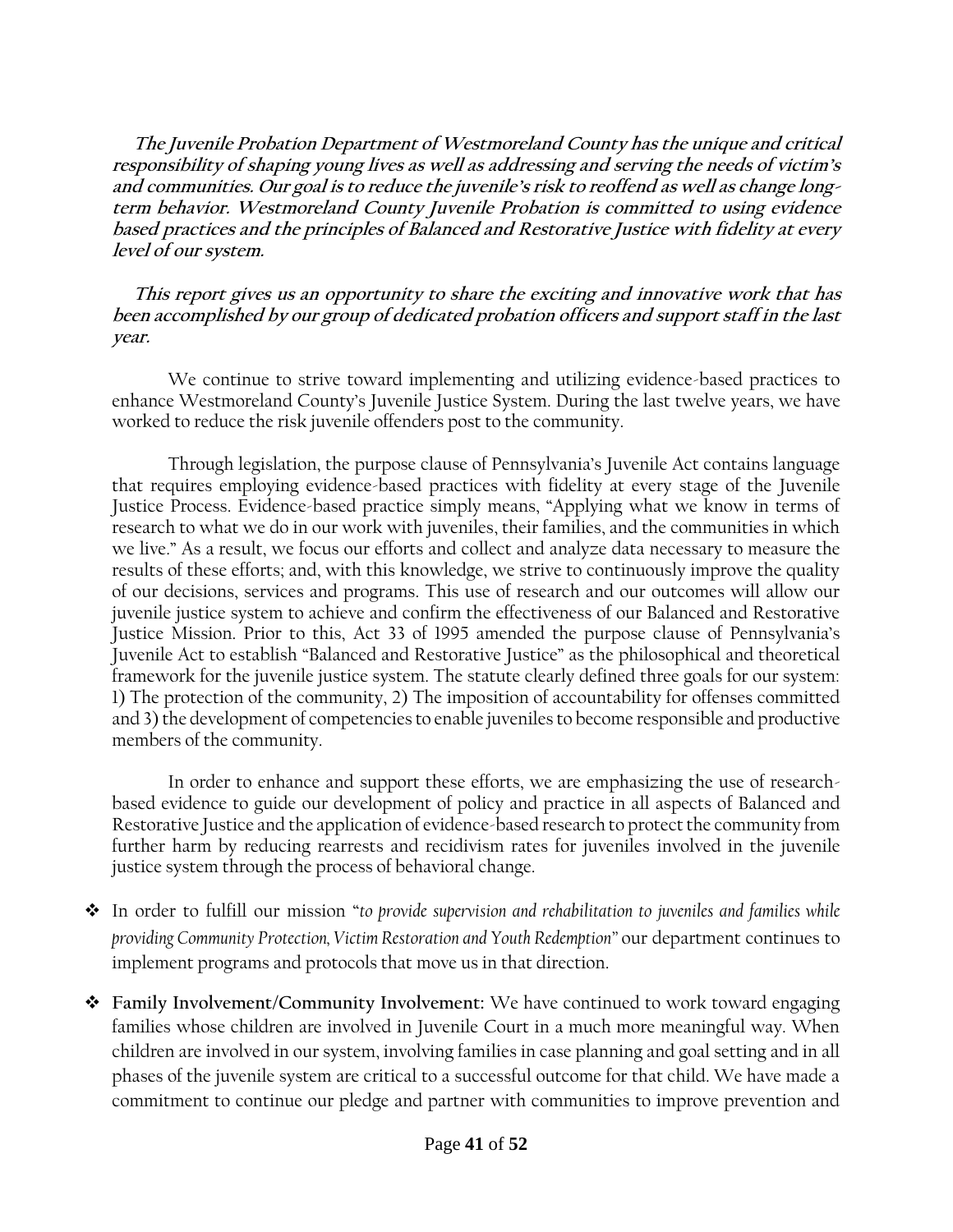diversion services. Our Community Based Officers continue to seek ways to partner and expand the concepts and principles of a Balanced & Restorative Justice System in communities and develop strategies that will increase positive outcomes for all those involved. They are continually exploring avenues in which our department may reach people in communities in positive ways.

- ❖ We continue to use a validated instrument, the **Youth Level of Service Risk/Needs Assessment (YLS),** prior to filing a delinquency petition for all juveniles who enter the Westmoreland County's Juvenile Justice System. It is designed to assist our officers in making structured and consistent decisions. The results are used to develop a more comprehensive case plan for juveniles that focus on reducing identified risk factors and emphasizing youth's strengths. Research shows that youth whose services are matched with the correct interventions based on their needs assessment will have better outcomes and the recidivism rate of that juveniles will decrease. The Department has four YLS Master Trainers who train local staff to administer the YLS.
- ❖ Except during the COVID pandemic, our **Juvenile Probation sub-office** in New Kensington, PA continues in full operation. Intakes for families in that part of the county are regularly conducted at that office. This provides a convenience to families and communities in the northern part of the county who no longer need to travel to the county seat in Greensburg to meet with a probation officer.
- ❖ Our staff continues to conduct youth groups as an educational component to assist in their understanding as well as the consequences of Sexting/Technology and Sexual Violence. These youths consist of those involved in the juvenile justice system or who appear before the Magisterial District Court on a sexting summary offense. Our goal is to share this with parents and community members as an awareness and preventative method as well.
- ❖ **Motivational Interviewing**: Motivational Interviewing (MI) is a communication skill that helps probation officers resolve their client's ambivalence to change. It also changes and strengthens their relationship with their probationers to one of a guide and helper. It is used for strengthening motivation and commitment to change originally developed for the addictions field and has been adopted for use by probation officers to facilitate behavioral changes in juvenile offenders. It is a key part of professional alliance and has been implemented throughout our department. All probation officers in our department have been trained in MI and produce audio recordings of their meetings with clients on a quarterly basis. These recordings are coded by MI Coaches and feedback is given by them to each officer as Quality Assurance. Currently there are six Motivational Interviewing Coaches within the department.
- ❖ **Posttraumatic Stress Disorder (PTSD) Project:** We continue to offer a variety of trainings in this area for law-enforcement, probation officers, mental health workers, school teachers and administrators, juvenile detention and shelter personnel, children & youth caseworkers, private providers and others across the state of Pennsylvania. We continue to promote the importance of recognizing signs and symptoms of PTSD and the need to address trauma in youth.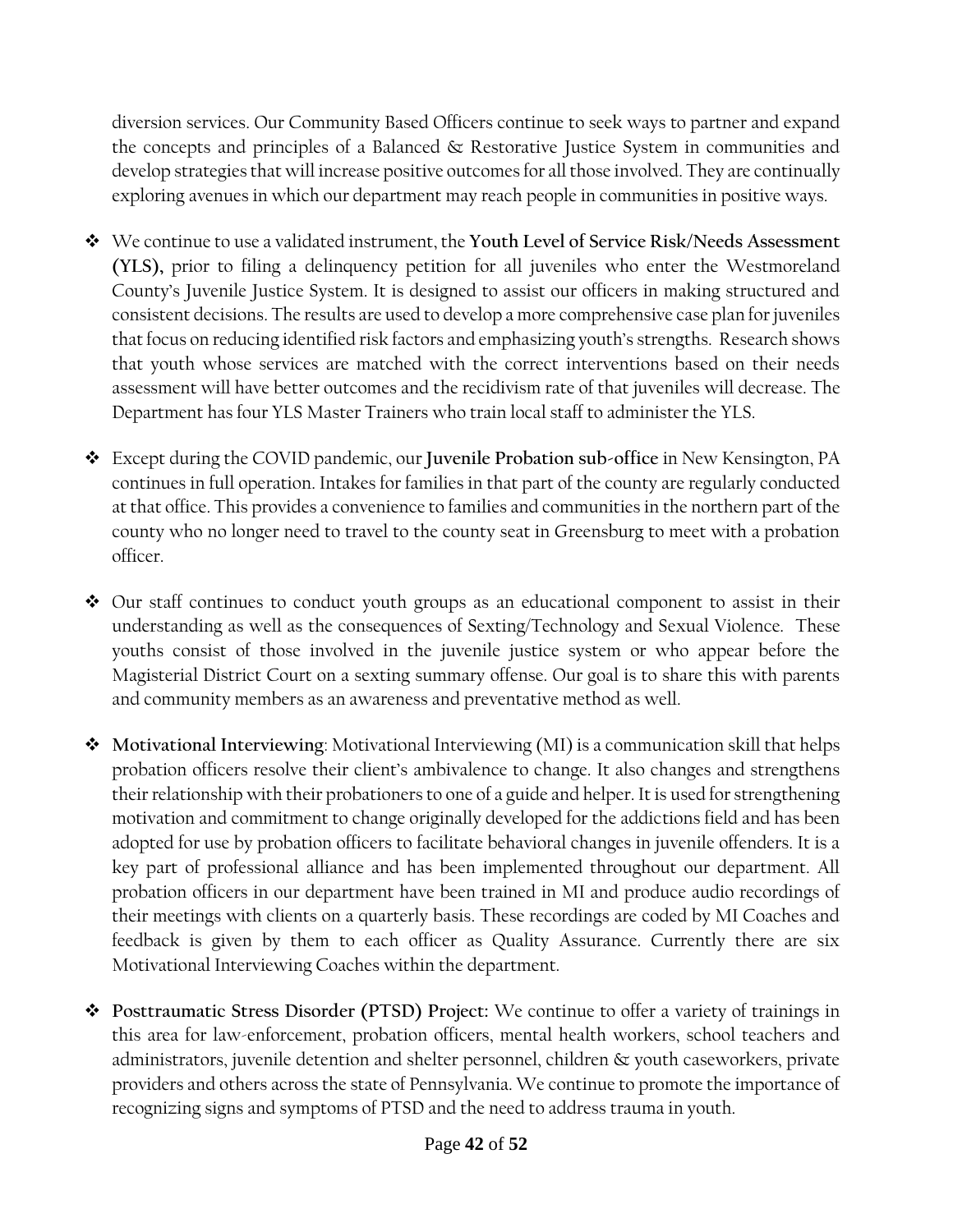- ❖ **Juvenile Court Week:** Each year in early October, the governor declares Juvenile Court Week in Pennsylvania. A Proclamation was presented by the County Commissioners to the Honorable Michele Bononi, Juvenile Court Administrative Judge, to kick off the week. In addition, we hold a very successful Fall Family Fun Night for the general public at Twin Lakes Park. It is a nice opportunity to promote family and community engagement. We encouraged local families to attend and participate in the family-friendly-free activities. Local agencies and businesses also attended and provided information about services they offer. Local coalitions were present and shared information and awareness about their foundations.
- ❖ **Youth Commissions and Reintegration**: We worked diligently to expand our Youth Commission Program during the year. In the last few years, volunteers have worked with juveniles as mentors in the community and not just to divert juveniles from the system. Our commissions were assigned juveniles throughout the year and it was a positive experience. Many juveniles lack community support from their parents, families, neighbors, etc. The goal is to establish an ongoing relationship between a juvenile and a commission member, connect the juvenile to his/her community and give him/her the skills to become a responsible, law abiding citizen after the case is closed in Juvenile Court.
- ❖ **Pennsylvania Detention Risk Assessment Instrument (PaDRAI)**: In January 2017, the department began using this assessment tool. It is a validated static risk instrument to help probation decide which juveniles should be securely detained and which should be released to an alternative to secure detention pending a formal hearing. This is based on their risk to reoffend and their likelihood to appear for Court. The tool accurately predicts these risk factors at rate of over 90%. This instrument assists probation officers to use objective criteria through the use of this validated assessment tool. We use this tool to improve upon something we already do. It increases objectivity & consistency in the detention decision-making process, to properly identify juveniles who pose the greatest risk for re-offending or failing to appear, it encourages the proper use of alternatives to detention. More importantly, this instrument is intended to ensure Fundamental Fairness in the detention decision-making process. This tool is designed to measure risk to re-offend and/or fail to appear during the specific time period while the juvenile is awaiting his/her first Juvenile Court hearing. The underlying principles of the PaDRAI are Objectivity (to reduce the inherent biases), Uniformity (use the same rules for everyone), and Risk-based (use actuarial science to evaluate/measure only proven risk factors).
- ❖ **Graduated Responses:** The Department has established a range of graduated responses/sanctions to help juveniles become law abiding and productive citizens. We have been working on developing rewards as well since research indicates that the reward/sanction ratio of 4:1 can be an effective tool in positively shaping a juvenile's behavior.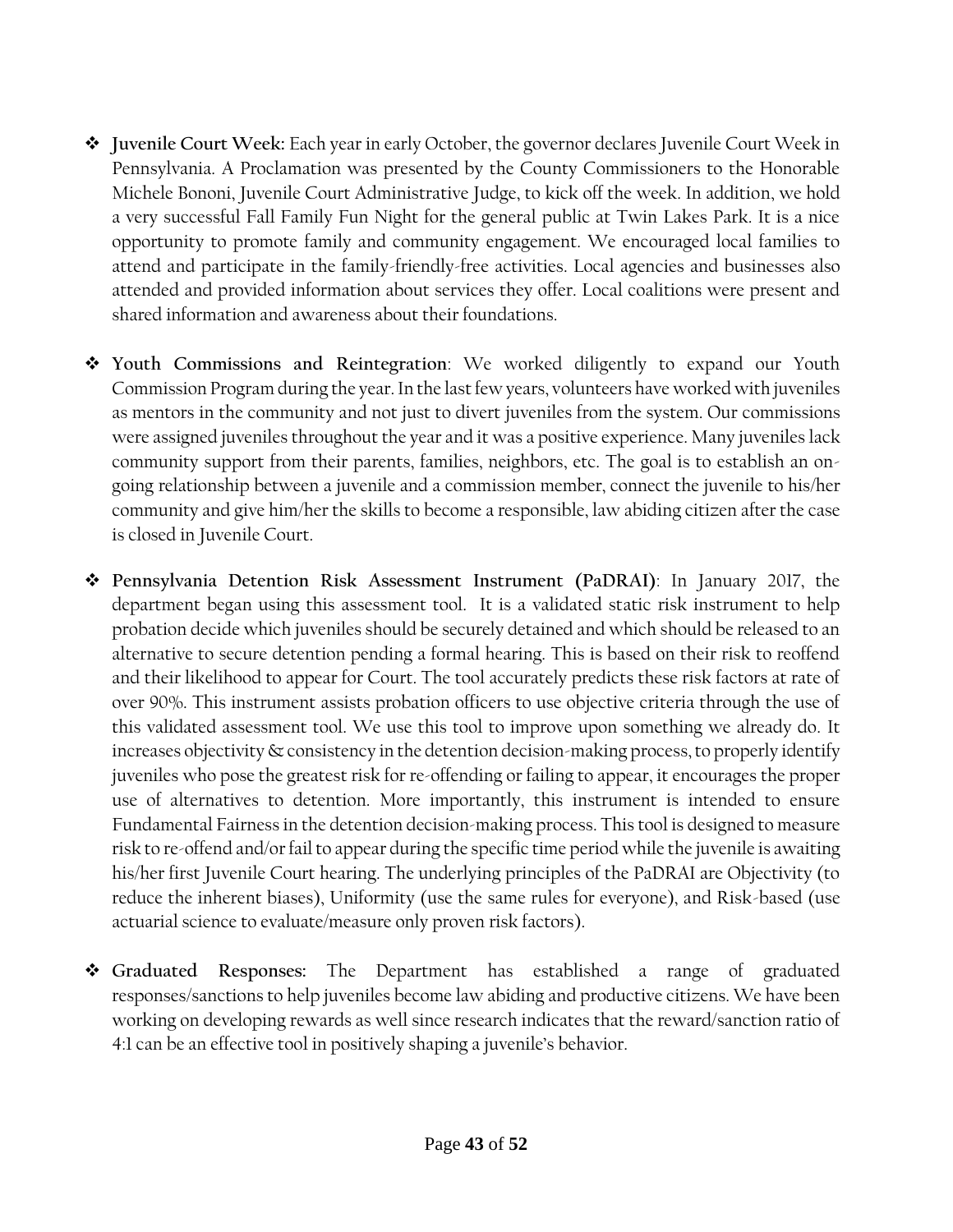2021 was productive as we moved even further into the Juvenile Justice System Enhancement Strategy (JJSES). Through on-going training, our probation officers are developing and mastering skills in evidence based practices. Through JJSES, we will achieve our Balanced & Restorative Justice Mission, which is Community Protection, Victim Restoration and Youth Redemption.

### **REVENUES AND EXPENSES**

|                 | 2017           | 2018                                                  | 2019           | 2020                      | 2021        |
|-----------------|----------------|-------------------------------------------------------|----------------|---------------------------|-------------|
| <b>EXPENSES</b> | \$7,394,467.00 | $\frac{57,691,415.00}{ }$                             | \$8,014,422.31 | \$6,767,123.26            | \$6,991,892 |
| <b>REVENUES</b> |                | $$3,259,463.00 \mid $3,929,204.00 \mid $3,441,660.66$ |                | $\frac{$4,082,180.05}{ }$ | \$2,232,481 |

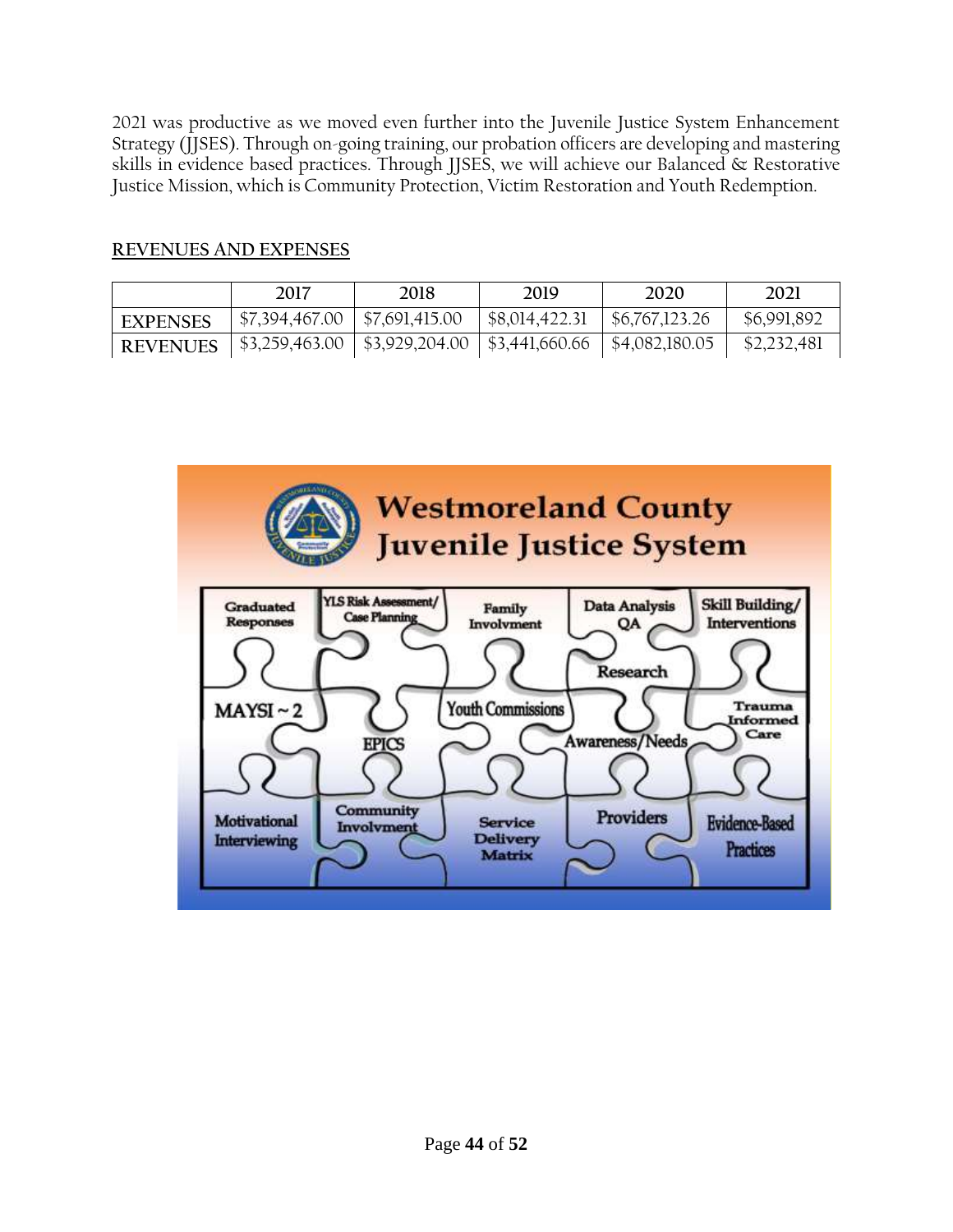### **WESTMORELAND COUNTY DOMESTIC RELATIONS SECTION 2021 ANNUAL REPORT**

**President Judge: Honorable Rita Donovan Hathaway Administrative Judge: Honorable Michael J. Stewart Department Head: Terence O'Halloran, Esquire**

### **2021 PERFORMANCE**

#### **INCENTIVE MEASURES**:

Westmoreland County and Pennsylvania again met the minimum 80% compliance requirements for all 6 of the categories monitored for federal Incentive Funding for FFY 2021.

The following chart reflects the results for Westmoreland County and the Commonwealth for 2021 fiscal year. There continues to be no statistical difference over the recent years so Westmoreland County retains its relatively strong position in the establishment, collection and enforcement of child support and medical support orders.

| <b>MEASURES</b> as values                       | Westmoreland | Pennsylvania    |
|-------------------------------------------------|--------------|-----------------|
| Line 01 - Count of Open IV-D Cases              | 6,957        | 313,711         |
| Line 02 - Count of IV-D Cases with Support      |              |                 |
| Order Established                               | 6,651        | 284,586         |
| Support Ratio (Line 2 / Line 1)                 | 95.60%       | 90.72%          |
| Line 5 - Count of Children Born Out of Wedlock  | 4,689        | 245,637         |
| Line 6 - Count of Children with Paternity       |              |                 |
| Established                                     | 5,160        | 262,667         |
| Paternity Ratio (Line 6 / Line 5)               | 110.04%      | 106.93%         |
| Line 24 - Amount of Current Support Owed        | \$29,751,666 | \$1,163,530,665 |
| Line 25 - Amount of Current Support Disbursed   | \$25,624,004 | \$981,202,378   |
| Current Support Ratio (Line 25 / Line 24)       | 86.13%       | 84.33%          |
| Line 28 - Count of Cases with Arrears Owed      | 5,757        | 218,599         |
| Line 29 - Count of Cases with Disbursements     |              |                 |
| toward Arrears                                  | 4,989        | 188,725         |
| Arrears Ratio (Line 29 / Line 28)               | 86.66%       | 86.33%          |
| Line 2e - Count of Arrears-Only IV-D Cases with |              |                 |
| Orders Established                              | 695          | 32,293          |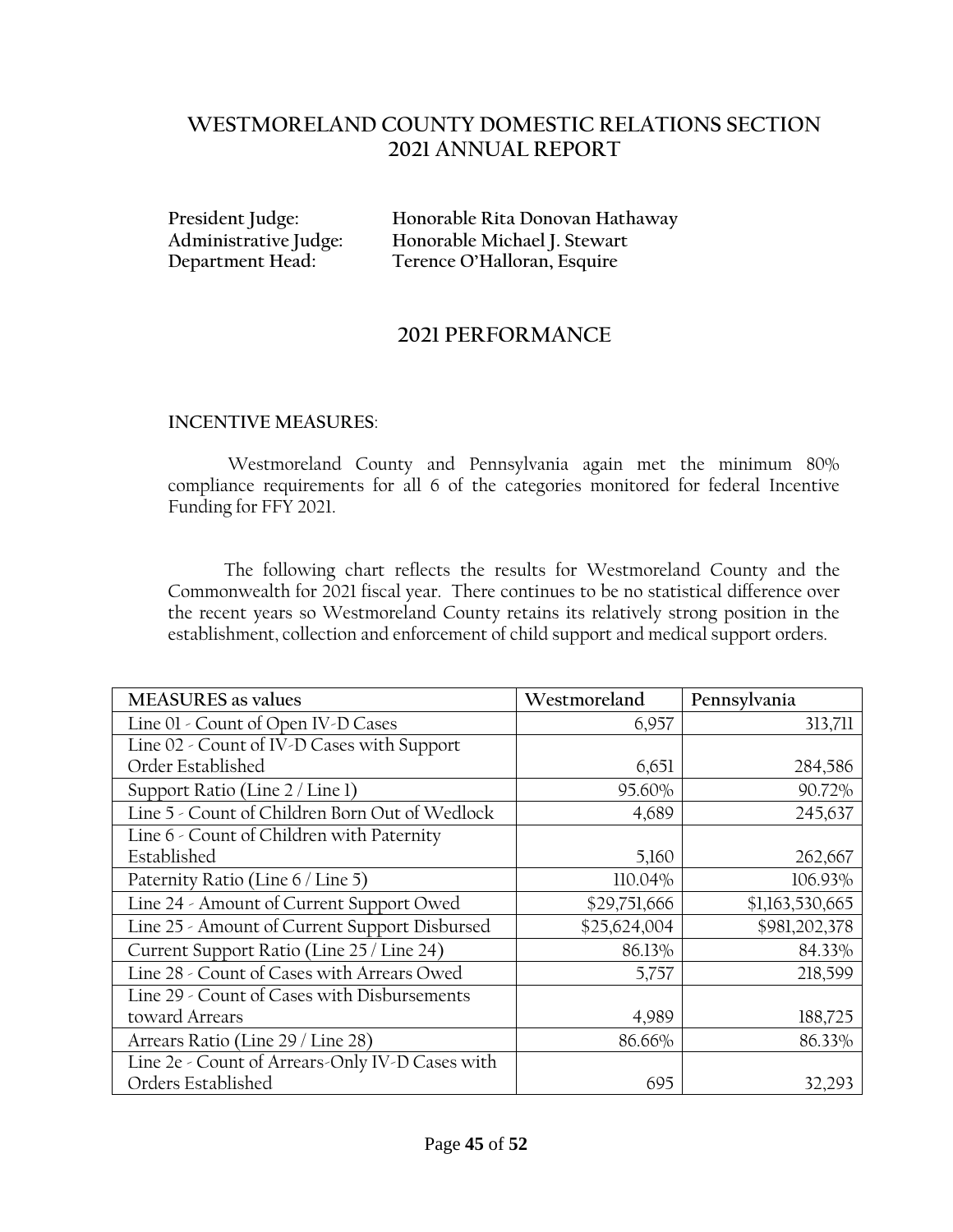| Line 21 - Count of IV-D Cases with Medical     |        |           |
|------------------------------------------------|--------|-----------|
| Support Ordered                                | 5,733  | 234,001   |
| Line 21a - Count of IV-D Cases with Medical    |        |           |
| Support Ordered and Provided                   | 5,541  | 220,222   |
| Medical Support Establishment Ratio (Line 21 / |        |           |
| $(Line 02 - Line 2e))$                         | 96.26% | 92.75%    |
| Medical Support Enforcement Ratio (Line 21a /  |        |           |
| Line $21)$                                     | 96.65% | $94.11\%$ |

#### **CASELOAD**

Again this year, the caseload decreased in 2021, this time by 495 cases. The breakdown is as follows:

| 2017 - 2021 Caseload Comparisons |            |                           |                       |                 |                                   |                     |             |       |
|----------------------------------|------------|---------------------------|-----------------------|-----------------|-----------------------------------|---------------------|-------------|-------|
| Year                             | <b>SSI</b> | Federal<br>Foster<br>Care | General<br>Assistance | Medical<br>Only | Non-<br>Federal<br>Foster<br>Care | Non-<br><b>TANF</b> | <b>TANF</b> | Total |
| 2017                             |            | 385                       | $\Omega$              | 5               | 91                                | 7889                | 503         | 8,874 |
| 2018                             |            | 383                       | 3                     | $\overline{4}$  | 135                               | 7652                | 474         | 8,652 |
| 2019                             |            | 348                       | $\theta$              | 3               | 144                               | 7351                | 464         | 8,311 |
| 2020                             |            | 339                       | $\theta$              | 5               | 76                                | 6990                | 354         | 7,765 |
| 2021                             |            | 277                       | $\theta$              | 7               | 55                                | 6633                | 297         | 7,270 |

### **2021 CASE PROCESSING ACTIVITY**

| Year | Paternity | Paternity | Complaints | Modifica- | Conference | Record          | Contempt |
|------|-----------|-----------|------------|-----------|------------|-----------------|----------|
|      | Estab.    | Excluded  | Processed  | tions     | Conducted  | <b>Hearings</b> | Hearings |
|      |           |           |            | Processed |            |                 |          |
| 2017 | 75        | 15        | 1728       | 2766      | 4079       | 211             | 3758     |
| 2018 | 76        | 30        | 1605       | 2747      | 3955       | 126             | 3585     |
| 2019 | 65        | 24        | 1534       | 2655      | 3833       | 185             | 3595     |
| 2020 | 38        | П         | 1067       | 2365      | 3133       | 153             | 2550     |
| 2021 | 55        | 12        | 1141       | 2312      | 3019       | 206             | 2785     |

### **COLLECTIONS COMPARISONS**

The collection per case increased slightly in 2021 and Westmoreland continues to perform well above the federal minimums. In addition to Total and Per Case collections, the other important performance factor is effective enforcement of established obligations.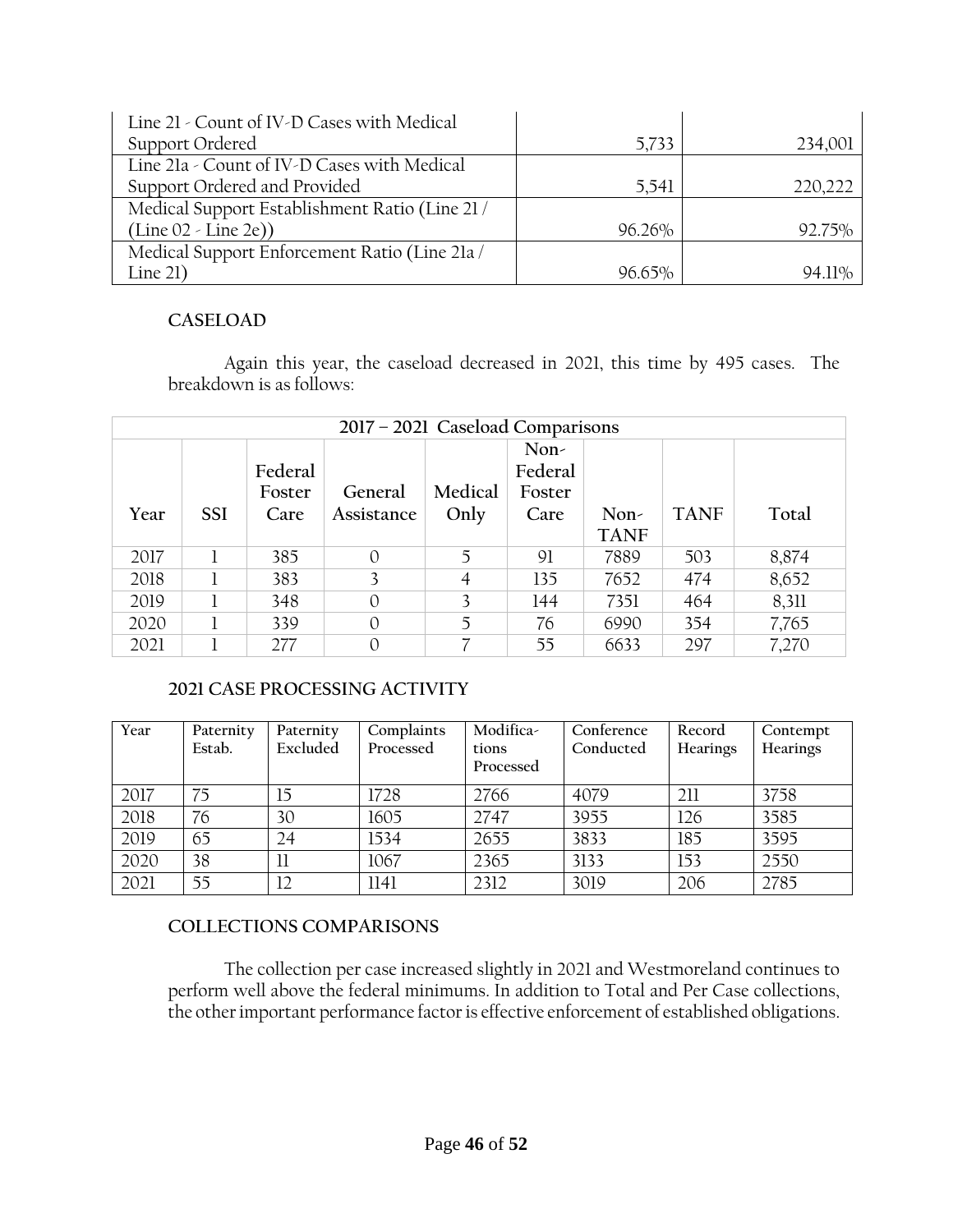#### **CASELOAD/COLLECTION TREND**

(We rank  $#5$  out of 12 counties listed as  $3<sup>rd</sup>$  class in dollars collected per case)

| Westmoreland Collections per Case Trend |          |                 |            |  |  |
|-----------------------------------------|----------|-----------------|------------|--|--|
| Year Ending                             | Caseload | Collections     | Per Case   |  |  |
| 12/31/2017                              | 8,874    | \$37,283,516.36 | \$4,201.43 |  |  |
| 12/31/2018                              | 8,652    | \$37,038,156.86 | \$4,280.88 |  |  |
| 12/31/2019                              | 8,311    | \$36,629,947.22 | \$4,407.41 |  |  |
| 12/31/2020                              | 7,765    | \$37,001,914.12 | \$4,765.22 |  |  |
| 12/31/2021                              | 7,270    | \$35,011,682.46 | \$4,815.91 |  |  |

#### **DRS TITLE IV-D FUND BALANCES:**

DRS maintains four (4) distinct fund sub-accounts within the IV-D Fund account:

Checking – all income and expense passes through this account. Program income is deposited here. Transfers are made to and from the county, and in and out of the investment accounts. More money is kept in cash to help offset overall banking fees. Transfers out of the investments are used to cover weekly expenditures.

PLGIT Trust – a short-term investment account which includes interest income from the Invesco AIM account. In the past, Investments were used to increase cash balances through interest earnings; however, with interest rates so low, less money is in investments.

PA Treasurer's Money Market – a short-term investment account which contains deposits similar to those in the PLGIT. This account is managed by the County Fiscal Department, making transfers in and out of the checking account, as necessary. Restrictive incentives are deposited here and then transferred to the Invesco AIM account.

Invesco AIM – an investment account established for the sole purpose of separating Title IV-D earned incentive dollars. This was necessitated by the Deficit Reduction Act of 2005 (DRA).

(The Title IV-D Account Statement for the year ended 12/31/21 is attached to the end of this report)

### **WHERE SUPPORT DOLLARS COME FROM?**

Seventy-one percent of support dollars are collected through wage withholding. Cash and Checks, including contempt purge payments and relatively few payers with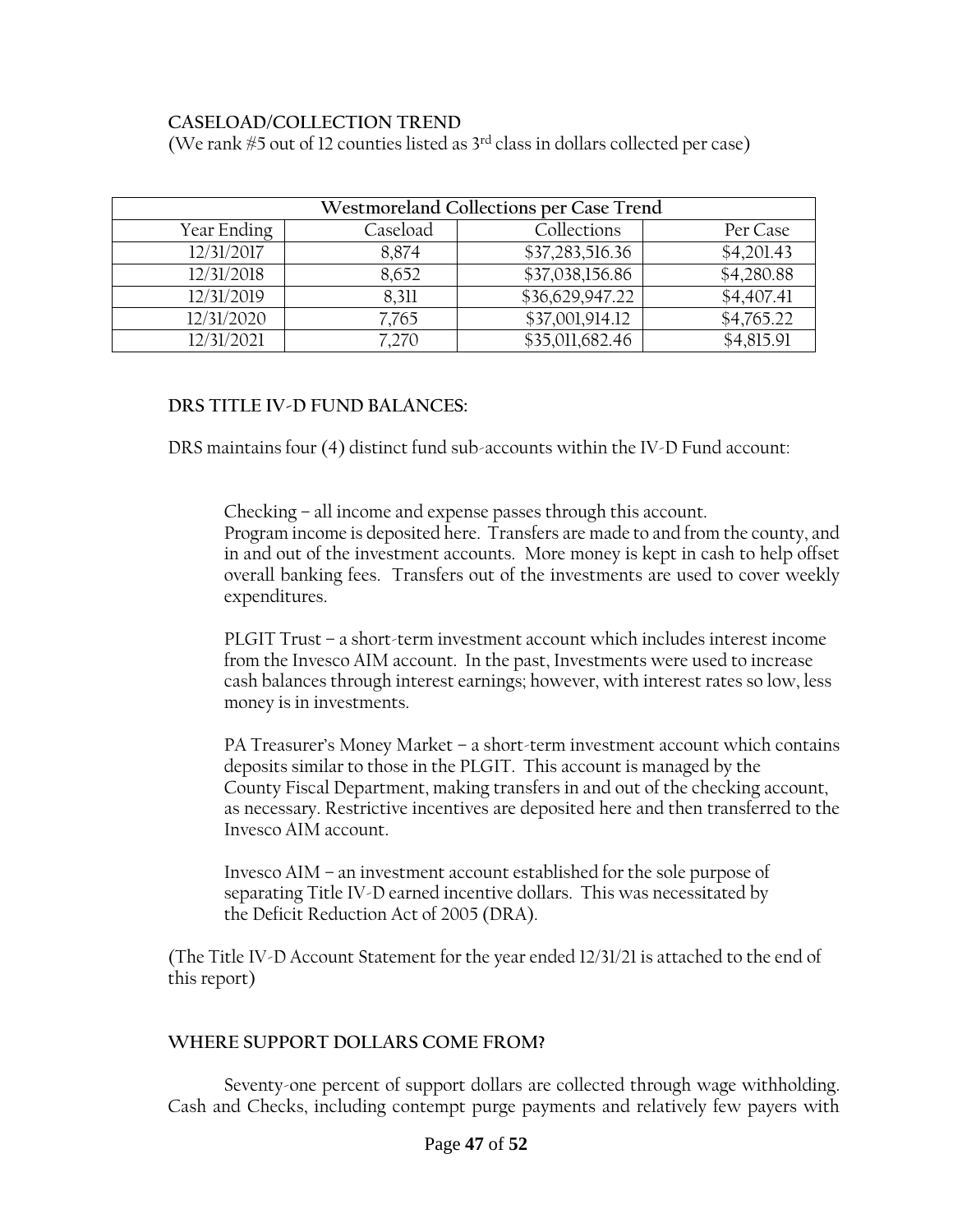wage withholding waivers, make up another 15%. The balance consists of payments received from other states, Unemployment Compensation attachments, and federal tax offsets. 95% of payments to recipients are paperless. The two paperless options for support recipients are direct deposit into a checking or savings account or deposit into a stored value debit card with the acronym Eppi Card.

|                   | $2021$ DROUGLOCHIC IV DCO |                 |
|-------------------|---------------------------|-----------------|
| Direct Deposit    | 57.06%                    | \$20,073,862.51 |
| Eppi Card (stored | 37.99%                    | \$13,366,657.58 |
| value)            |                           |                 |
| Check             | $4.95\%$                  | \$1,740,018.86  |

#### **2021 Disbursement Types**

#### **COUNTY SHARE OF COSTS**

Local government is responsible for providing the non-Federal share (approximately 34%) of the cost of DRS operations. 2011 represented the first year Westmoreland County had to pay that percentage as a result of the Deficit Reduction Act of 2005. The detailed explanation of the change was provided in prior year's Domestic Relations Report to the Court.

As a result of the 34 percent reimbursement requirement, the court's share of 2021 costs of this office's operations is as follows:

| DRS total budgeted expenditures for 2021:  | \$4,281,833 |
|--------------------------------------------|-------------|
| <b>County Shared Calculation Includes:</b> |             |
| 34% shared Direct Expenditures:            | 1,204,953   |
| Plus Unallowable costs:                    | 128,861     |
| Plus 100% workers comp. Medical & Ind.     |             |
| Total County Contributions:                | 1,333,814   |

These figures compare to a 2020 DRS budget of \$4,380,319 with the county budgeted to have paid \$1,351,589 towards that amount.

It should be noted here that the Federal Standard for Cost Effectiveness for DRS offices is \$5 collected per \$1 expended.

The DRS continues to use restricted Incentive dollars to fund capital improvements, a portion of non-union salaries, and training, completely releasing the County from those costs.

#### **CURRENT DRS BUSINESS PLAN**

2021 again saw a gradual decrease in the number of support cases and dollar amounts collected. There is no denying the fact that fewer people live in this county and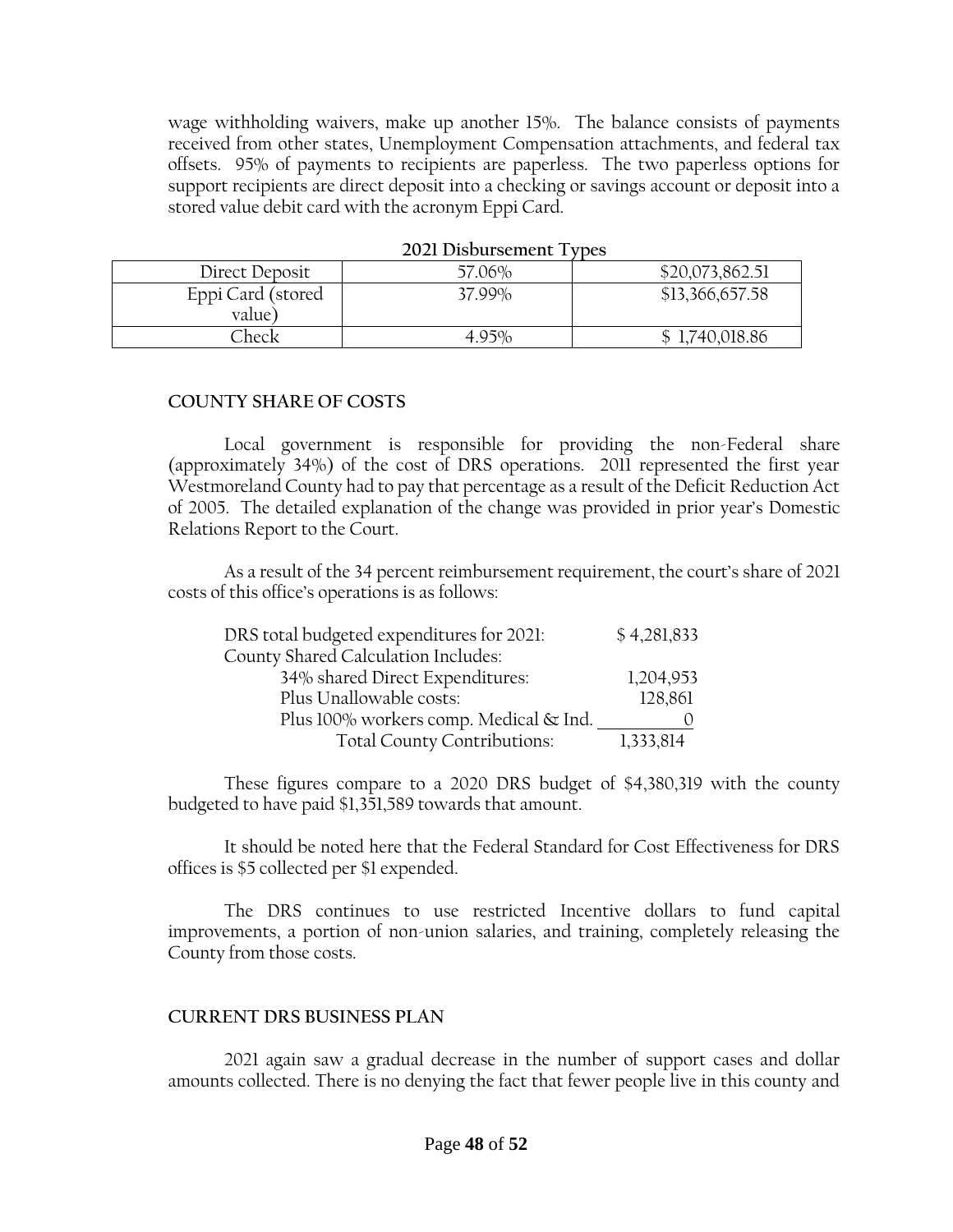the ones who remain are not having as many children or are having them later in life for whatever reason. That is reflected in the gradual decline in the figures over the years.

In spite of that gradual decline, which is a state-wide phenomenon, Westmoreland continues to perform above the state average in cost effectiveness in its operations, receiving \$8.57 in child support for every dollar we spend to collect it. That's far above the above mentioned \$5.00 level the federal government requires for maximum reimbursement of our expenditures.

There continues to be pressure on the state level to reduce expenditures which will result in a slowing down of technical innovation rolling out from the state. The expense of making changes to the current state-wide computer system is staggering but Westmoreland County is still well positioned to adapt to any changes that will come from state directives in the future.

Westmoreland DRO has made several adaptations to pandemic procedures which remain in effect, from overseeing self-administered DNA testing in our office to promoting phone conferences rather than in-person meetings. With the coming changes in the state Supreme Court Rules governing remote conferences and hearings, we will be formalizing the changes which result in higher compliance ratings and higher satisfaction from our clientele.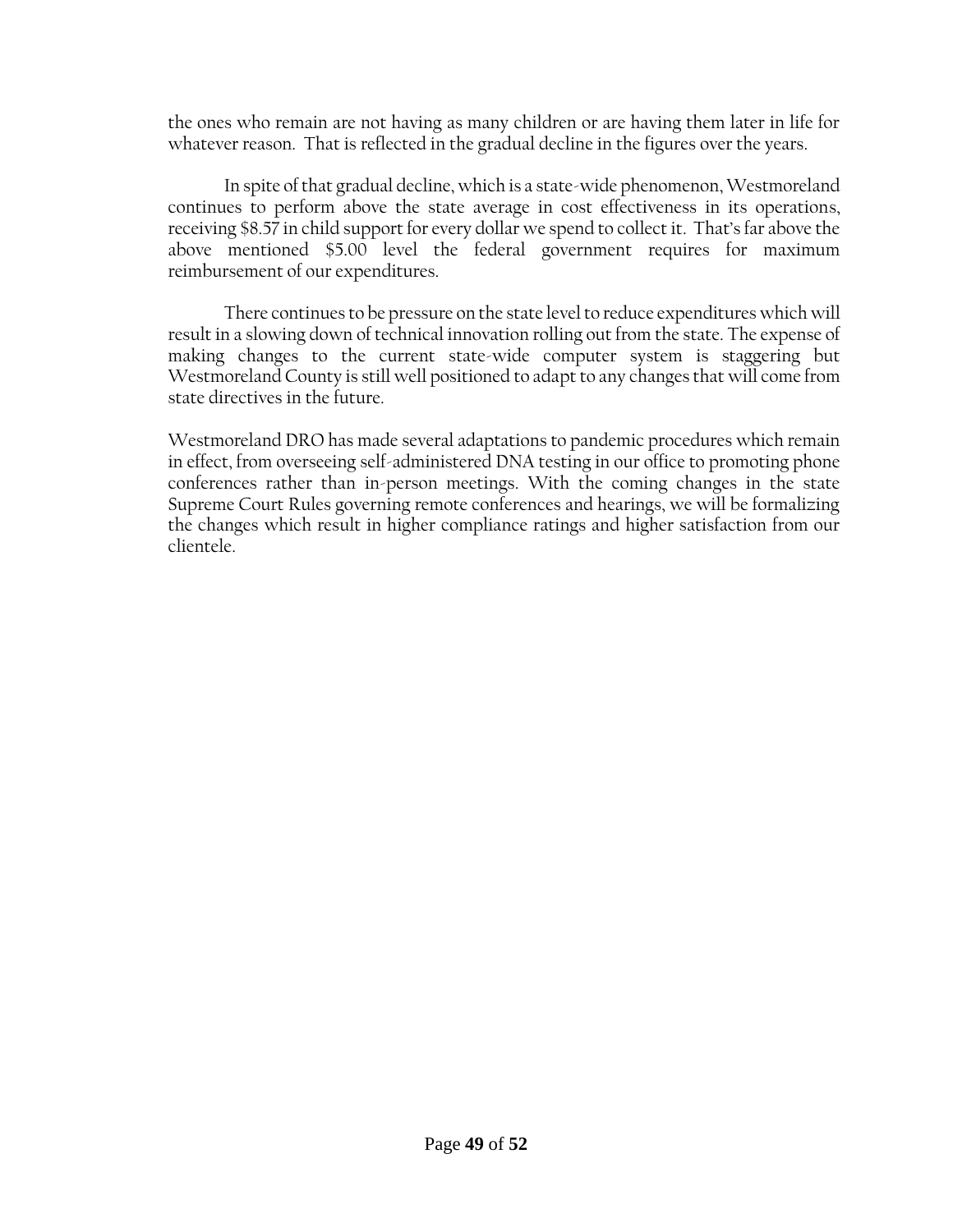#### **WESTMORELAND COUNTY LAW LIBRARY 2021 ANNUAL REPORT**

**President Judge: Honorable Rita Donovan Hathaway Law Librarian: Elizabeth Ward, MLS**

#### **ORGANIZATION**

Betty Ward; Law Librarian, Master of Library Science, Univ. of Pittsburgh Pamela Snyder; Library Assistant, Assoc. of Applied Science, Legal Assisting, WCCC

#### **SERVICES**

The Law Library provides:

- A collection of approximately 25,000 law books, 40 CD's and flash drives, and a variety of online resources, with a strong emphasis on Pennsylvania practice materials. Attorneys and courthouse personnel may borrow materials for a oneweek period; the public must use materials on-site. Most online resources can be emailed.
- Five public access computers used to search licensed online legal information, such as, Westlaw, Lexis, Shepard's, HeinOnline, etc. Information can be printed or emailed. The computers are also used to access the internet, court and county information, records, forms, and the library's CD collection. In addition, the public and attorneys regularly use the computers to type and prepare legal documents.
- Trained library staff to maintain the library and assist users in locating information and materials appropriate to their needs.
- A quiet, comfortable setting for people to study and conduct their research.
- A small meeting room for attorneys, clients and courthouse personnel to discuss legal matters in a private setting.
- Equipment including: computers, copier, fax, scanner, and printer, available to library users for a nominal fee.
- Wireless Internet Access (Wi-Fi) available for those with laptops and other devices.
- Interlibrary loan and document delivery services to provide materials not available in the library.
- Customized "in-house" databases and guides created to make our various collections more accessible and user friendly. Guides created for: local municipal ordinances, PBI collection, Pathfinder series (research guides), and local court opinions.
- Extended hours and borrowing privileges available for Westmoreland Bar Association members. The Library's Collection includes over 2,000 Pa. Bar Institute CLE books (the "Yellow Books'.)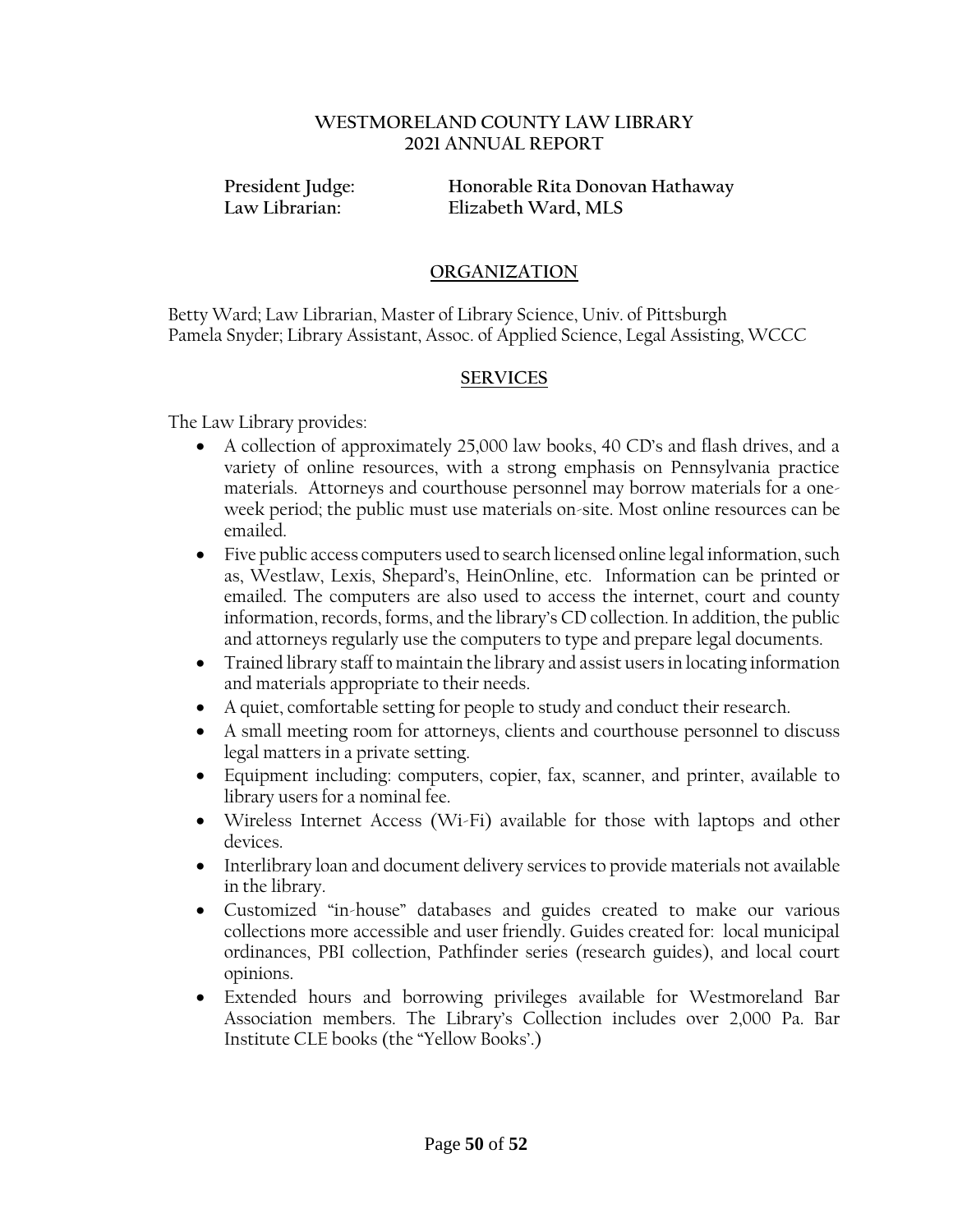### **2021 Updates**

- The Law Library continues providing library services based on changing needs, due to pandemic, illness, construction projects, or whatever.
- Law Library staff saw an uptick in phone and email requests and have adapted to providing more information and documents by electronic means. Our extensive collection of online materials has proven invaluable in providing these materials.
- Publishers are still working to resolve problems that resulted with printing, missing issues, and disruptions in deliveries., that have occurred in recent years. Sorely missed have been the usual flow of PBI books. Last year the library received only three monthly shipments, instead of the usual ten to twelve.
- The Westlaw plan and Lexis Advance plan were upgraded to provide additional materials and enhancements. More titles were added to the Lexis EBook Collection, and HeinOnline, which are accessible through our county law library membership to Jenkins Law Library.
- The Law Library's Computers were used to conduct 7,401 Westlaw transactions. They were also used for thousands of other searches using various forms databases, the internet, and our other licensed products.
- The Pa. Lexis Advance plan was used for 3,604 transactions. Our online patron access plan is enhanced to include 27 Pa. specific treatises and practice guides, and Shepard's Citations. New analytic features were incorporated into our plan, as well.
- Referrals of self-represented litigants from Family Court, the Prothonotary's Office, and the Pro Bono Office, occur on a daily basis, with the self-=represented needing to obtain legal information or print court forms.
- Other offices regularly refer people to the library to use equipment computers, copier, scanner, printer, or FAX. They are used to obtain and print bank statements, pay stubs, tax returns, or other records. Others visit to complete or make copies of their legal documents.
- Through our associate county law library membership to the Jenkins Law Library in Philadelphia, our Law Library offers access to over 22 licensed online databases. Having access to their Pa. Common Pleas Opinions database (85,000+) and Gale Pa. Legal Forms are especially useful. The Lexis and Law Journal Press E-Book collections, supplement our book collection.
- Library staff participated in online training and continuing education webinars offered by the Western Pa. Law Library Association, Westlaw, Lexis, and the American Association of Law Libraries.
- 42 customized "Pathfinder" research guides, on frequently requested topics, were updated to assist our users in identifying and locating information available in our own library.
- The "in-house" directories and databases of local municipal ordinances, Pa Bar Institute publications, and local court opinions were updated.